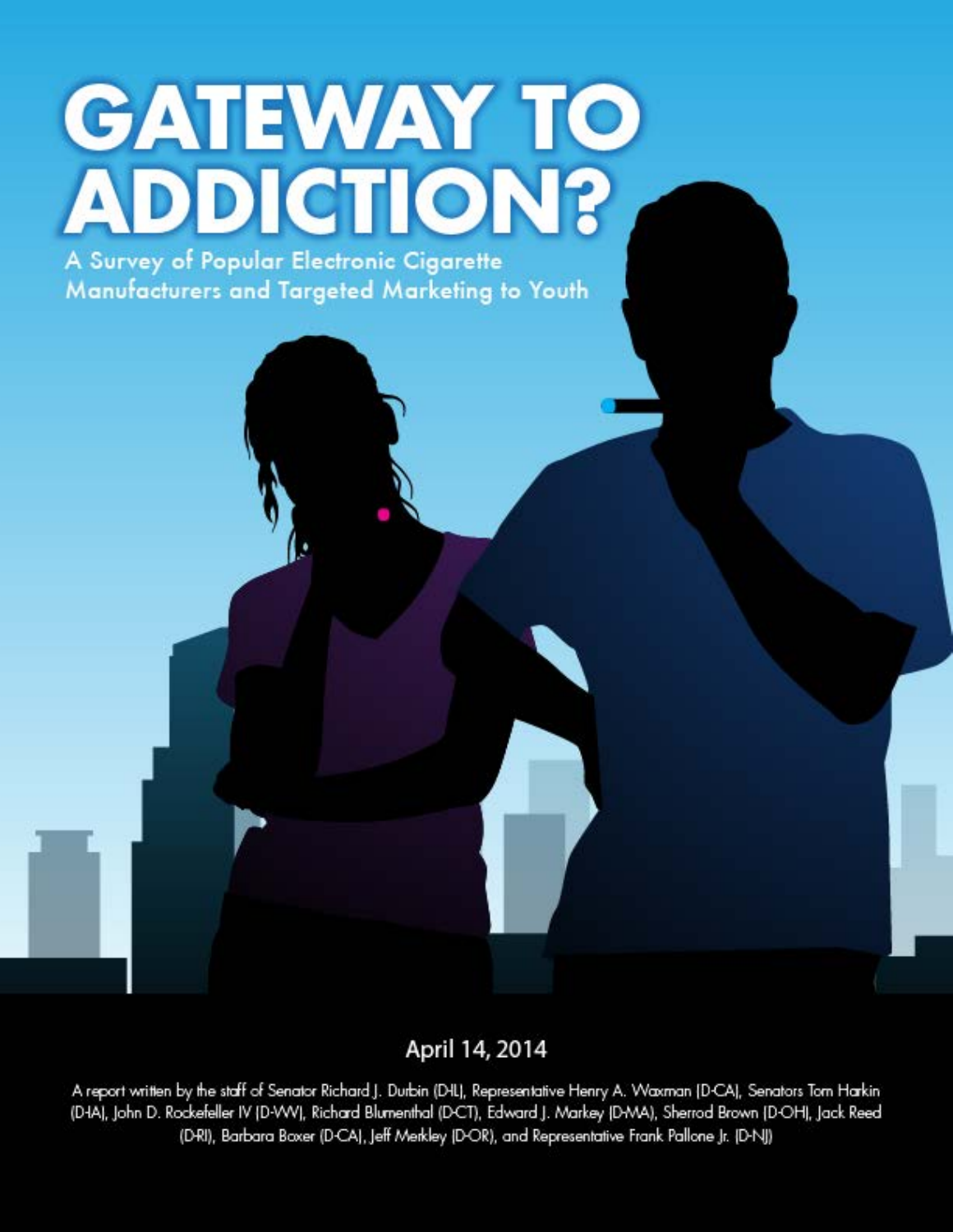## **Table of Contents**

| <b>Executive Summary</b>                                                                                                                                                                                                                                                                                                                                                                                                                                                                                                                                                                                                                                                                                                                                                                                                                                                                                                                                                                                                                                        |                                                            |
|-----------------------------------------------------------------------------------------------------------------------------------------------------------------------------------------------------------------------------------------------------------------------------------------------------------------------------------------------------------------------------------------------------------------------------------------------------------------------------------------------------------------------------------------------------------------------------------------------------------------------------------------------------------------------------------------------------------------------------------------------------------------------------------------------------------------------------------------------------------------------------------------------------------------------------------------------------------------------------------------------------------------------------------------------------------------|------------------------------------------------------------|
| <b>Findings in Brief</b>                                                                                                                                                                                                                                                                                                                                                                                                                                                                                                                                                                                                                                                                                                                                                                                                                                                                                                                                                                                                                                        | $\mathbf{1}$                                               |
| <b>Recommendations</b>                                                                                                                                                                                                                                                                                                                                                                                                                                                                                                                                                                                                                                                                                                                                                                                                                                                                                                                                                                                                                                          | $\mathbf{3}$                                               |
| <b>Background</b>                                                                                                                                                                                                                                                                                                                                                                                                                                                                                                                                                                                                                                                                                                                                                                                                                                                                                                                                                                                                                                               | $\overline{\mathbf{4}}$                                    |
| Investigation                                                                                                                                                                                                                                                                                                                                                                                                                                                                                                                                                                                                                                                                                                                                                                                                                                                                                                                                                                                                                                                   | 8                                                          |
| <b>Findings</b>                                                                                                                                                                                                                                                                                                                                                                                                                                                                                                                                                                                                                                                                                                                                                                                                                                                                                                                                                                                                                                                 | $\boldsymbol{9}$                                           |
| Finding 1: Many surveyed e-cigarette companies are promoting their products through sponsorship of<br>youth-oriented events, and some companies are offering free samples of<br>e-cigarettes.<br>Finding 2: Surveyed e-cigarette companies market e-cigarettes in flavors that appear to be designed to<br>appeal to youth.<br>Finding 3: E-cigarettes are available for purchase in stores and online by children and teenagers.<br>Finding 4: Surveyed e-cigarette manufacturers have significantly increased marketing expenditures.<br>Finding 5: Many surveyed e-cigarette companies air television and radio advertisements, often with<br>celebrity spokespeople, including during events and programs with youth viewership.<br>Finding 6: Surveyed e-cigarette companies extensively utilize social media and product websites to<br>promote their products.<br>Finding 7: E-cigarette product warning labels lack uniformity and may confuse or mislead consumers.<br>Finding 8: Most surveyed e-cigarette companies support some form of regulation. | $\boldsymbol{9}$<br>11<br>13<br>15<br>16<br>18<br>21<br>22 |
| <b>Conclusions and Recommendations</b>                                                                                                                                                                                                                                                                                                                                                                                                                                                                                                                                                                                                                                                                                                                                                                                                                                                                                                                                                                                                                          | 23                                                         |
| <b>List of Tables and Figures</b>                                                                                                                                                                                                                                                                                                                                                                                                                                                                                                                                                                                                                                                                                                                                                                                                                                                                                                                                                                                                                               |                                                            |
| Table 1: Comparison of Federal Restrictions on Cigarettes and E-Cigarettes<br><b>Table ?:</b> E-Cigarette Manufacturers Surveyed                                                                                                                                                                                                                                                                                                                                                                                                                                                                                                                                                                                                                                                                                                                                                                                                                                                                                                                                | 5<br>Q                                                     |

**Table 2:** E-Cigarette Manufacturers Surveyed **8 Figure 1**: Freedom Project poster **9 Figure 2:** Photo of White Cloud team and models passing out Flings at the 2012 Red Bull Wake Open 10 **Figure 3:** Image featuring White Cloud peach pit flavor **11 Figure 4:** Image featuring Green Smoke vanilla flavor **11 Table 3:** E-Cigarette Manufacturers' Use of Characterizing Flavors **12 Figure 5:** Lorillard Blu television promotion featuring celebrity spokesperson Jenny McCarthy **16 Figure 6:** NJOY Facebook image featuring celebrity Robert Pattison **17 Figure 7:** VMR V2 Cigs Facebook post **18 Table 4:** E-Cigarette Manufacturer Social Media Age Restrictions **19 Figure 8:** Eonsmoke Facebook flavor survey **19 Figure 9:** White Cloud "Fling a Friend Game" **20 Figure 10:** White Cloud advertisement **21**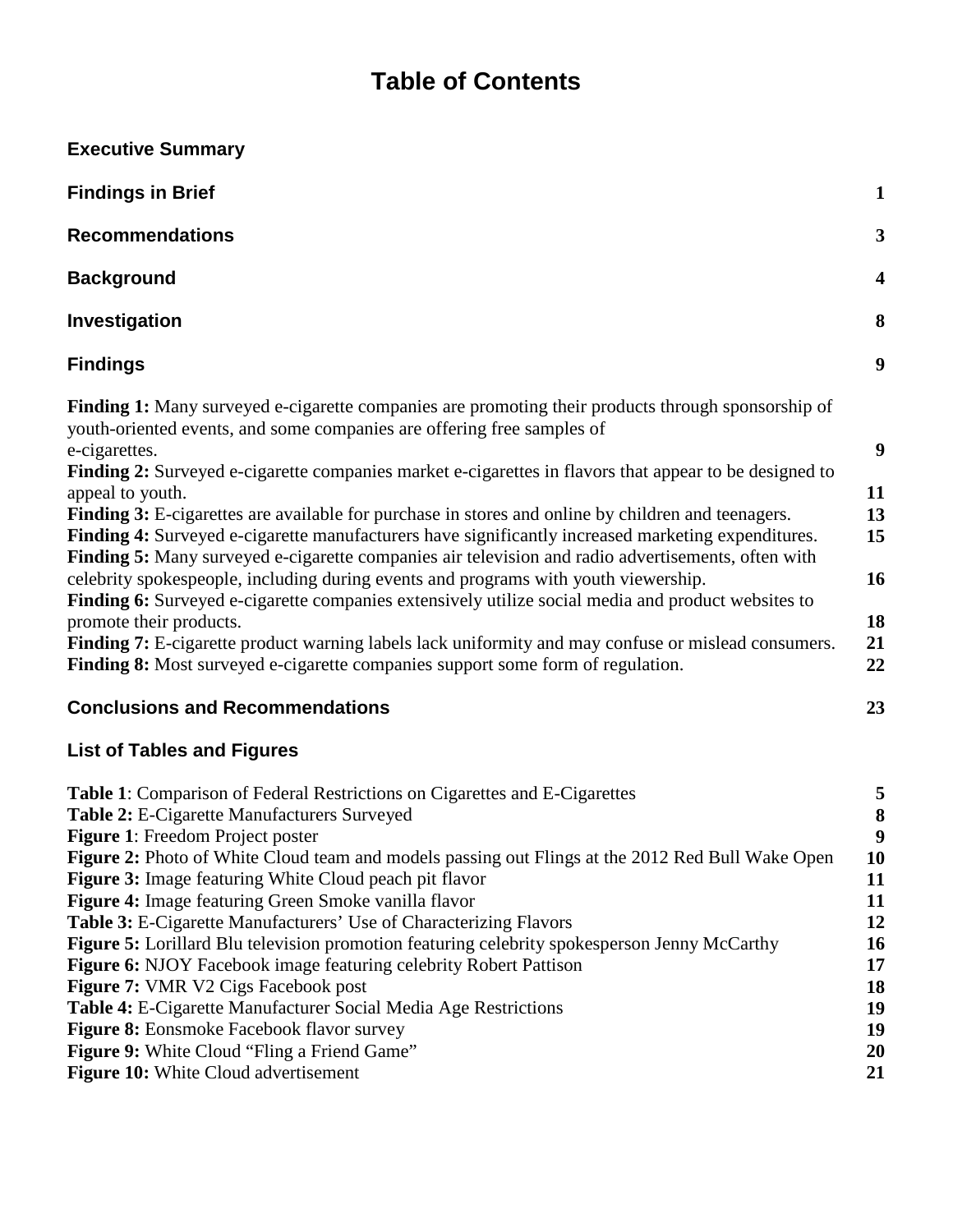## **Executive Summary**

Electronic cigarettes, also known as e-cigarettes, are battery-operated products designed to deliver nicotine, flavor and other chemicals.<sup>[1](#page-39-0)</sup> They contain cartridges filled with flavors and chemicals, including the highly addictive substance nicotine, which are vaporized into an aerosol that is inhaled by the user. Many e-cigarettes are manufactured to look like conventional cigarettes and mimic the act of smoking. $2$ 

According to the Centers for Disease Control and Prevention (CDC), e-cigarette use is growing rapidly.<sup>[3](#page-39-2)</sup> However, these products are currently not subject to federal laws and regulations that apply to traditional cigarettes. For example, federal laws and regulations prohibit traditional cigarettes from being sold to persons younger than 18 years of age, distributed as free samples, advertised on television and radio, and having characterizing candy and fruit flavors that appeal to children. There is no federal ban on the use of such tactics by e-cigarette manufacturers. In the absence of federal regulation, some e-cigarette manufacturers appear to be using marketing tactics similar to those previously used by the tobacco industry to sell their products to minors.

To address growing questions over e-cigarettes and the marketing of these products, on September 26, 2013, Senator Richard J. Durbin (D-IL), Representative Henry A. Waxman (D-CA), Senator Tom Harkin (D-IA), Senator John D. Rockefeller IV (D-WV), along with Senators Richard Blumenthal (D-CT), Edward J. Markey (D-MA), Sherrod Brown (D-OH), Jack Reed (D-RI), Barbara Boxer (D-CA), Heidi Heitkamp (D-ND), Jeff Merkley (D-OR), and Representative Frank Pallone Jr. (D-NJ) launched an investigation into the practices of nine commonly sold e-cigarette brands. This report draws from written responses provided by the companies in response to this investigation. In instances where companies did not provide complete responses or simply did not respond to a question, supplemental information was gathered from company websites and through reviewing other publically available information.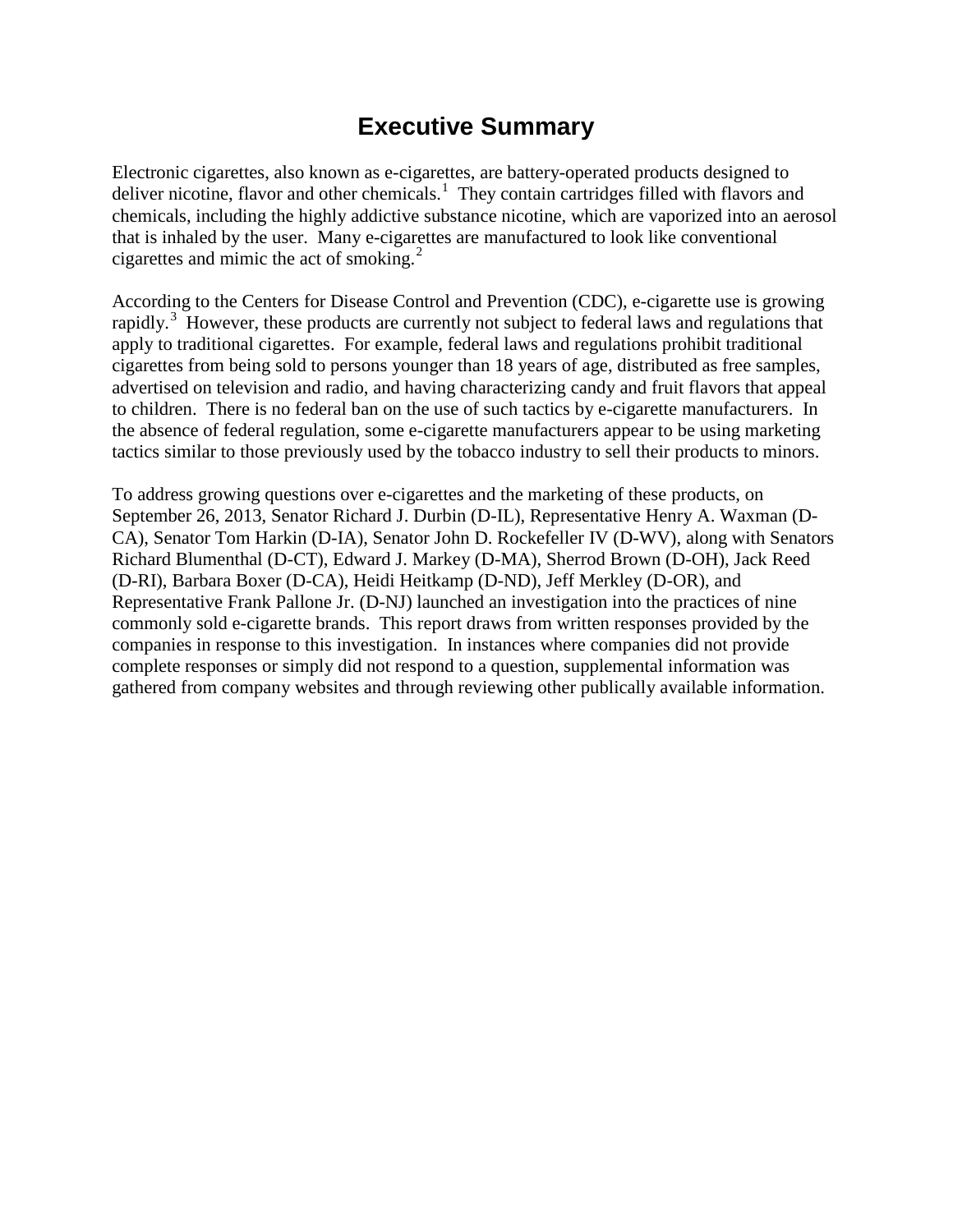## **Findings in Brief**

The findings of this analysis demonstrate the need for the Food and Drug Administration (FDA) to act quickly to issue e-cigarette regulations.

#### **Major findings**:

- All surveyed companies appear to use various marketing practices that appeal to youth. For instance:
	- Eight e-cigarette companies promote their products through sponsored or sampling events, many of which appear to be youth-oriented. In 2012 and 2013 alone, six of the surveyed companies sponsored or provided free samples at 348 events. [4](#page-39-3)
	- Seven e-cigarette companies air television and radio advertisements during events and programs, including those with youth viewership. Blu's commercials "have aired thousands of times at various times of the day and night on 48 networks," and NJOY has advertised during programs including the Super Bowl, an event that reaches a substantial audience of youth under age 18.
- Six e-cigarette companies market e-cigarettes in flavors that could appeal to children and teens. For example, e-cigarette manufacturers are marketing flavors like Cherry Crush, Chocolate Treat, Peachy Keen, and Grape Mint.
- E-cigarette manufacturers have significantly increased marketing spending, more than doubling expenditures between 2012 and 2013. In total, six e-cigarette companies spent \$59.3 million in 2013 to market e-cigarettes.

#### **Additional findings:**

- There is wide variation in e-cigarette industry point-of-sale practices. One e-cigarette company reported that it does not maintain any policy barring sales to minors. Other companies have policies barring such sales, but these vary in scope and the level of company oversight.
- Four e-cigarette companies use celebrity spokespeople to market their products and depict e-cigarette smoking as glamorous. For example, celebrities have appeared in advertisements and at a prominent music festival.
- Seven e-cigarette companies utilize social media to promote their products. While some companies impose age restrictions to prevent youth access to their Facebook, Twitter, and YouTube content, three companies – Eonsmoke, VMR, and Lead by Sales – do not utilize any age restriction options for social media accounts.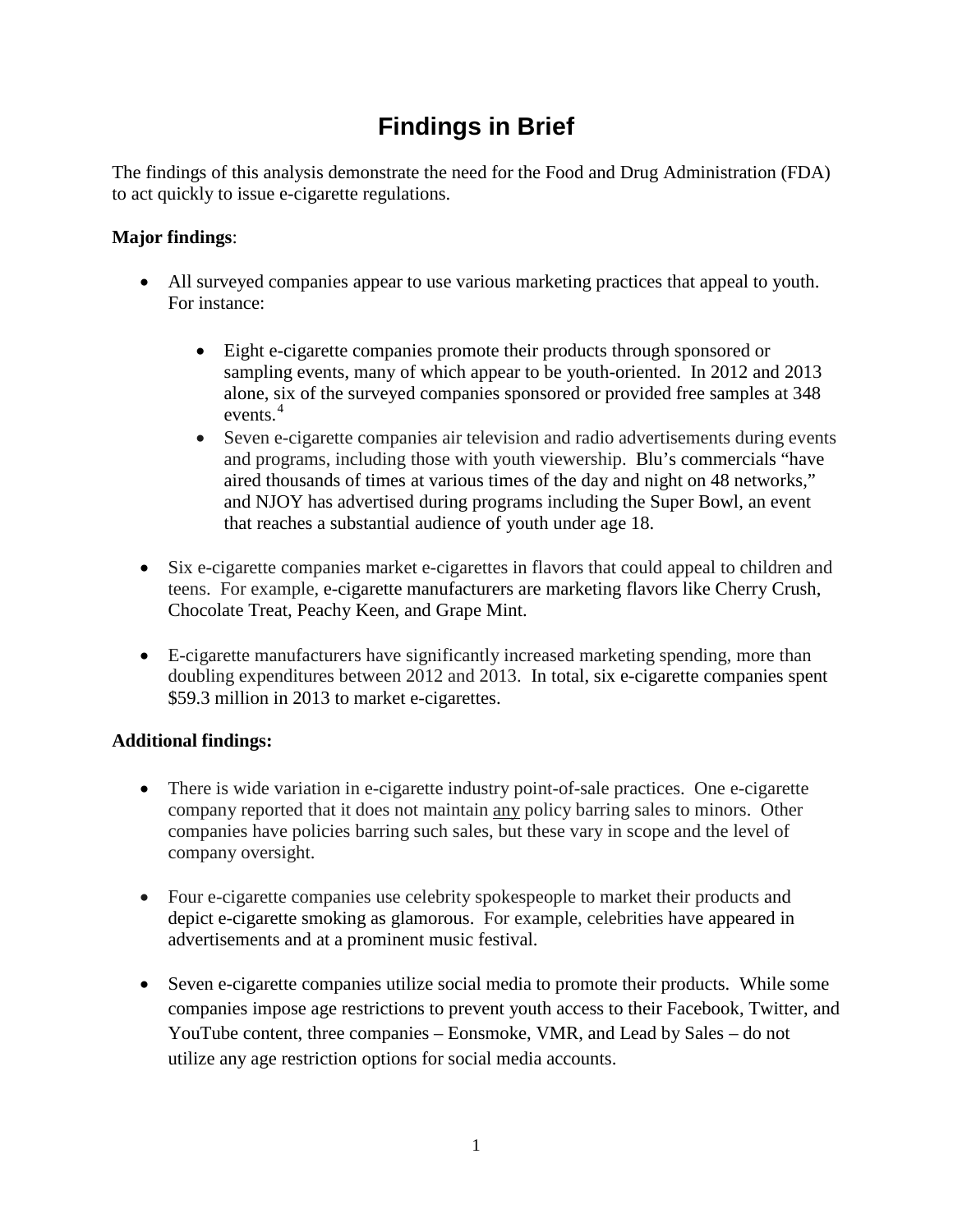- E-cigarette product warning labels lack uniformity and may confuse consumers. While some manufacturers' warning labels are succinct, make clear that e-cigarettes don't offer health benefits, and detail the health risks associated with nicotine, others do not.
- Six e-cigarette companies support some form of regulation, such as restrictions on the sale and marketing of e-cigarettes to children and teenagers, a ban of the usage of television to market e-cigarettes, a prohibition on characterizing flavors, restricting online sales, and regulation of e-cigarettes at the point-of-sale.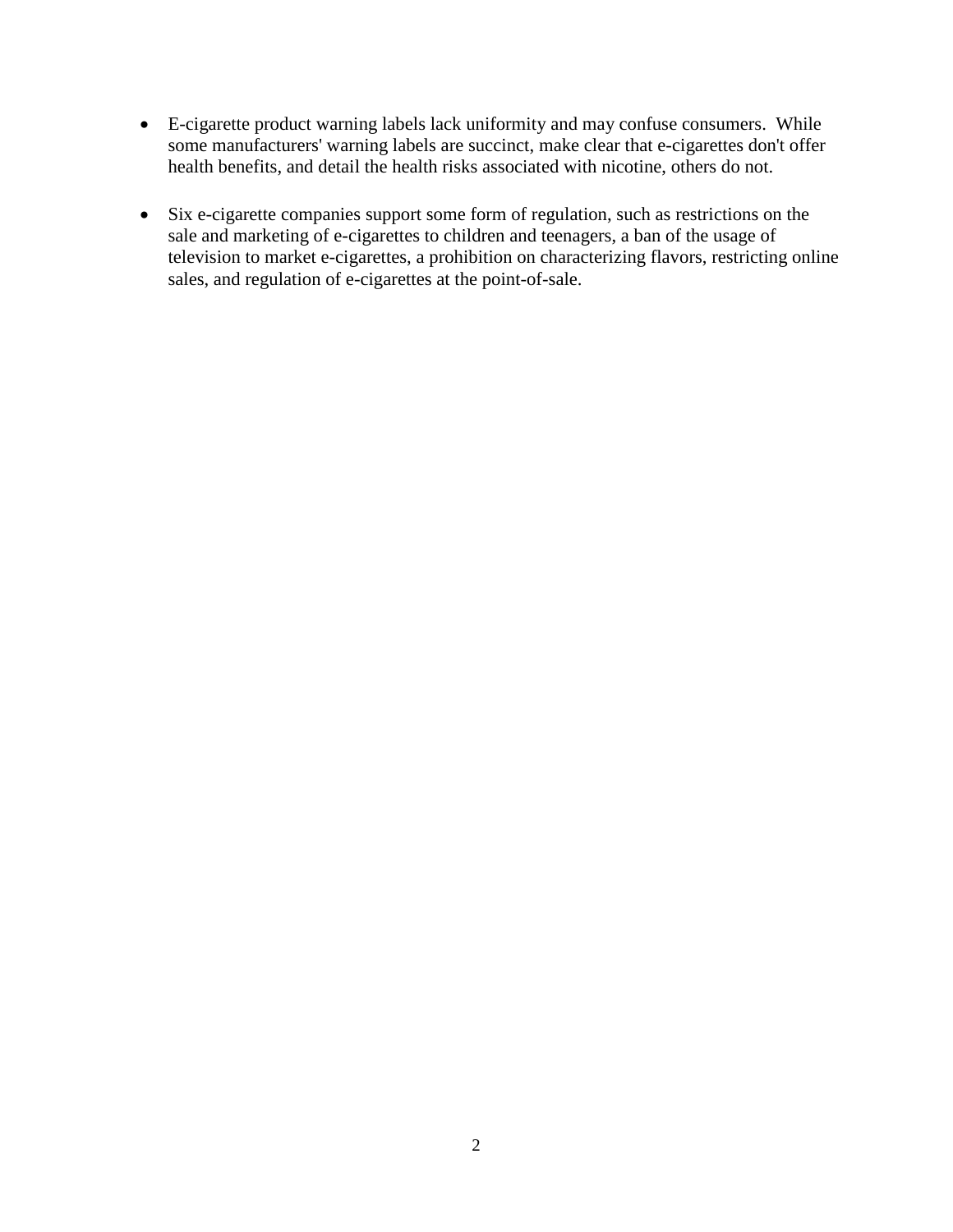## **Recommendations**

- 1) FDA should promptly issue deeming regulations asserting authority to regulate ecigarettes. Responses from manufacturers indicate that overall the industry is supportive of some federal oversight.
- 2) Research shows that nicotine exposure has adverse health consequences for youth. Companies should take immediate action to prevent the sale of e-cigarettes to children and teens under the age of 18.
- 3) FDA should issue regulations to prohibit the sale of e-cigarettes to any person under the age of 18, including requirements for age-verification and face-to-face sales, and limits on purchases through vending machines.
- 4) FDA should ban and companies should cease marketing e-cigarettes in ways that are attractive to children and teens under the age of 18, such as the use of characterizing flavors that appeal to children and teens, distributing free samples of e-cigarettes, and product promotion through social media, sponsorship of events, and other activities that are intended for a youth audience. FDA and the Federal Trade Commission (FTC) should work to enforce restrictions.
- 5) E-cigarette manufacturers should refrain from the use of television and radio advertisements.
- 6) FDA should require strong, uniform labels to inform consumers of health risks and should prohibit misleading product claims.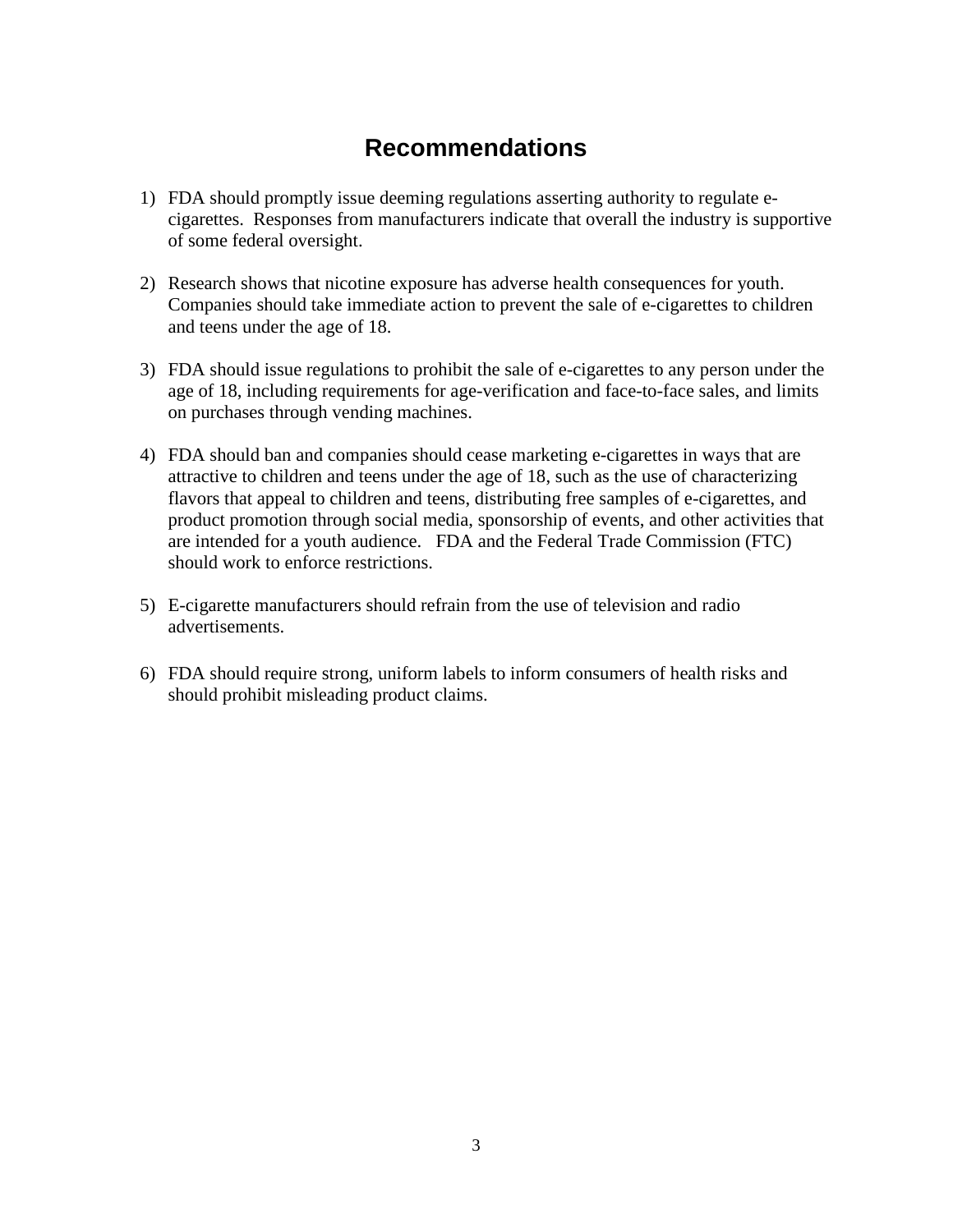## **Background**

In recent years, there has been a significant increase in the popularity of electronic cigarettes. Electronic cigarettes, also known as e-cigarettes, are battery-operated products designed to deliver nicotine, flavor, and other chemicals.<sup>[5](#page-40-0)</sup> They contain cartridges filled with flavors and chemicals, including the highly addictive substance nicotine, which are vaporized into an aerosol that is inhaled by the user. $6$  Many e-cigarettes are manufactured to look like conventional cigarettes and mimic the act of smoking.[7](#page-40-2)

E-cigarette use is growing rapidly, particularly among teenagers. Between 2010 and 2011, the number of U.S. adults who had tried e-cigarettes doubled.<sup>[8](#page-40-3)</sup> A Centers for Disease Control and Prevention (CDC) study issued in September 2013 found that in just one year, from 2011 to 2012, the percentage of high school students who had used e-cigarettes more than doubled from 4.7% to 10%.<sup>[9](#page-40-4)</sup> More than 20% of the middle school students who reported using e-cigarettes said they had never tried traditional cigarettes. Sales data support public health evidence illustrating the growing popularity of e-cigarettes, with sales doubling every year since 2010 and projected to reach \$2 billion in 2013.<sup>[10](#page-40-5)</sup> Moreover, at least one Wall Street analyst projects that the consumption of e-cigarettes will overtake traditional cigarettes in the next decade.<sup>[11](#page-40-6)</sup>

In spite of the growing consumption of e-cigarettes and the fact that there has been limited research on their health effects, e-cigarettes are currently unregulated by the Food and Drug Administration (FDA). Unlike traditional tobacco products, e-cigarettes are not subject to federal age verification laws and can be legally sold to children unless state or local laws bar their sale to minors. Presently, 28 states prohibit the sale of e-cigarettes to minors.<sup>[12](#page-40-7)</sup> Table 1 shows examples of federal regulations over the manufacturing, sale, and marketing of cigarettes that currently do not apply to e-cigarettes (see Table 1).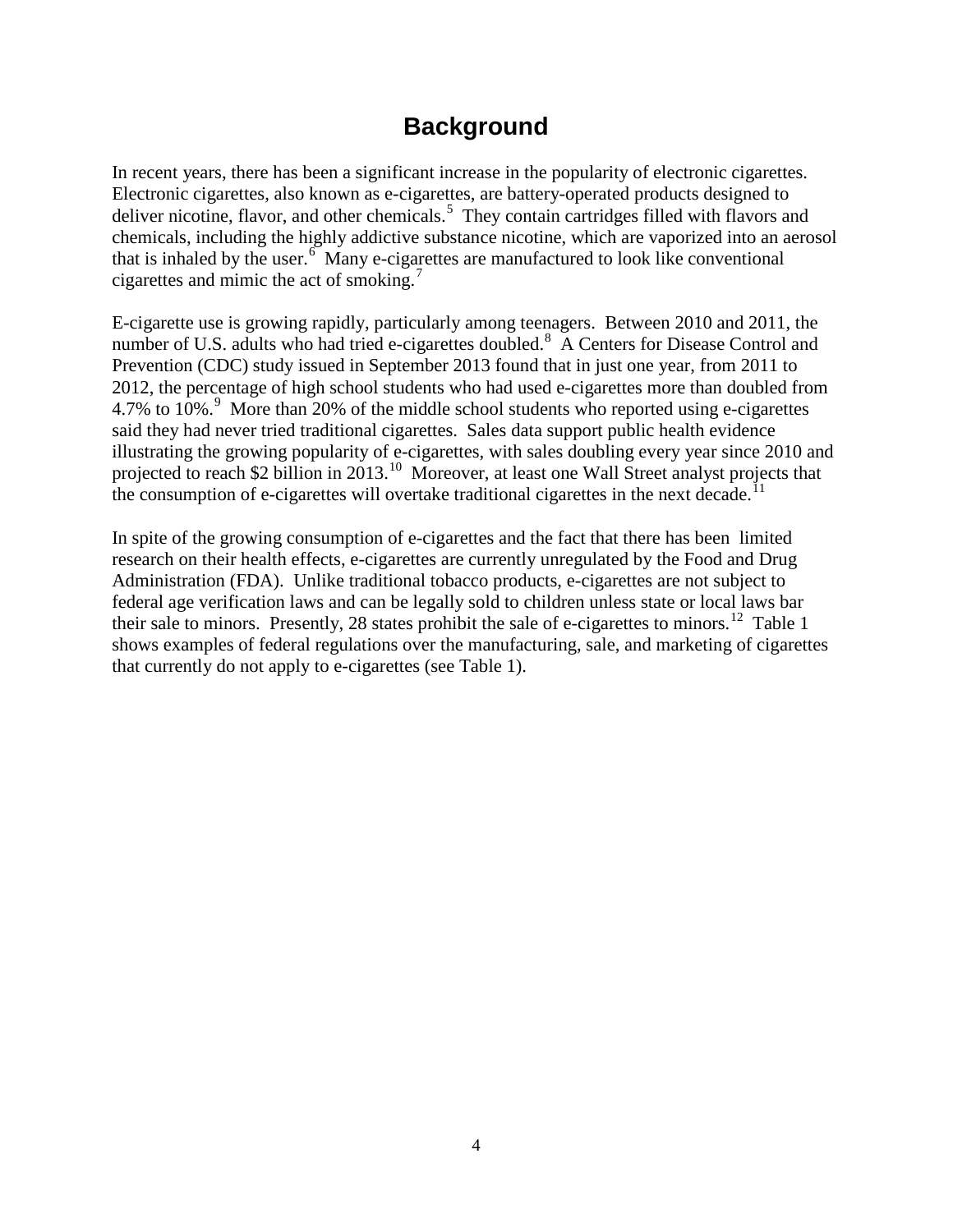|  |  |  |  |  | Table 1: Comparison of Federal Restrictions on Cigarettes and E-Cigarettes |
|--|--|--|--|--|----------------------------------------------------------------------------|
|--|--|--|--|--|----------------------------------------------------------------------------|

| <b>Federal Restrictions</b>                                                                                                                        | <b>Cigarettes</b> | <b>E-Cigarettes</b> |
|----------------------------------------------------------------------------------------------------------------------------------------------------|-------------------|---------------------|
| <b>Sales Restrictions</b>                                                                                                                          |                   |                     |
| Prohibition on the sale to any person younger than 18                                                                                              | ✓                 |                     |
| Age-verification before purchase                                                                                                                   |                   |                     |
| Penalties against retailers who sell to minors                                                                                                     |                   |                     |
| All sales must be based on face-to-face transactions i.e.-, no vending<br>machine sales or self-service displays (except in adult-only facilities) |                   |                     |
| Prohibition of free samples                                                                                                                        |                   |                     |
| <b>Marketing Restrictions</b>                                                                                                                      |                   |                     |
| Prohibition of tobacco brand sponsorships of sports and entertainment<br>events                                                                    | ✓                 |                     |
| Prohibition of non-tobacco gifts with purchase of a tobacco product or in<br>exchange for coupons                                                  |                   |                     |
| Warning labels required                                                                                                                            |                   |                     |
| <b>Product Regulation</b>                                                                                                                          |                   |                     |
| Prohibition on characterizing flavors such as cherry, strawberry, grape,<br>etc.                                                                   | ✓                 |                     |
| Ingredient disclosure                                                                                                                              | ✔                 |                     |
| Required listing of harmful and potentially harmful constituents                                                                                   | ✓                 |                     |
| Required disclosure of all documents of health effects of products                                                                                 |                   |                     |
| Obligation to respond to FDA request for information regarding product<br>and marketing research                                                   |                   |                     |
| Manufacturers must register and list all products                                                                                                  | $\checkmark$      |                     |
| Prohibition of claims that product is less harmful without prior FDA<br>review and permission                                                      |                   |                     |
| Review of new products before going on the market                                                                                                  | ✓                 |                     |

For more than four decades a federal ban on cigarette ads for radio and television has helped to deglamorize smoking for young people. But now e-cigarette makers are using a broad range of marketing techniques previously employed by traditional cigarette companies to entice young people to use their products. These marketing techniques include advertisements and product placement with celebrities; sponsorship of events frequented by youth; distribution of samples;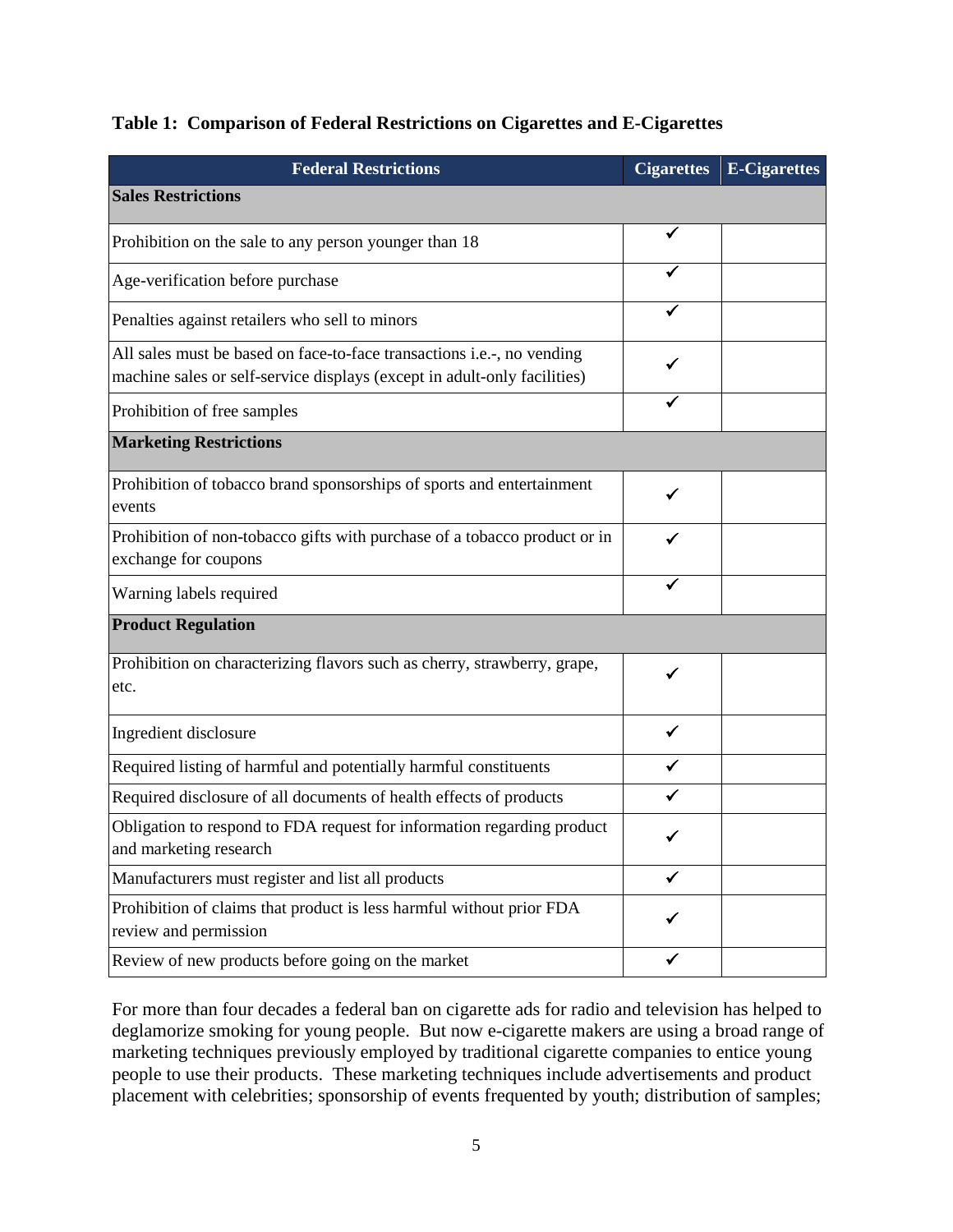sales of e-cigarettes with flavors that appeal to children, such as "Cherry Crush" and "Chocolate Treat"; and making e-cigarettes easily available to children and teens under the age of 18 both online and during in person shopping experiences, such as at mall kiosks.

E-cigarette manufacturers are currently not required to disclose to FDA a list of all ingredients, potentially harmful constituents, and documents on their products' health effects. Although there is limited data on the health effects of e-cigarettes, decades of research summarized in the 2014 Surgeon General Report suggest that exposure to nicotine in youth increases the risk of nicotine addiction and that nicotine exposure during adolescence, a critical window for brain development, may have lasting adverse consequences.<sup>[13](#page-41-0)</sup> The 1988 Surgeon General's Report, *The Health Consequences of Smoking: Nicotine Addiction*, states that "nicotine is a psychoactive drug with actions that reinforce the use of tobacco…and that causes addiction." The report goes on to say that, "the pharmacologic and behavioral processes that determine tobacco addiction are similar to those that determine addiction to drugs such as heroin and cocaine."<sup>[14](#page-41-1)</sup> A 2007 study found that teens can begin to feel powerful desires for nicotine and demonstrate addictive behavior within two days of first inhaling traditional cigarettes.<sup>[15](#page-41-2)</sup>

FDA's webpage on e-cigarettes states that "E-cigarettes have not been fully studied so consumers currently don't know the potential risks of e-cigarettes when used as intended, how much nicotine or other potentially harmful chemicals are being inhaled during use, or if there are any benefits associated with using these products."<sup>[16](#page-41-3)</sup> The few studies that are available show variation in the amount of nicotine delivered to the user by different products (even within the same brands), from virtually no nicotine absorbed by the user to just as much nicotine as a cigarette.<sup>[17](#page-41-4)</sup> In addition, several studies show that e-cigarettes produce more than just nicotine vapor and water. The vapors generated by e-cigarettes have been found to contain toxins, including formaldehyde, acetaldehyde, acrolein, volatile organic compounds like toluene, tobacco-specific nitrosamines, and metals like cadmium, nickel, and lead.[18](#page-41-5) Though levels of these compounds are generally much lower than those found in mainstream cigarette smoke, they are nonetheless among those identified as harmful or potentially harmful substances by the  $FDA.<sup>19</sup>$  $FDA.<sup>19</sup>$  $FDA.<sup>19</sup>$ 

While several e-cigarette companies have made claims about the potential of their products to assist in efforts to quit smoking, e-cigarettes could also increase public health risks by serving as a more socially acceptable gateway for non-smokers to pick up the habit. Additionally, the lack of data substantiating the cessation potential of these products or comparing their efficacy to other FDA regulated cessation tools underscores concerns regarding dual use of e-cigarettes and traditional cigarettes, especially when such dual use serves to delay successful cessation efforts. Especially troubling is the marketing and sales of e-cigarettes to youth, which has the potential to lead to early and long-term nicotine addiction that carries serious and chronic health consequences.

E-cigarettes are an emerging, heavily marketed nicotine delivery product, and federal regulations have not kept pace with the increasing popularity of these products. The 2014 Surgeon General Report states that, "we need to monitor patterns of use of an increasingly wide array of tobacco products across all of the diverse segments of our society, particularly because the tobacco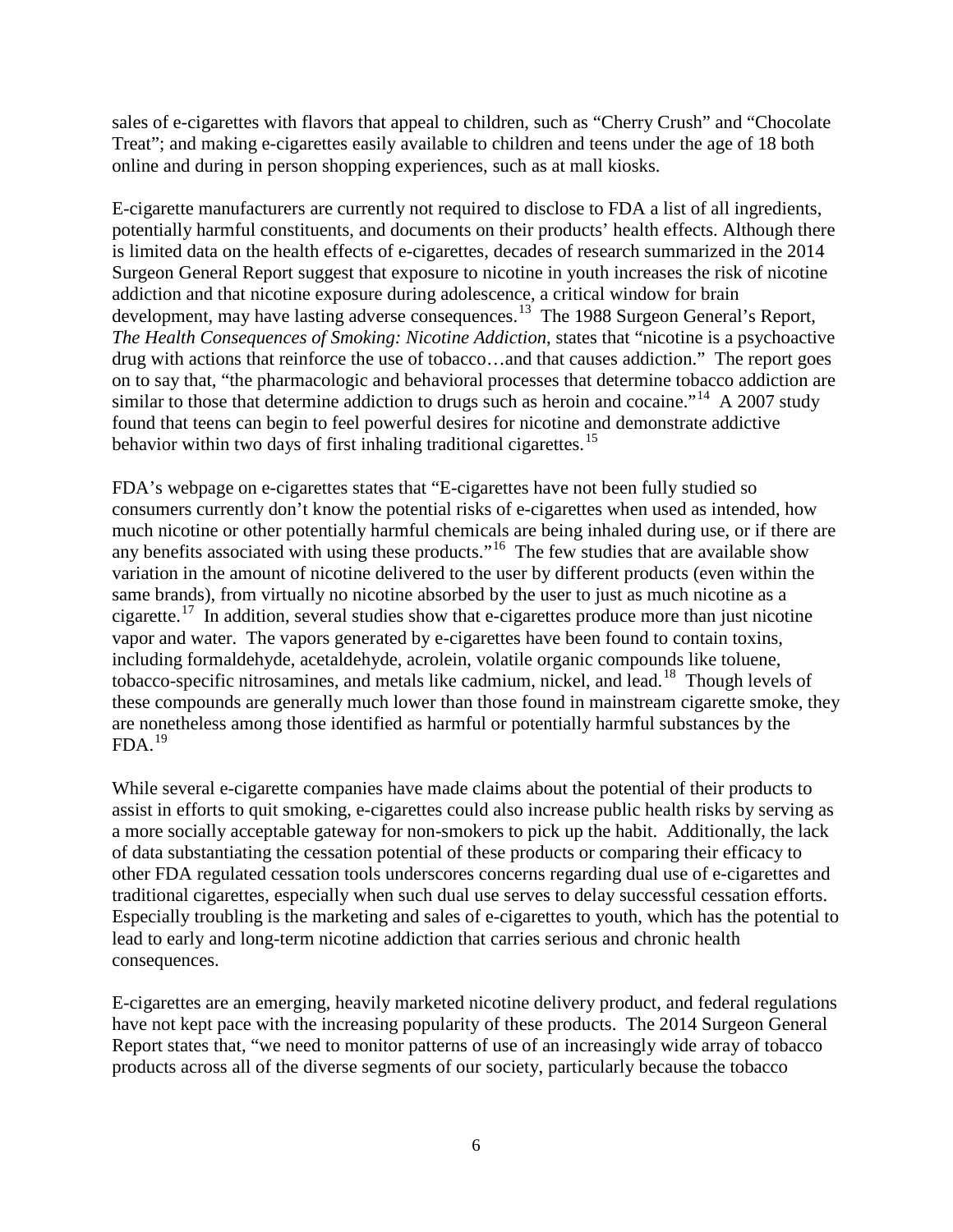industry continues to introduce and market new products that establish and maintain nicotine addiction."<sup>[20](#page-42-0)</sup>

The Family Smoking Prevention and Tobacco Control Act of 2009 (Tobacco Control Act) gave FDA the statutory authority to regulate e-cigarettes, which could subject them to evaluation and marketing restrictions.<sup>[21](#page-42-1)</sup> FDA can do so by issuing deeming regulations that declare these products as tobacco products under the Tobacco Control Act.<sup>[22](#page-42-2)</sup> In April 2011, FDA issued a notice of intent indicating that it would issue deeming regulations, but the agency has not yet done so.[23](#page-42-3) The findings of this investigation reveal that e-cigarette companies are taking advantage of the regulatory vacuum that currently exists to market their products to youth.<sup>[24](#page-42-4)</sup>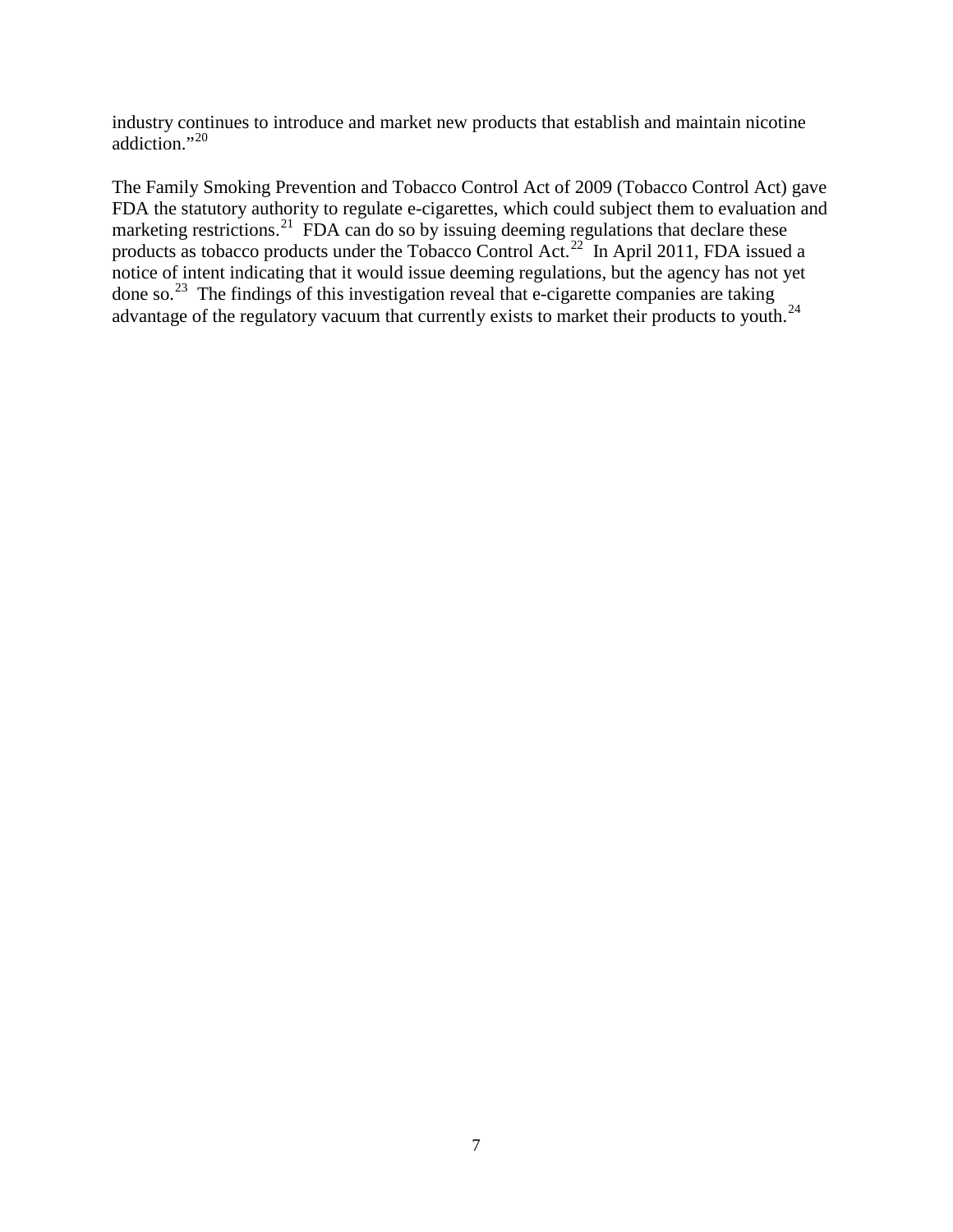## **Investigation**

To address the growing consumer concern over e- cigarettes and the marketing of these products to young people, key Senate and House members launched an investigation into the practices of nine of the largest electronic cigarette manufacturers (see Table 2). The investigation was initiated by Senator Richard J. Durbin (D-IL); the Ranking Member of the House Energy and Commerce Committee, Representative Henry A. Waxman (D-CA); the Chairman of the Senate Health, Education, Labor and Pensions Committee, Senator Tom Harkin (D-IA);and the Chairman of the Senate Commerce, Science, and Transportation Committee, Senator John D. Rockefeller IV (D-WV), along with Senators Richard Blumenthal (D-CT), Edward J. Markey (D-MA), Sherrod Brown (D-OH), Jack Reed (D-RI), Barbara Boxer (D-CA), Heidi Heitkamp (D-ND), Jeff Merkley (D-OR), and Representative Frank Pallone Jr. (D-NJ).<sup>[25](#page-42-5)</sup> Each company was asked to respond to a series of questions seeking information related to:

- the marketing and advertising practices employed by companies to target youth audiences;
- steps taken by companies to restrict the marketing and sales of e-cigarettes to minors;
- types of warning labels on electronic cigarettes; and
- the use of advertising claims suggesting health benefits or reduced exposure to potentially harmful or addictive substances.

#### **Table 2: E-Cigarette Manufacturers Surveyed**

| <b>Manufacturer</b> | Altria       | R.J.<br>Reynolds<br>Vapor<br>Company | <b>NJOY</b>         | Eonsmoke | <b>LOGIC</b> | <b>VMR</b>             | Lorillard | Green<br>Smoke | Lead by<br><b>Sales</b>      |
|---------------------|--------------|--------------------------------------|---------------------|----------|--------------|------------------------|-----------|----------------|------------------------------|
| <b>Brand(s)</b>     | Mark-<br>Ten | Vuse                                 | <b>NJOY</b><br>King | Eonsmoke | <b>LOGIC</b> | V2<br>Vapor<br>Couture | Blu       | Green<br>Smoke | White<br>Cloud<br>Cigarettes |

With the exception of Lead by Sales LLC, the maker of White Cloud Cigarettes (White Cloud), all companies responded to the letter. Two companies – Altria and Green Smoke – did not provide complete responses.<sup>[26](#page-42-6)</sup> In instances where companies did not provide complete responses or simply did not respond to a question, supplemental information was gathered from company websites and through reviewing other publically available information. This report presents the information gathered in response to this investigation.<sup>[27](#page-42-7)</sup>

In February 2014, five months after the launch of this investigation, Altria agreed to purchase Green Smoke. This report presents responses from both companies before the acquisition and treats them as separate companies for the purposes of this investigation.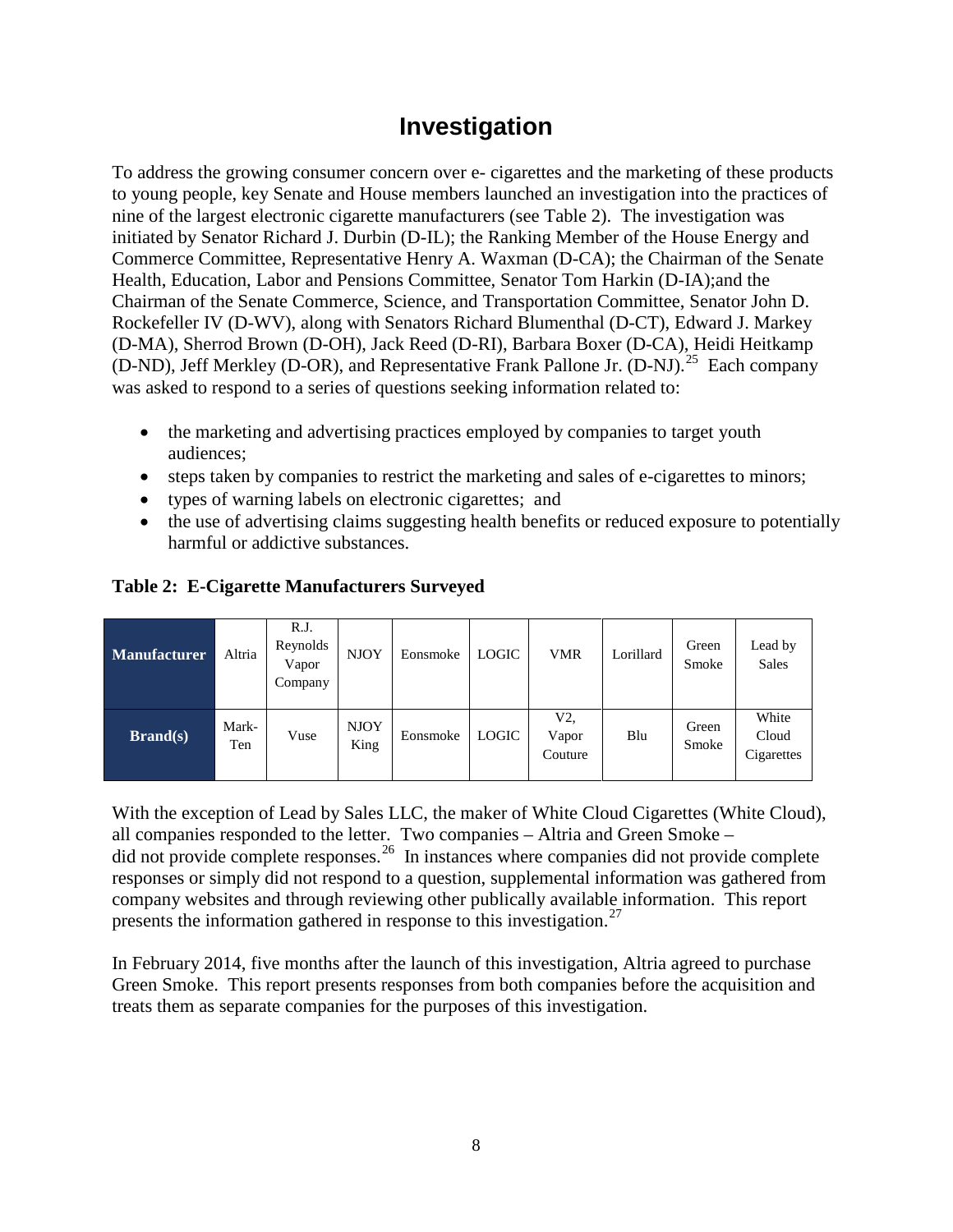## **Findings**

#### **FINDING 1: Many surveyed e-cigarette companies are promoting their products through sponsorship of youth-oriented events, and some companies are offering free samples of ecigarettes.**

Two important prohibitions and restrictions contained in the Tobacco Control Act related to advertising and product sampling apply to tobacco products such as cigarettes and smokeless tobacco, but currently do not apply to e-cigarettes. First, the Act prohibits tobacco product sponsorship of sporting, entertainment, or other cultural events under the brand name of cigarettes or smokeless tobacco. [28](#page-42-8) Such sponsorships can provide the impression that tobacco use is part of an active lifestyle and tie the products to celebrities and athletes.<sup>[29](#page-42-9)</sup> Second, the Tobacco Control Act prohibits and restricts the dispensing of tobacco product samples.<sup>[30](#page-42-10)</sup> This investigation has found that e-cigarette manufacturers are exploiting the absence of regulations by sponsoring dozens of athletic, musical, social and cultural events that appeal to youth and dispensing product samples at sponsored youth-oriented events.<sup>[31](#page-42-11)</sup>

Six of the surveyed e-cigarette manufacturers – R.J. Reynolds, NJOY, LOGIC, VMR, Lorillard, and Green Smoke – reported that they have sponsored events. And eight of the e-cigarette

companies – Altria, R.J. Reynolds, NJOY, LOGIC, VMR, Lorillard, Green Smoke, and Lead by Sales – distributed free samples at promotional events. In 2012 and 2013 alone, six of the surveyed companies sponsored or provided free samples at 348 events, many of which appear geared toward youth.<sup>[32](#page-42-12)</sup> (see Appendix 1 for a list of all sponsored or sampling events reported by the surveyed companies).

For instance, last year Lorillard indicated that it had sponsored at least 13 high profile music festivals, parties, and motorsports events, including the Bonnaroo Music Festival and numerous Grand Prix auto racing events. In the past two years, Lorillard alone participated in or provided free e-cigarette samples to attendees at 227 events. A review of publicly available websites found that Lorillard was also the exclusive sponsor of the Freedom Project (see Figure  $1)^{33}$ , a nationwide tour starring a number of bands and musicians.



**Figure 1**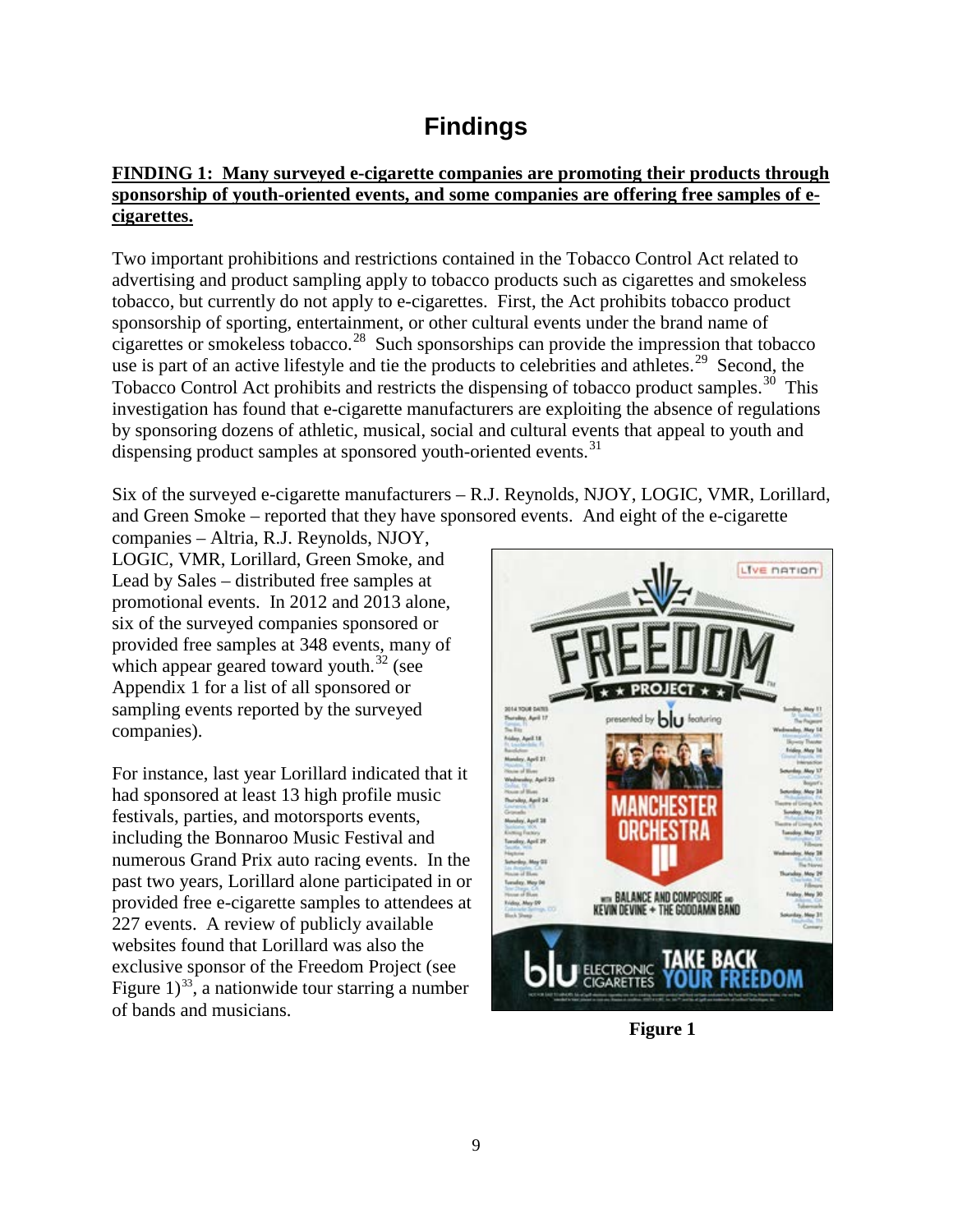According to the company's press release:

"As the exclusive sponsor of the Freedom Project, blu eCigs has committed to transform each performance into an interactive experience, providing fans a platform for self-expression and personal freedom. Echoing blu's brand message, each concert will feature a Freedom Wall where guests can inscribe their most enjoyable freedoms and freely embrace the everyday liberties of being an American."<sup>[34](#page-42-14)</sup>

LOGIC has also sponsored music events and NJOY has sponsored high-profile events like Coachella Music Festival and Mercedes-Benz Fashion Week.

Our investigation found that Lead by Sales promotes Operation Comedy Ha Ha, a partnership through which the company sponsors up-and-coming stand-up comedians touring the throughout the United States.<sup>[35](#page-42-15)</sup> After the performance, free disposable White Cloud e-cigarettes called Flings are offered to patrons.

The company describes the program as follows:

We at White Cloud are interested in one thing, and that is having a good time. Whether it is by providing e cigs that allow smokers to enjoy nicotine indoors, or entertaining and informing our customers through social networks, we want everyone to enjoy life and always have a good time. We know everyone loves to laugh and we are happy to announce that we are now officially in the comedy business. We have teamed up with several national comedians and they are bringing Flings to all of their shows. Check out our roster of comedians and make sure you stop by one of their shows. You will not be disappointed. Have a laugh and while you are at it have a  $\text{Fling}$ !<sup>[36](#page-42-16)</sup>

Figure 2 demonstrates how White Cloud street team and models were passing out Flings at the 2012 Red Bull Wake Open.



**Figure 2**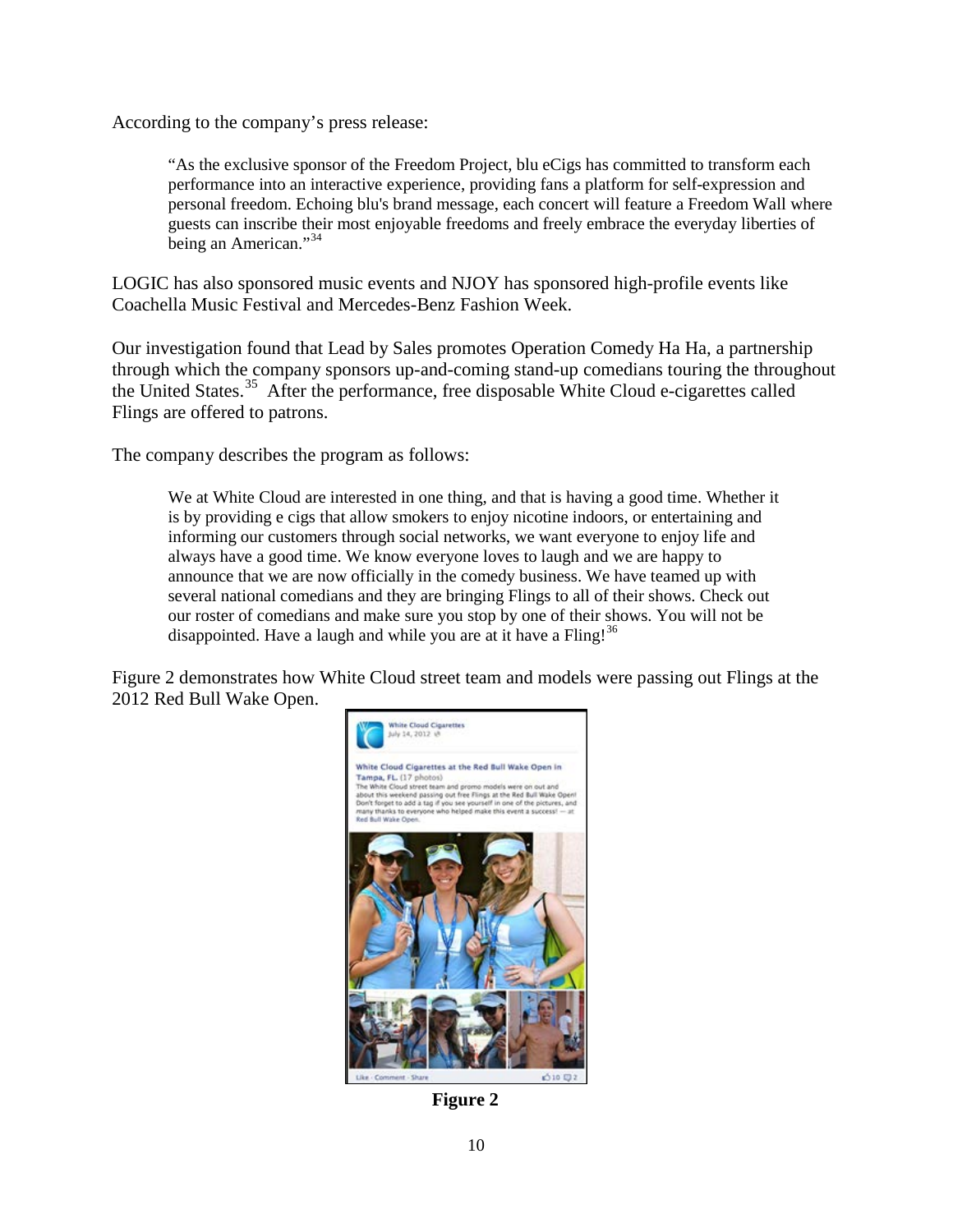#### **FINDING 2: Surveyed e-cigarette companies market e-cigarettes in flavors that appear to be designed to appeal to youth.**

The Tobacco Control Act restricts the distribution and sale of cigarettes with characterizing flavors, such as strawberry, grape, or chocolate.<sup>[37](#page-42-17)</sup> No such ban applies to e-cigarettes. As a

result, manufacturers are free to use childfriendly flavors to attract young customers and they are doing so.

Six of the surveyed companies – R.J. Reynolds, VMR, Lorillard, Eonsmoke, Green Smoke, and Lead by Sales – use a wide range of e-cigarette flavorings that could appeal to youth (see Table 3). All companies manufacture menthol flavored ecigarettes.[38,](#page-42-18)[39](#page-42-19)

R.J. Reynolds offers e-cigarettes in eight flavors such as Rich Mint, Crema, and Chai.

VMR offers 42 flavors such as Strawberry Champagne, Pineapple Luau, Snappin' Apple, Rodeo Drive, and Bombshell. Lorillard offers seven flavors such as Cherry Crush, Vivid Vanilla, and Piña Colada. Eonsmoke carries 16 different flavors including Chocolate, Strawberry, Cherry, and Mojito. Lead by Sales offers e-cigarettes in 19 flavors including Peach Pit, Strawberry, and Chocolate (see Figure 3).

Green Smoke offers eight flavors, including Smooth Chocolate and Vanilla Dreams (see Figure 4).



**Figure 3**



**Figure 4**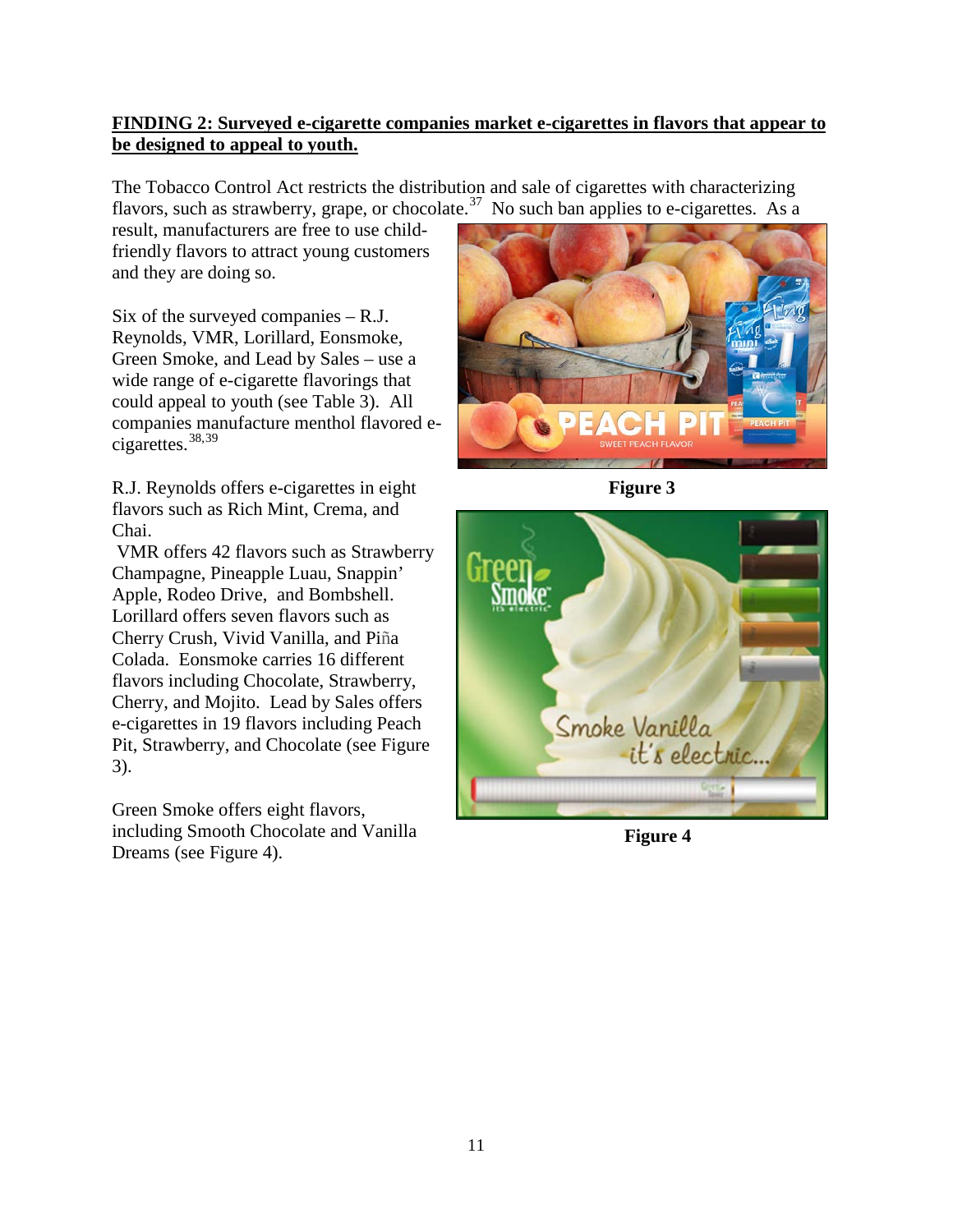| <b>Manufacturer</b>            | <b>Number</b><br><b>Flavors</b><br><b>Flavors</b>                                                                                                                                                                                                                                                                                                                                                                                                                                                                                                               |                |
|--------------------------------|-----------------------------------------------------------------------------------------------------------------------------------------------------------------------------------------------------------------------------------------------------------------------------------------------------------------------------------------------------------------------------------------------------------------------------------------------------------------------------------------------------------------------------------------------------------------|----------------|
| <b>Altria</b>                  | Classic, Menthol                                                                                                                                                                                                                                                                                                                                                                                                                                                                                                                                                | $\overline{2}$ |
| R.J. Reynolds Vapor<br>Company | Original, Menthol, Mint, Rich Mint, Spearmint, Wintergreen, Crema,<br>Chai                                                                                                                                                                                                                                                                                                                                                                                                                                                                                      | 8              |
| <b>NJOY</b>                    | Traditional, Menthol                                                                                                                                                                                                                                                                                                                                                                                                                                                                                                                                            | $\overline{c}$ |
| <b>Eonsmoke</b>                | Cartridges- Cherry, Tobacco, Menthol, President, Wrangler,<br>Chocolate, Coffee, Sands, Vanilla, Mint, Mango, Apple, Strawberry,<br>Mojito, Grape Mint, Frost<br>E-Liquid- Apple, Strawberry, Vanilla, Mint, Cherry, Kiwi Strawberry,                                                                                                                                                                                                                                                                                                                           |                |
|                                | Blackberry, Grape Mint, Mango, Platinum Tobacco, Grape, Chocolate                                                                                                                                                                                                                                                                                                                                                                                                                                                                                               | 16, 12         |
| <b>LOGIC</b>                   | Menthol                                                                                                                                                                                                                                                                                                                                                                                                                                                                                                                                                         | 1              |
| <b>VMR</b>                     | Red, Sahara, Congress, Menthol, Peppermint, Green Tea Menthol,<br>Cherry, Coffee, Vanilla, Cola, Grape, Chocolate, Rodeo Drive,<br>Bombshell, Fresh Mint, Passion Fruit, Strawberry Champagne, Arctic<br>Mint, Turkish Tobacco, Pumpkin Spice, Mango, Caribbean, Clove,<br>Columbian, Java Jivin' Coffee, Peachy Keen, Snappin' Apple,<br>Pineapple Luau, Traditional, Cherry Blast, Sweet Vanilla, Coffee<br>Roast, French Vanilla, American Ranger, Refined Blend, Menthol<br>Breeze, Cinnamon, Chocolate Treat, Escape, Tobacco, Mint Tea,<br>Peppermint Ice | 42             |
| Lorillard                      | Vivid Vanilla, Cherry Crush, Magnificent Menthol, Classic Tobacco,<br>Java Jolt, Piña Colada, Peach Schnapps                                                                                                                                                                                                                                                                                                                                                                                                                                                    | 7              |
| <b>Green Smoke</b>             | Absolute Tobacco, Red Label Tobacco, Tobacco Gold, Menthol Ice,<br>Menthol Clove, Mocha Mist, Vanilla Dreams, Smooth Chocolate (Also<br>a variety pack)                                                                                                                                                                                                                                                                                                                                                                                                         | 8              |
| <b>Lead by Sales</b>           | Regular, Apache, Bora Bora, Atlantic-Cut, Menthol, Snap!, Iced Berry,<br>Zero K, Strawberry, Bad Apple, Peach Pit, The Lime & The Coconut,<br>Banana, Vanilla, Chocolate, Espresso, Kick!, Cin, Clove                                                                                                                                                                                                                                                                                                                                                           | 19             |

### **Table 3: E-Cigarette Manufacturers' Use of Characterizing Flavors**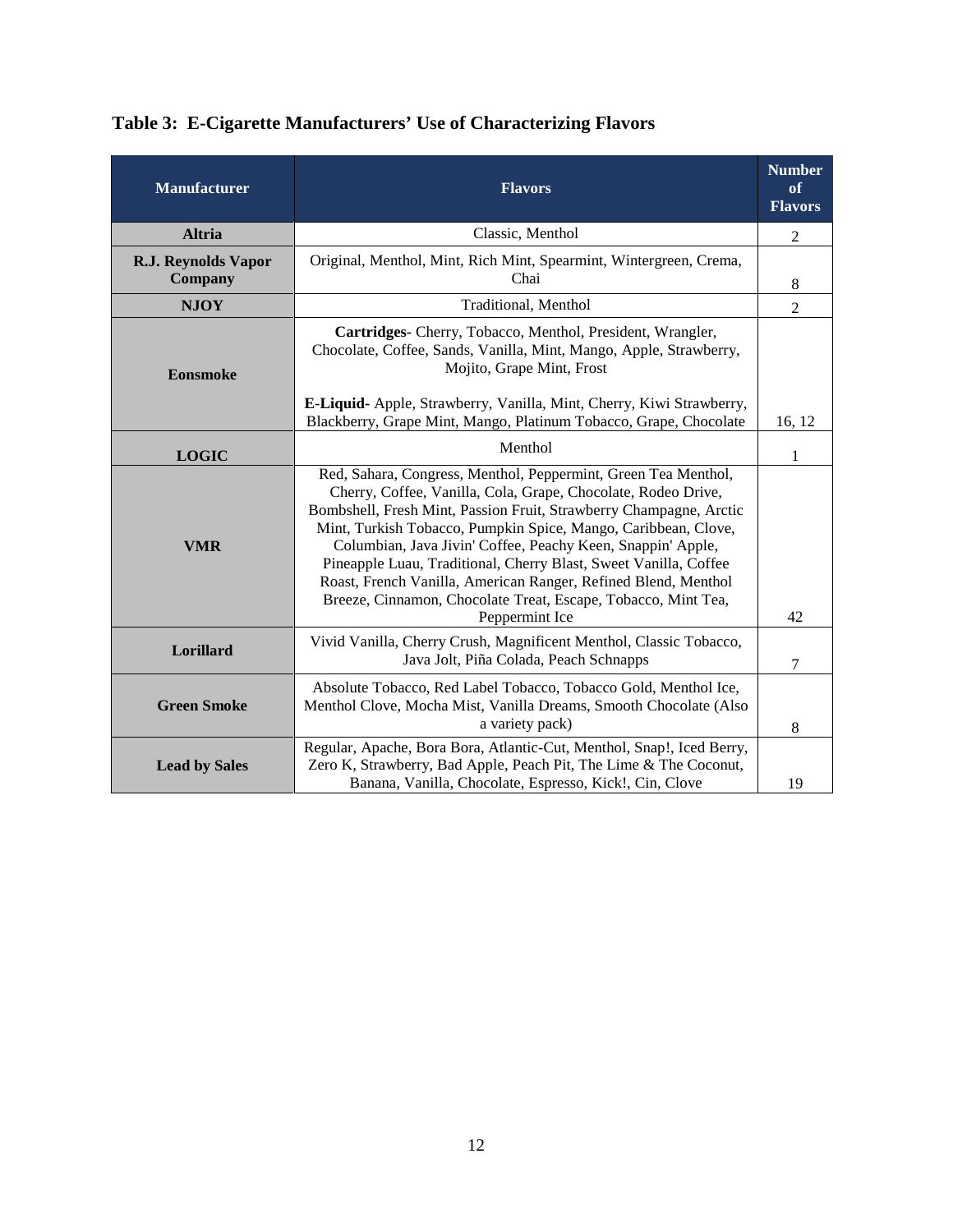#### **FINDING 3: E-cigarettes are available for purchase in stores and online by children and teenagers.**

The Tobacco Control Act prohibits the sale of cigarettes and smokeless tobacco products to individuals under the age of 18 and purchases of these products require face-to-face contact with the retailer, who must verify that a purchaser is at least 18 years old. The Tobacco Control Act also prohibits vending machine sales except in limited situations and the sale of packages with fewer than 20 cigarettes.

Because the FDA has yet to issue regulations asserting authority over e-cigarettes, no such federal restrictions apply to e-cigarettes. Twenty-eight states have prohibited the sale of ecigarettes to minors, but in other states, no such protections are in place and industry selfregulation is the only way to prevent minors from purchasing e-cigarettes. Industry responses show significant variation among companies in their effort to restrict sales to minors.

Five companies require retailers to sign contracts agreeing to not sell their products to purchasers under the age of 18. Two other companies have similar restrictions in place, but they only apply to vendors that participate in promotional programs or with which one company has a "direct relationship." One company did not report to have any policy or contract with vendors barring the sale of their products to minors. Given the varied scope and company oversight of these policies, their effectiveness at restricting sales to minors is unclear.

Three of the surveyed companies require vendors to display their products behind the counter or where they are accessible to the public only through direct contact with a sales clerk. Two other companies have similar restrictions in place, but they only apply to vendors that participate in promotional programs or with which one company has a "direct relationship." One company "instructs its retail vendors to allow access by the public only through contact with a sales clerk." To purchase another company's products, a consumer must enter into a face-to-face transaction where they must establish that they are an adult. A third company "requires vendors to display…products either through enclosed displays or behind the counter." Further, according to the merchandising plan agreements of another company, the e-cigarette products must "be displayed behind the counter or only through direct contact with a sales clerk."

Three e-cigarette companies do not impose restrictions on the placement of their products. While one company "requires vendors to agree to its Sales Practices Policy, which requires sales clerk involvement in all retail sales transactions to perform age verification," the company does not require "behind-the-counter placement of its products, where 'Big Tobacco' has already acquired prime placement." The second company does not require "its products to be sold in a non-self-service manner" though the company claims to "strongly encourage" retailers to do so. The third only requires vendors in California to display its products behind the counter.

Only three of the eight companies periodically monitor vendors for compliance with these policies, meaning that, for most companies, even if policies are in place, it is difficult to see how they ensure compliance.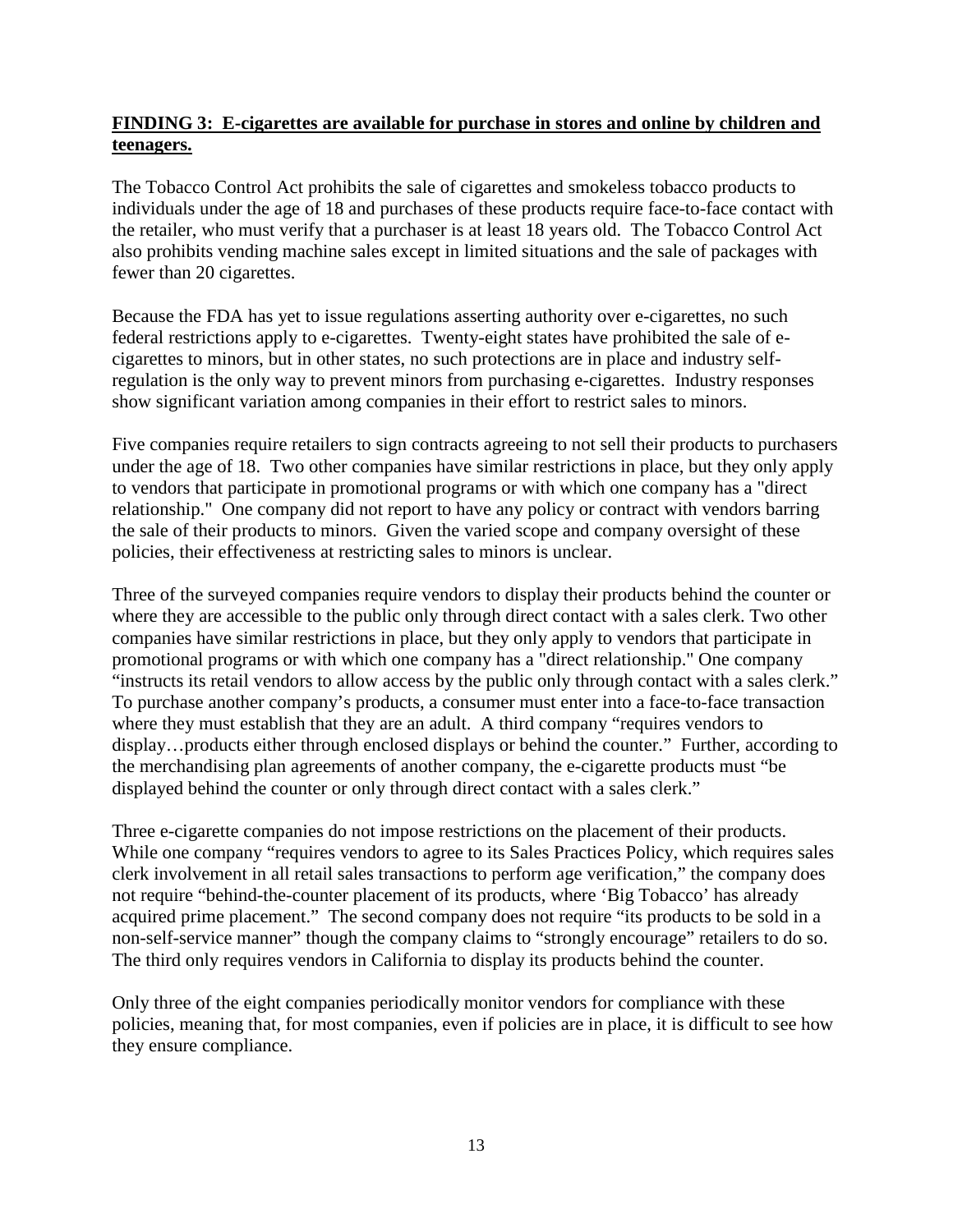In addition to selling products in brick and mortar stores, seven of the nine surveyed companies also sell their products online. R.J. Reynolds and Altria do not currently sell their products online. Among the companies that allow online sales of products, the responses indicated wide variation in the use of age-verification to limit access to their website and to purchase their products.

Among the seven surveyed companies that sell e-cigarettes online, Green Smoke, VMR, and Lead by Sales allow access to their sites without any age verification or confirmation. Three companies – NJOY, Lorillard, and Eonsmoke – require the user to click a button verifying that they are 18 years of age or older in order to gain access to the website. Prior to completing an online purchase Lorillard, NJOY, LOGIC, and VMR require the consumer to provide information that is used by a third-party system, such as Experian, Aristotle, or Veratad, to verify that the purchaser is of legal age. $40^{\circ}$  $40^{\circ}$ 

Although Altria and R.J. Reynolds do not sell their e-cigarette products online, both companies have product websites. General access to company owned websites exposes youth to pro-ecigarette images and unsubstantiated claims about e-cigarettes. Altria's website allows access without any age verification or confirmation. Altria and R.J. Reynolds' e-cigarette sites were the only ones that required registration of a full user profile before one is able to enter their full site. R.J. Reynolds also offers information on its website about how to use age filtering browser tools such as Net Nanny and Safe Eyes.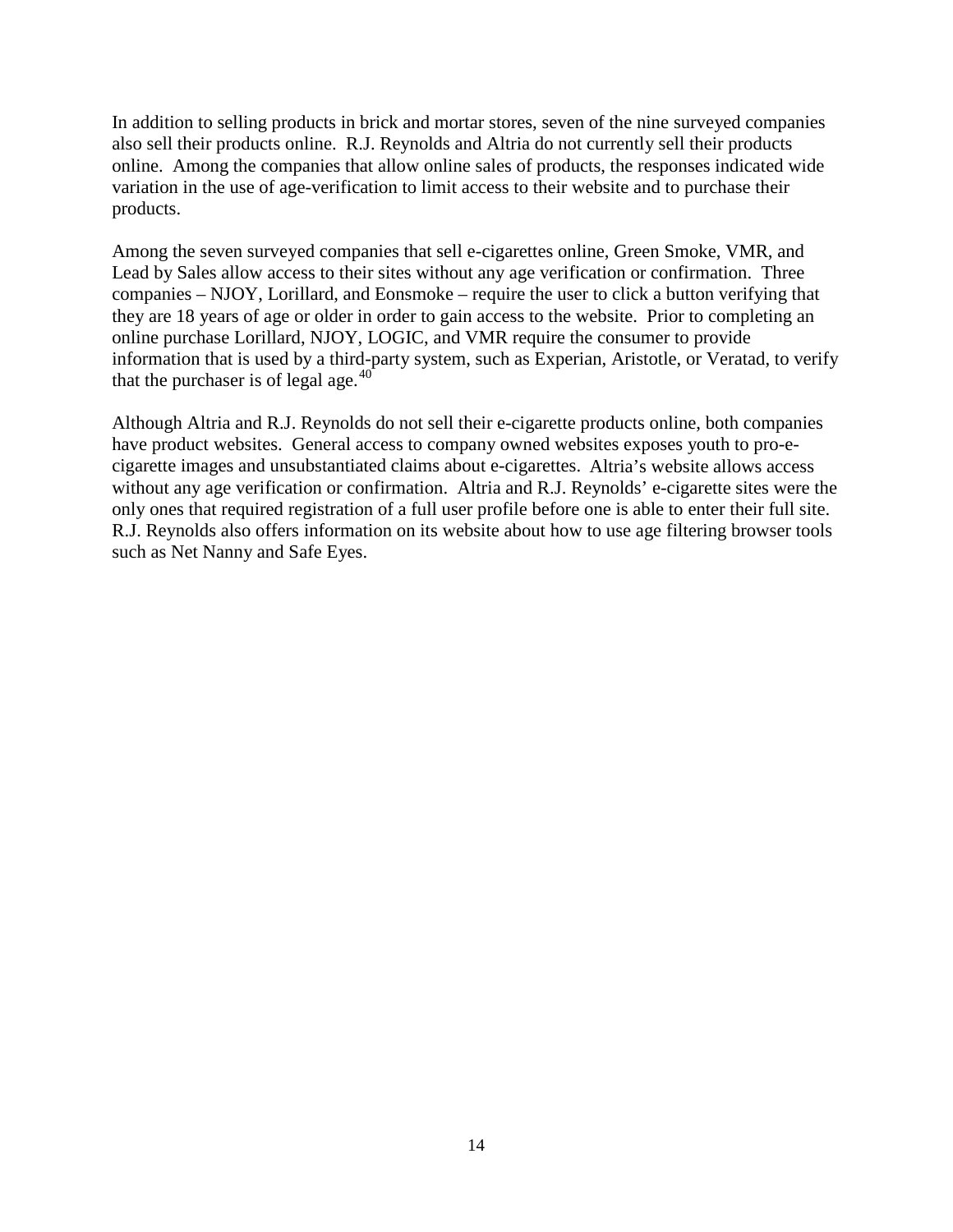#### **FINDING 4: Surveyed e-cigarette manufacturers have significantly increased marketing expenditures.**

The manufacturer responses show that tens of millions of dollars are spent each year to market ecigarettes, and that these advertising expenditures by e-cigarette manufacturers have skyrocketed in recent years.

Six of the surveyed companies provided marketing expenditure data, and these companies spent a total of \$59.3 million on advertising and promotion in 2013. Five companies provided expenditure information for 2012 and 2013, and these five companies increased spending by 164% in this one-year period. One company's marketing expenses increased by 300% and another company's marketing expenses increased by 352% (see Appendix 2 for a list reported marketing and advertising tools used by surveyed companies).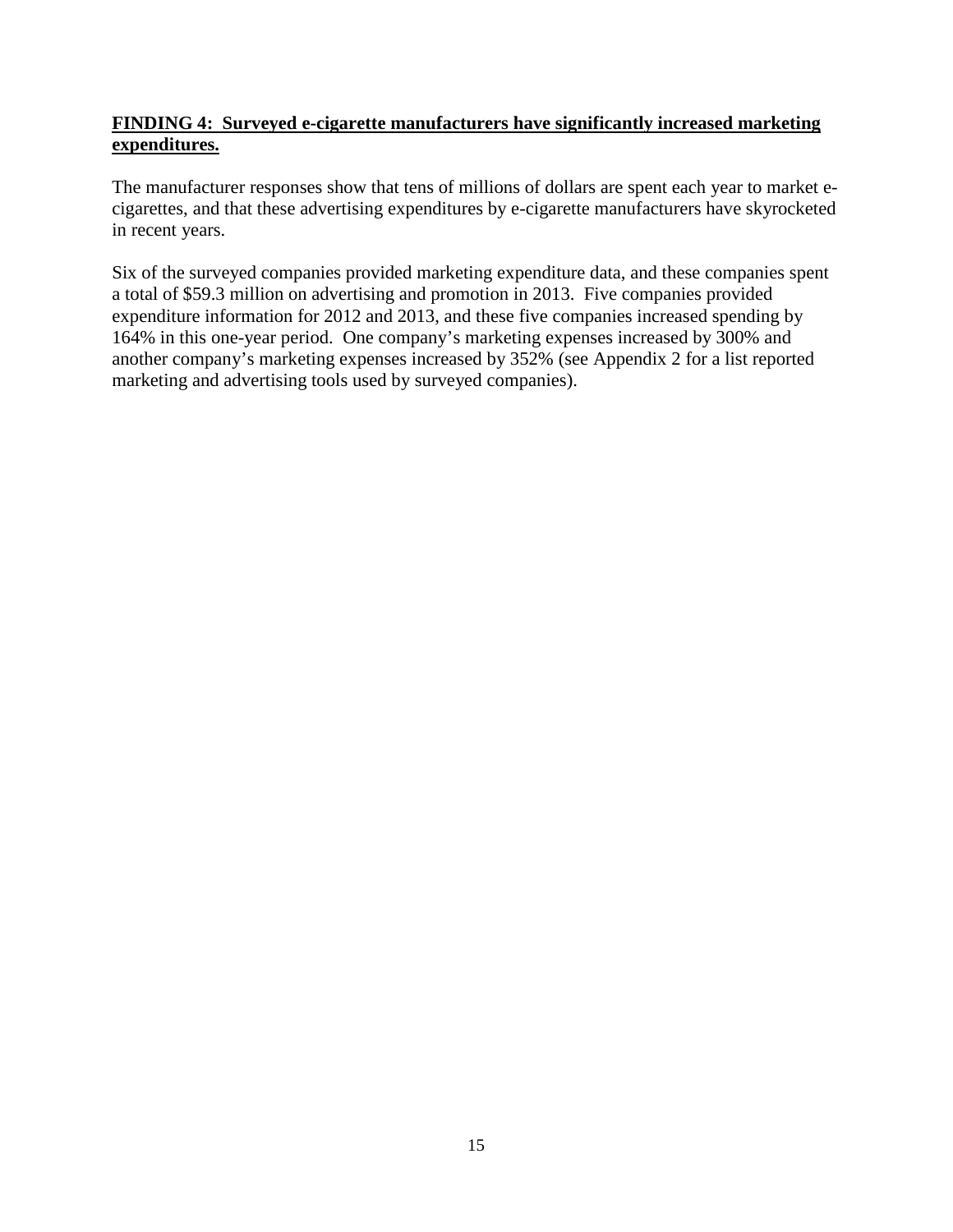#### **FINDING 5: Many surveyed e-cigarette companies air television and radio advertisements, often with celebrity spokespeople, including during events and programs with youth viewership.**

The Public Health Cigarette Smoking Act, which was signed into law on April 1, 1970, prohibits the airing of cigarette ads on television and radio. The importance of the current ban on tobacco ads was reinforced in the recent Surgeon General's report, which concluded that "the evidence is sufficient to conclude that advertising and promotional activities by the tobacco companies cause the onset and continuation of smoking among adolescents and young adults."<sup>[41](#page-42-21)</sup>

E-cigarettes are not subject to the federal ban on television and radio advertising. Manufacturers are taking advantage of this regulatory vacuum to air advertisements during events and programming with high levels of youth viewership. Seven of the surveyed companies – Lorillard, R.J. Reynolds, VMR, LOGIC, NJOY, Eonsmoke, and Green Smoke – have used radio and television advertisements to market their products (see Appendix 3). Of the eight companies that responded, Altria is the only company that does not air radio or television ads.

While eight companies have policies or guidelines for media buying targets that restrict advertisements to audiences under the age of 18, these policies vary and are not always in written form. For example, four companies restrict media buying to programs where 85% or more of the audience is over the age of 18. One company targets advertising to an 18 and older audience. Another company states that it targets "only adult tobacco smokers" and another states that it targets "35-65 year olds," while a third company limits radio-based marketing to audiences where 70% or more is above the age of 21. Three companies stated that they have media buying policies but they are not currently in written form.

It is not clear that these policies are effective. Seven of the e-cigarette companies run television and radio advertisements. NJOY has advertised its products on both radio and television. NJOY's ads have appeared during programs such as the Super Bowl, the Academy Awards, and on ESPN, programs that reach substantial audiences of children and teens.<sup>[42](#page-42-22)</sup> For example, in 2013 NJOY reportedly reached 10 million viewers through advertising during the Super Bowl,<sup>[43](#page-42-23)</sup> an event that is "the highest-rated shows across all age groups." The 2013 game averaged a 30.2% rating with teens and a rating of "21.8% with kids 2-11."[44](#page-42-24) Green Smoke aired "2,188

radio ad spots in nine local markets in the last calendar quarter." Green Smoke reported that in seven days, from November 18 to 24 of 2013, the company had aired 50 television spots in eight local markets.

Blu has reported airing two prominent television commercials featuring celebrity spokespeople Jenny McCarthy (see Figure 5) and Stephen Dorff. **Figure 5**

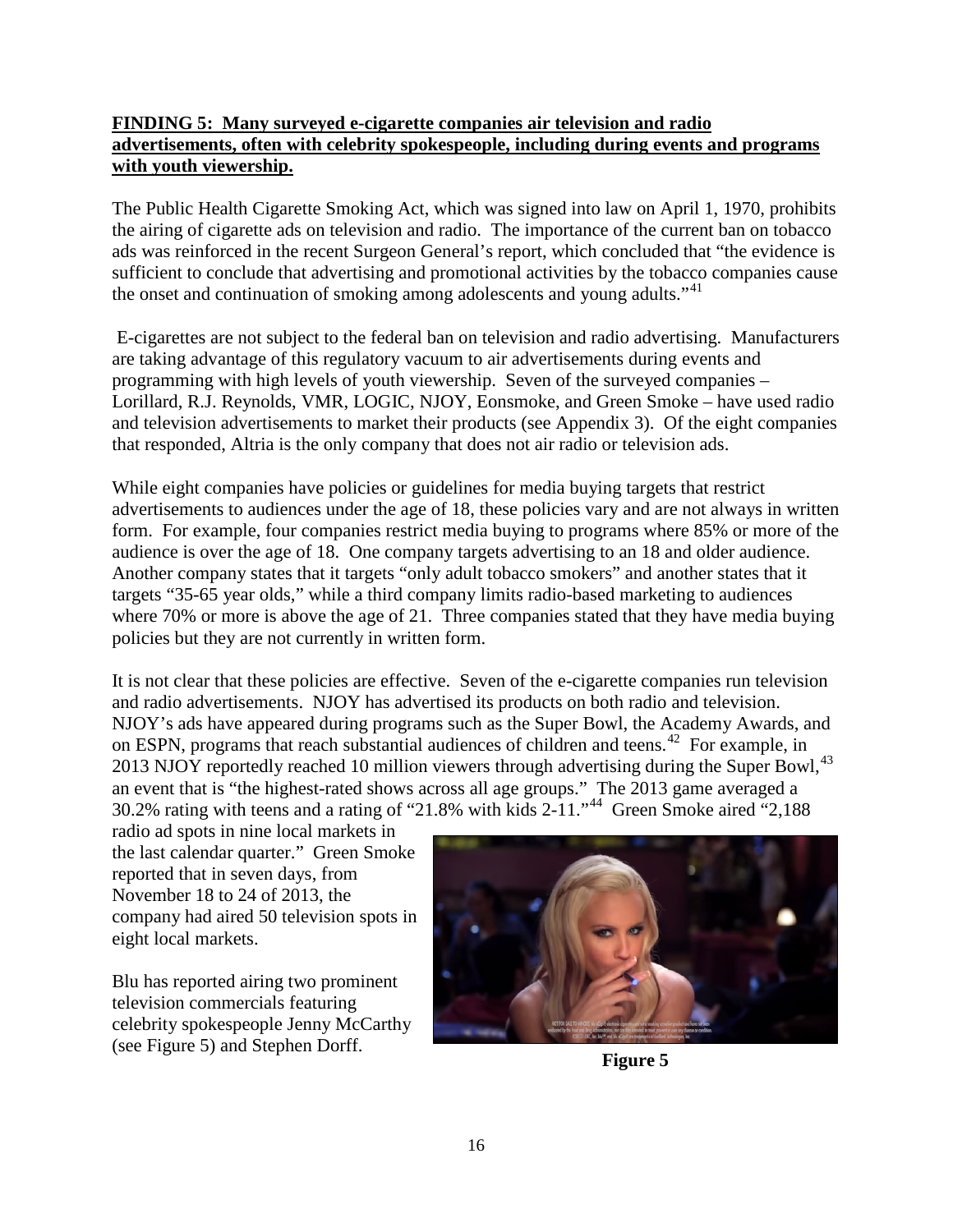According to Lorillard, "the commercials have aired thousands of times at various times of the day and night on 48 networks." Our investigation found that Blu ads have aired nationally between episodes of the popular show "Breaking Bad" and on Comedy Central where the target audience is young males, including on the network's show *Workaholics*. [45](#page-42-25)

Celebrity endorsements, once used by tobacco companies, are now employed by e-cigarette manufacturers to depict e-cigarette smoking as glamorous, rebellious, sexy, and masculine. Four surveyed companies – Lorillard, Green Smoke, NJOY, and Lead by Sales – have used or currently use celebrity spokespeople (see Appendix 2).

Since April 2012, Lorillard reported promoting Blu e-cigarettes at Indy Car events by Graham

Rahal, Bobby Rahal, and Mike Conway. Blu e-cigarettes also indicated that its products have been placed in music videos for Natalia Kills and Major Lazer, and the company films celebrities visiting Blu-sponsored events. Eonsmoke reported that it does not utilize celebrity spokespeople, but the company cited one instance of purchasing a product placement advertising opportunity during a music video featuring Sevyn Streeter and Chris Brown. NJOY has hired one celebrity spokesperson, Courtney Love, who has appeared in a YouTube video and at the Coachella music festival. Green Smoke reported that the company occasionally uses testimonials from celebrities to market its products. NASCAR driver T.J. Bell has also promoted Green Smoke's products.



**Figure 6**

In the absence of an explicit celebrity endorsement, many e-cigarette companies seek to highlight instances in which celebrities are using their products (see Figure 6).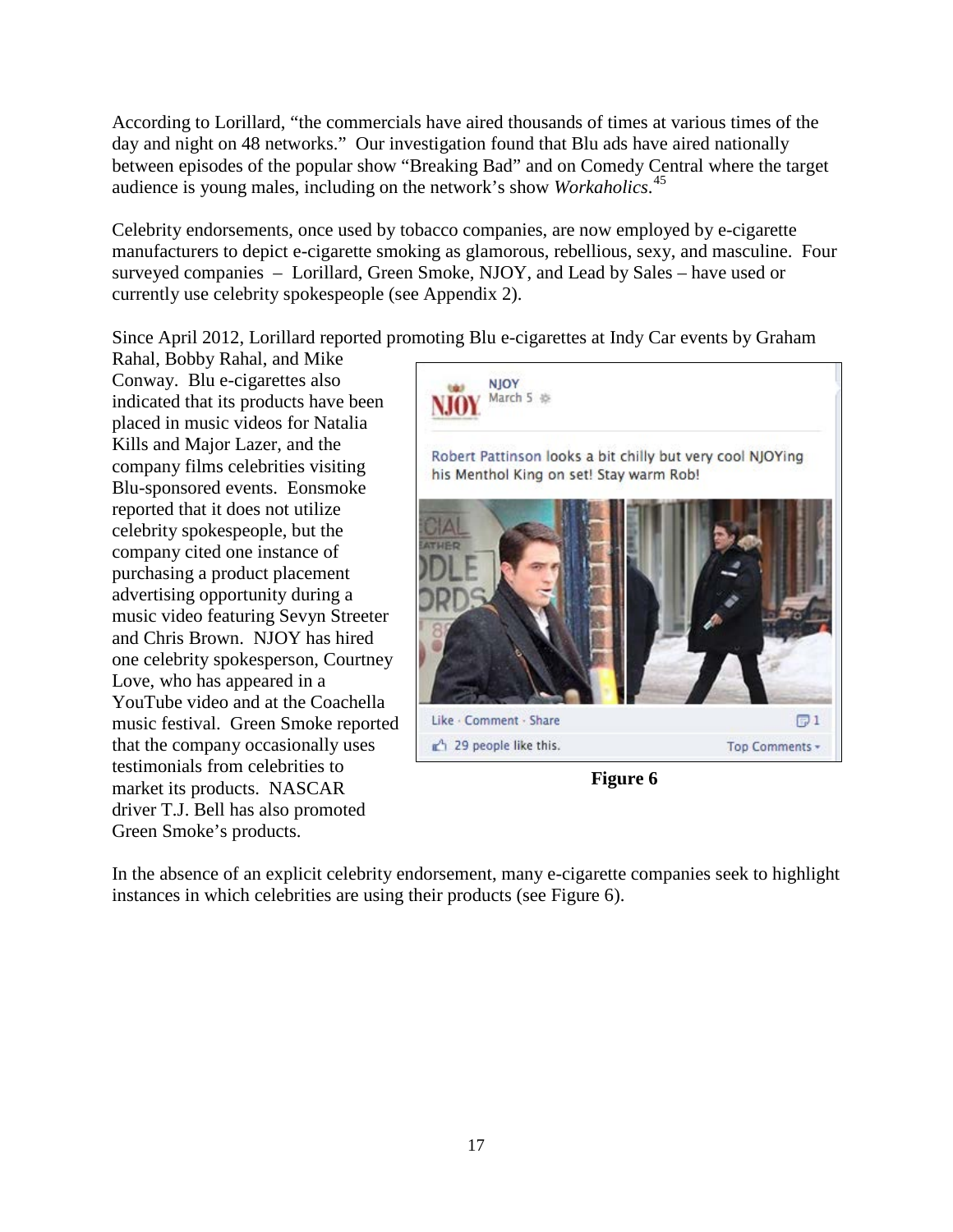#### **FINDING 6: Surveyed e-cigarette companies extensively utilize social media and product websites to promote their products.**

E-cigarette companies have embraced social media as a way to reach new customers and promote their products. This is a potential concern because marketers have recognized social media sites as an avenue through which to engage with predominantly youth audiences. In spite of the significant online presence by e-cigarette manufacturers, there is wide variation in their use of available tools to limit access to websites and social media by individuals under the age of 18.

Seven of the surveyed companies – Eonsmoke, LOGIC, Lorillard, NJOY, VMR, Green Smoke, and Lead by Sales – use social media sites such as Facebook, Twitter, Pinterest, YouTube, and Instagram, to promote or market their e-cigarette products (see Table 4). E-cigarette companies have widely differing policies to address minors' access to their social media websites. In many cases it is not possible for the companies to limit access: Instagram and Pinterest have no age restriction functionality, and Twitter and YouTube only provide age restriction features to certain advertising partners.

Three of the eight companies with social media accounts – Eonsmoke, VMR, and Lead by Sales – do not utilize any age restrictions to limit access, even where age restriction functionality is available.

| <b>Manufacturer</b>                   | <b>Social Media</b>                                 | <b>Social Media</b><br>Age<br><b>Restrictions<sup>46</sup></b> |
|---------------------------------------|-----------------------------------------------------|----------------------------------------------------------------|
| <b>Altria</b>                         | N/A                                                 | N/A                                                            |
| R.J. Reynolds Vapor<br><b>Company</b> | N/A                                                 | N/A                                                            |
| <b>NJOY</b>                           | Facebook, Twitter, YouTube, Instagram               | <b>Yes</b>                                                     |
| <b>Eonsmoke</b>                       | Facebook, Twitter, Instagram, YouTube,<br>Pinterest | N <sub>0</sub>                                                 |
| <b>LOGIC</b>                          | Facebook, Twitter, YouTube                          | Yes                                                            |
| <b>VMR</b>                            | Facebook, Twitter, YouTube, Pinterest,<br>Instagram | N <sub>0</sub>                                                 |
| Lorillard                             | Facebook, Twitter, YouTube, Pinterest,<br>Instagram | Yes                                                            |
| <b>Green Smoke</b>                    | Facebook, Twitter, YouTube, Pinterest               | Yes                                                            |
| <b>Lead by Sales</b>                  | Facebook, Twitter, YouTube, Pinterest               | N <sub>0</sub>                                                 |

#### **Table 4: E-Cigarette Manufacturer Social Media Age Restrictions**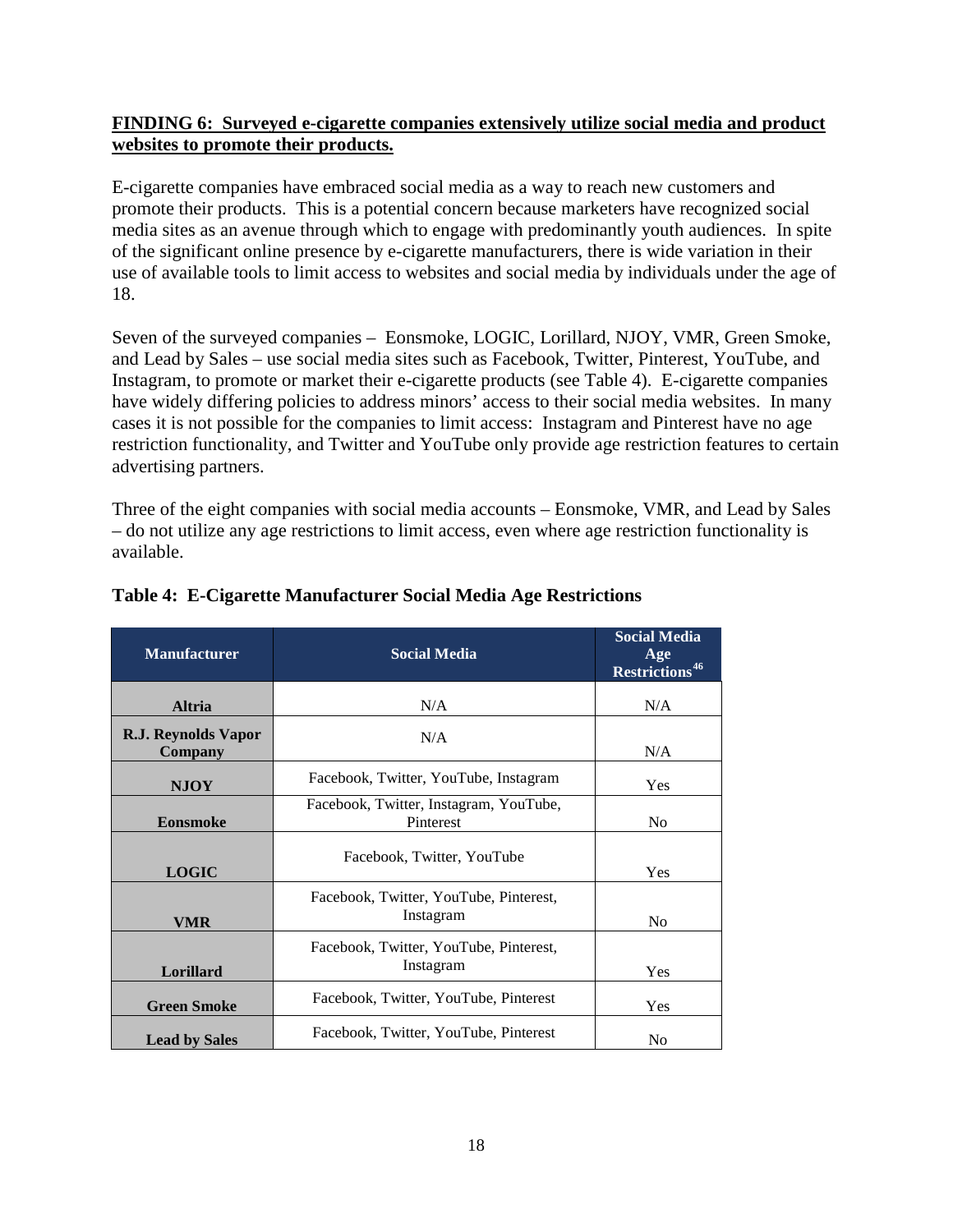Lorillard's Facebook and Twitter pages use age restrictions so that "only people 18 and above will see the blucigs [page] on Facebook" and that any "likes" from people younger than 18 are automatically deleted. Similarly, NJOY maintains Facebook and Twitter accounts that are

restricted to those 18 years of age or older. To follow NJOY on Twitter, a user must verify their age by entering their birthdate, confirming they are above 18 years of age.

LOGIC uses Facebook's age restriction functionality and states that its products "are intended for use by adults of legal smoking age 18 years or older according to state law." Green Smoke also "uses the official Facebook service to restrict those under 18 from viewing [its] content" and gears its "social media messages towards adults [and deletes] fan posts, comment or images that might appeal to minors." Green Smoke also uses YouTube's age-restriction feature to limit viewership to those above 18 years of age.

VMR does not use Facebook's age restriction tools, despite the fact that these tools are available. Their page simply warns followers that they must be 18 years or older to "follow or purchase" its products. $47$  VMR stated that it has a process to monitor and "unfollow users that it believes to be under the age of 18." (see Figure 7).

While Eonsmoke and Lead by Sales maintain social media accounts, these companies do not utilize available age restriction tools. Eonsmoke, which maintains a Facebook page, only provides a statement that one "MUST BE OVER 18 AND OLDER TO PURCHASE EONSMOKE," but access is not restricted.<sup>[48](#page-42-28)</sup> Figure 8 demonstrates Eonsmoke's use of social media in order to poll Facebook users regarding what flavor of e-cigarette they would like to see



**Figure 7**



#### **Figure 8**

released. Because Eonsmoke does not utilize available age restriction tools, there is nothing to prevent people younger than 18 from viewing or engaging with this kind of content or other similar content.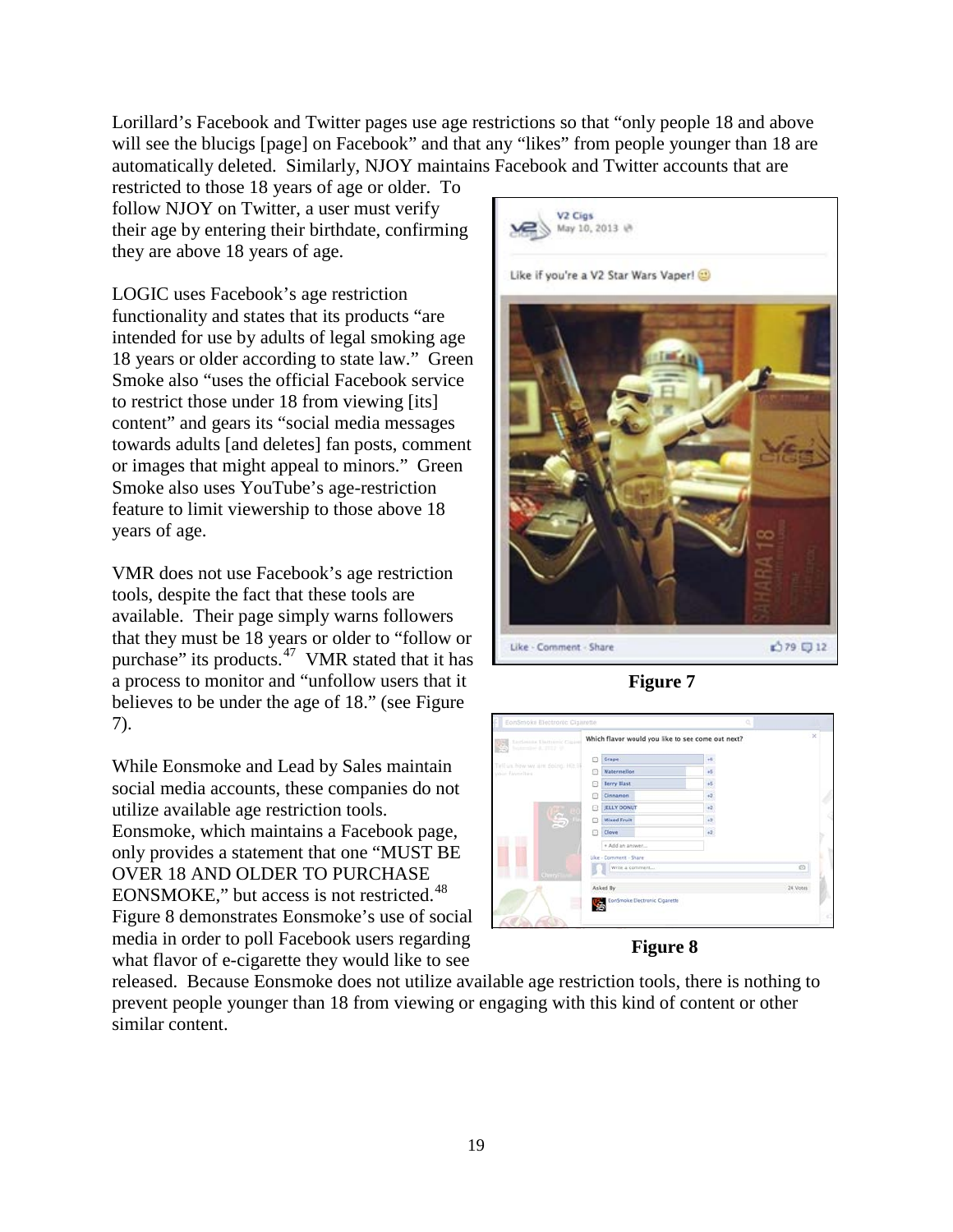Lead by Sales' White Cloud Facebook page is also unrestricted and contains no statements or warnings about age restrictions. Lead by Sales also offers what it calls the "Fling a Friend Game" (see Figure 9), an animated cartoon game that allows one to earn coupons for e-cigarettes that can only be redeemed through Facebook.

LOGIC wrote that it "has historically used social media to communicate with" its adult consumers but that it is "currently reviewing that practice to ensure" it is not initiating contact with consumers prior to age verification.



**Figure 9**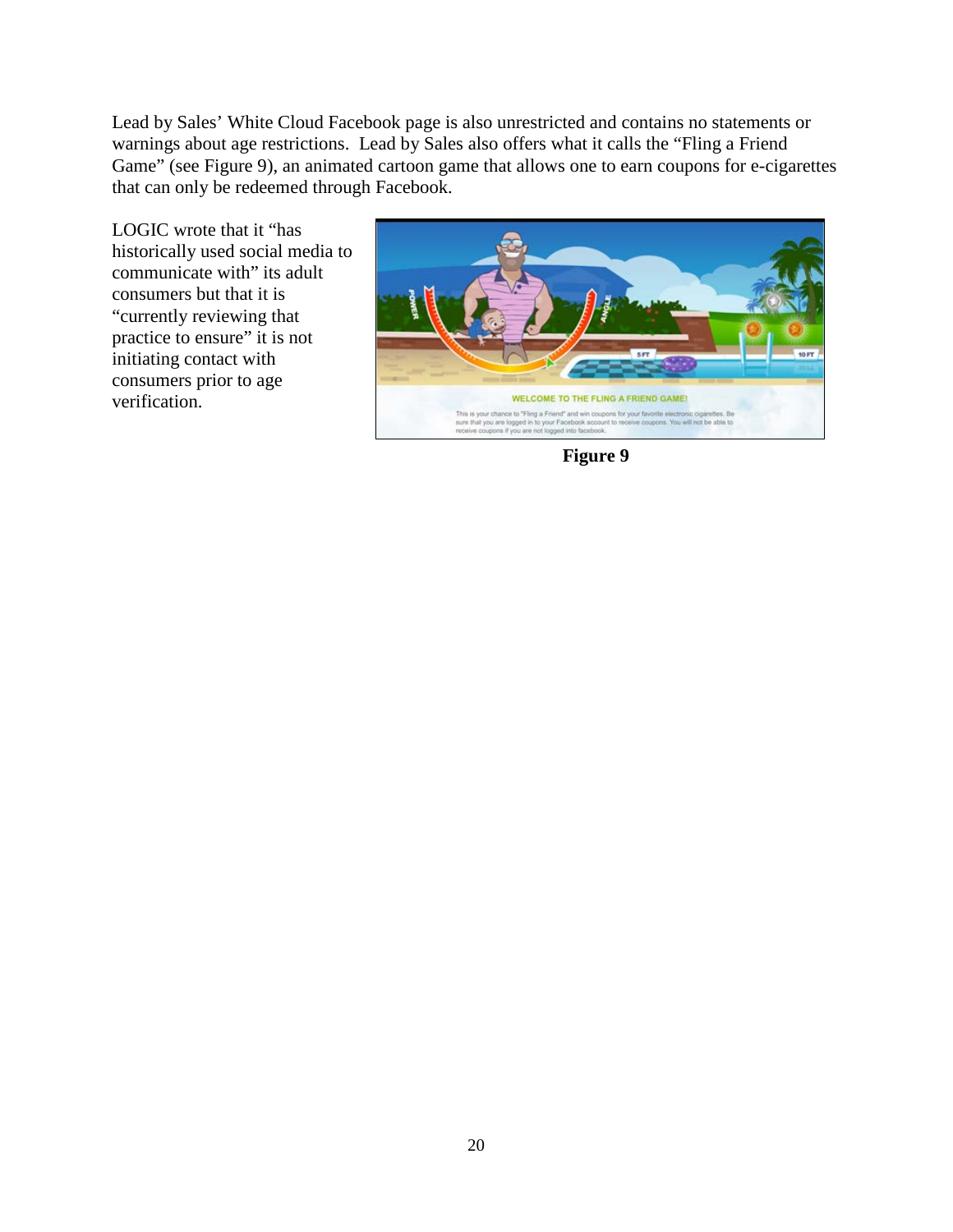#### **FINDING 7: E-cigarette product warning labels lack uniformity and may confuse or mislead consumers.**

Warning labels were first required on cigarettes by the Federal Cigarette Labeling and Advertising Act of 1965, and the Tobacco Control Act expanded FDA's authority to also prohibit false and misleading labeling and advertising for cigarettes, such as claims that a product reduces harm. For example, in order for a manufacturer to claim a product reduces harm or the risk of a tobacco-related disease, the law requires manufacturers to first file an application with FDA and receive an official determination before claiming a product has a modified risk.<sup>[49](#page-42-29)</sup>

Once FDA issues deeming regulations and without the necessary evidence that e-cigarettes reduce the public's risks, the agency could prohibit e-cigarette products from making health and harm reduction claims. Although none of the companies reported using harm reduction or health benefits claims to market e-cigarettes, our investigation found that some manufacturers are in fact making such claims. Lead by Sales marketing for White Cloud states, "You get the feeling of smoking real cigarettes without all of their negative side effects." Their marketing also states that you can "Give the Gift of Fresh Air!" and "eliminate the tar, ash, and unwanted chemicals

from your cigarettes"<sup>[50](#page-42-30)</sup> (see Figure 10).

Unlike traditional cigarettes, federal law does not require that e-cigarette products contain a warning label. With the exception of Lead by Sales, all surveyed companies indicate that a health warning or disclaimer is displayed on e-cigarette packages; however, there is significant variation in the statements on labels (see Appendix 4).

Eonsmoke's warning is: "SURGEON GENERAL'S WARNING: Quitting Smoking Now Greatly Reduces Serious Risks to Your Health. NOT TO BE SOLD TO MINORS!" Some





warning labels state that "this product does not treat, diagnose, or cure any disease, physical ailment or condition. This product is not marketed for use as a smoking cessation product," while others do not. Some product labels list detailed health risks associated with nicotine and the risks for pregnant women while others are vague. As it pertains to age, some labels state that their product is only for people of legal age, whereas others warn that the product is not intended for minors.

The current lack of uniformity in e-cigarette warning labels could mislead and confuse consumers and make it difficult for the public to gain a clear understanding of the products' risks.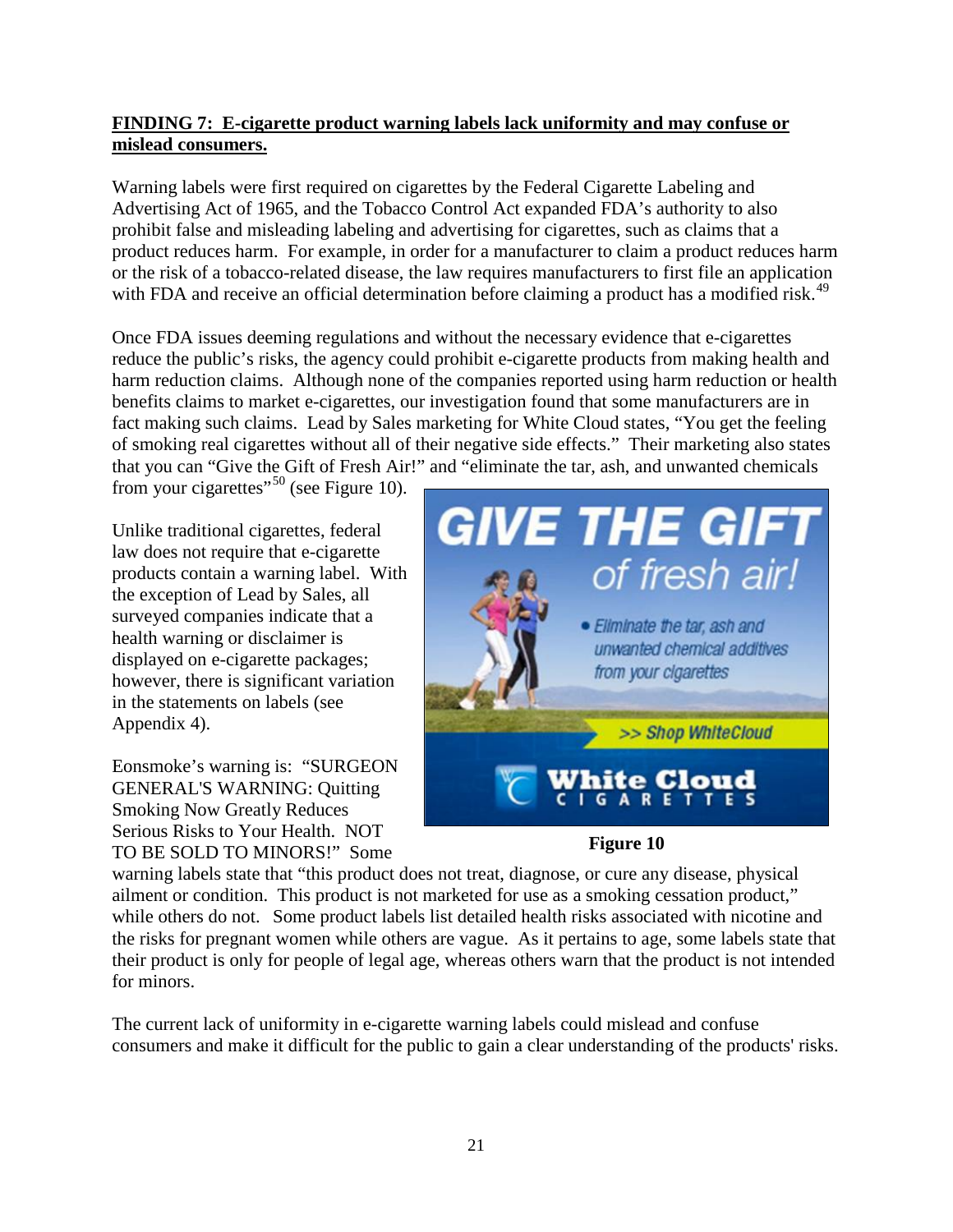#### **FINDING 8: Most surveyed e-cigarette companies support some form of regulation.**

Six companies, which account for 75% of respondents – Altria, LOGIC, Lorillard, NJOY, R.J. Reynolds, and VMR – reported that they support some regulation of e-cigarettes.

Altria wrote that FDA should promptly "issue regulations to bring all tobacco products within FDA's regulatory authority under the Family Smoking Prevention and Tobacco Control Act" and Lorillard wrote that it supports "and [stands] ready to work in partnership with the FDA to develop regulations for electronic cigarettes." Altria also stated that "both the FDA and all states should enact laws mandating that all tobacco products be merchandised in a non-self-service or clerk-assisted manner."

NJOY "supports restrictions on the sales and marketing of e-cigarettes to children and teenagers who are not of legal smoking age and is in favor of reasonable regulations that advance this goal." VMR also wrote of "the need for reasonable regulation" of e-cigarettes. R.J. Reynolds wrote that it "[looks] forward to reviewing the proposed deeming regulation" and that at the state level R.J. Reynolds has promoted and supported "efforts to enact legislation prohibiting minors from purchasing e-cigarettes."

LOGIC supports "regulation commensurate with harm," favoring age restrictions for e-cigarettes "in a manner similar to cigarettes" and "support[ing] a ban of the usage of television to market electronic cigarettes." LOGIC also stated that the company supports a ban of characterizing flavors (with the exception of menthol), a ban on online sales, and regulation of e-cigarettes at the point of sale.

These responses indicate that there is general agreement among manufacturers on the necessity to regulate e-cigarettes to some degree. In the absence of FDA regulations, the marketing and sale of e-cigarettes, use of characterizing flavors, promotional activity, point-of-sale practices, and warning labels are subject to inconsistent state laws or inadequate self-regulation.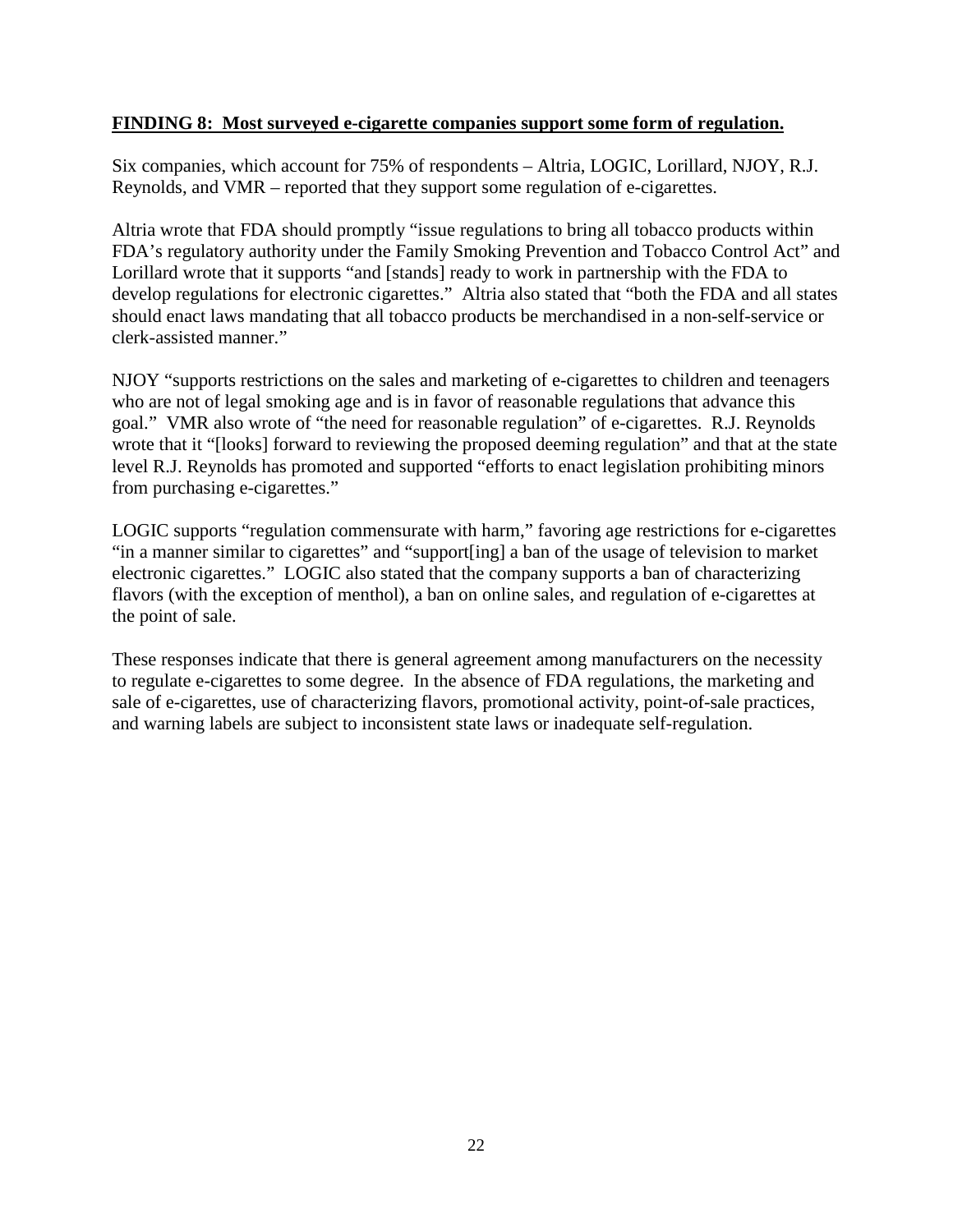## **Conclusion and Recommendations**

This investigation reveals that e-cigarette manufacturers are aggressively promoting their products using techniques and venues that appeal to youth. The company policies covering advertising, promotional events, use of social media, characterizing flavors, warning labels, and point-of-sale procedures vary widely. The result is an inconsistent application of e-cigarette sales policies that fail to protect children and teenagers from e-cigarette marketing and sales.

FDA action is essential to ensure that e-cigarette makers do not target the nation's children and teens.

The Tobacco Control Act gave FDA the statutory authority to regulate e-cigarettes, which would subject them to evaluation and marketing restrictions. In the absence of FDA using its authority to issue e-cigarette regulations, e-cigarette companies are taking advantage of the regulatory vacuum to market their products to youth. In light of concerns regarding exposure to addictive nicotine and other ingredients in e-cigarettes, the sharp rise in e-cigarette use among teens, and the marketing of these products to youth, FDA should act quickly to finalize and issue deeming regulations pertaining to e-cigarettes.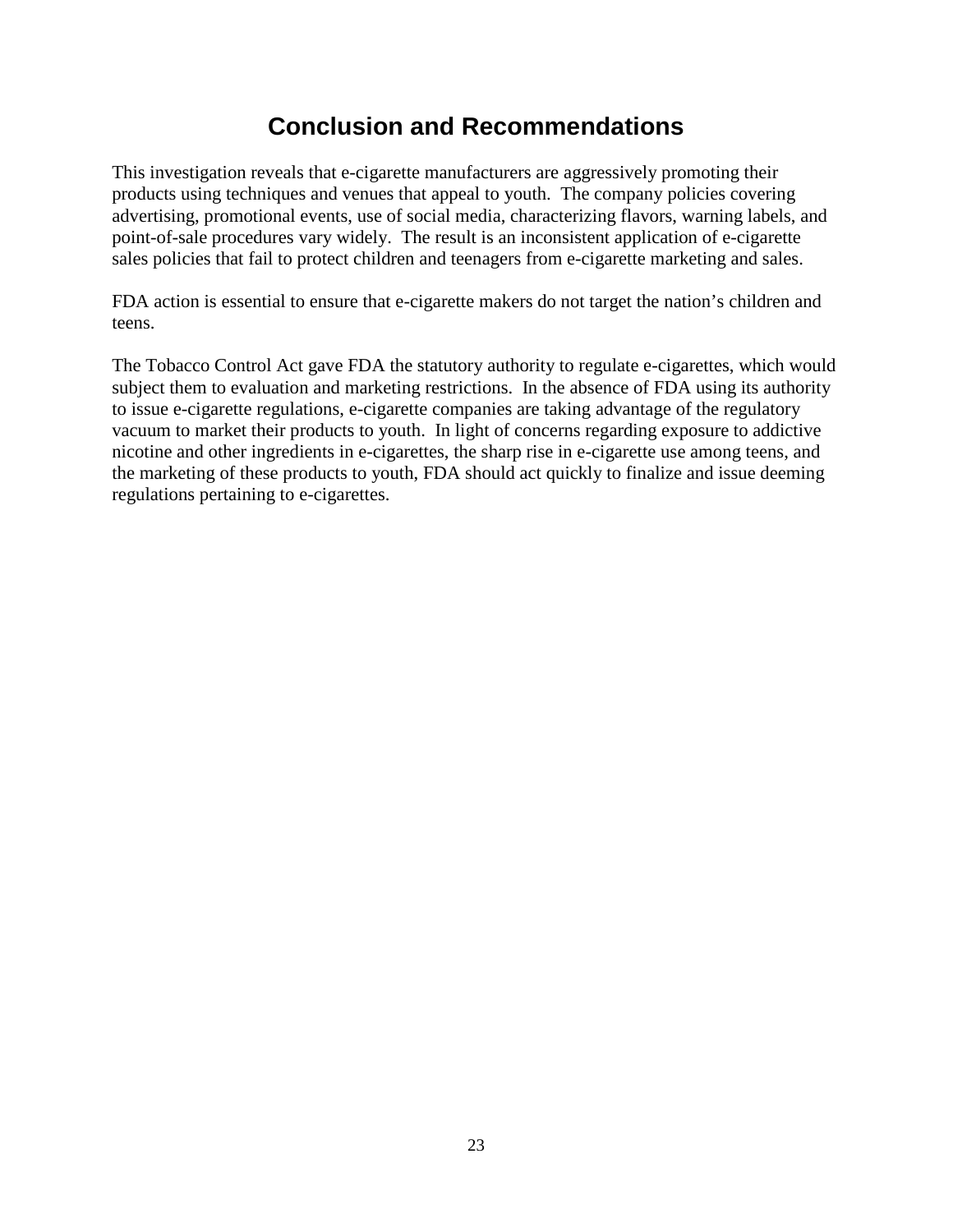# **Appendices**

| <b>Appendix 1: Sponsored or Sampling Events by E-Cigarette Companies</b> |  |  |
|--------------------------------------------------------------------------|--|--|
|                                                                          |  |  |
|                                                                          |  |  |
|                                                                          |  |  |

| <b>Company</b> | <b>Event</b>                                   | Date       | <b>Total</b> |
|----------------|------------------------------------------------|------------|--------------|
| <b>Blu</b>     | Magnum Entertainment Group Event at the        | 08/2012    |              |
|                | <b>Republican National Convention</b>          |            |              |
|                | Smoker Intercept - Downtown                    | 08/15/2012 |              |
|                | Alive After Five                               | 08/16/2012 |              |
|                | Pre-Season Panthers Tailgate - CBS Radio       | 08/17/2012 |              |
|                | Doghouse                                       |            |              |
|                | <b>Butter</b>                                  | 08/17/2012 |              |
|                | Suite                                          | 08/17/2012 |              |
|                | Kiss Anchor Island Boat Cruise                 | 08/18/2012 |              |
|                | Neighborhood Theatre Wrestling                 | 08/18/2012 |              |
|                | All-American Pub                               | 08/18/2012 |              |
|                | Whiskey Warehouse                              | 08/18/2012 |              |
|                | Tyron & EpiCentre                              | 08/21/2012 |              |
|                | <b>Uptown Businesses</b>                       | 08/22/2012 |              |
|                | Alive After Five                               | 08/23/2012 |              |
|                | <b>Charlotte Knights Game</b>                  | 08/23/2012 |              |
|                | Pre-Event Sampling & Butter                    | 08/24/2012 |              |
|                | My Morning Jacket                              | 08/25/2012 |              |
|                | Phish                                          | 08/26/2012 |              |
|                | Smokey Joes                                    | 08/28/2012 |              |
|                | Guerilla-Belk HQ, Lowes HQ, Bellantyne         | 08/28/2012 |              |
|                | <b>Thomas Street Tavern</b>                    | 08/29/2012 |              |
|                | <b>Blind Pig</b>                               | 08/29/2012 |              |
|                | Smoker Intercept - Uptown                      | 08/29/2012 |              |
|                | <b>Alive After Five</b>                        | 08/30/2012 |              |
|                | <b>Charlotte Knights Game</b>                  | 08/30/2012 |              |
|                | Tavern on the Tracks                           | 08/31/2012 |              |
|                | Common Market-South End                        | 08/31/2012 |              |
|                | <b>Butter</b>                                  | 08/31/2012 |              |
|                | International Civil Rights Museum Reception at | 09/2012    |              |
|                | the Democratic National Convention             |            |              |
|                | Rusty Rudder Team A                            | 09/01/2012 |              |
|                | Kiss Anchor Island Boat Cruise                 | 09/01/2012 |              |
|                | <b>Rusty Rudder Team B</b>                     | 09/01/2012 |              |
|                | <b>Sunday Funday Boat Cruise</b>               | 09/02/2012 |              |
|                | <b>Charlotte Knights Game</b>                  | 09/02/2012 |              |
|                | <b>DNC</b> CarolinaFest                        | 09/03/2012 |              |
|                | Rock the Red Local Music Festival              | 09/05/2012 |              |
|                | <b>DNC</b> Lorillard Event                     | 09/06/2012 |              |
|                | Dillworth Bars: Dilworth Grill, Summit House   | 09/06/2012 |              |
|                | Smoker Intercept – Uptown                      | 09/06/2012 |              |
|                | Plaza Midwood Bars- Thomas Street Tavern       | 09/07/2012 |              |
|                | <b>Butter</b>                                  | 09/07/2012 |              |
|                | Dharma Lounge, Republic, Cosmos                | 09/08/2012 |              |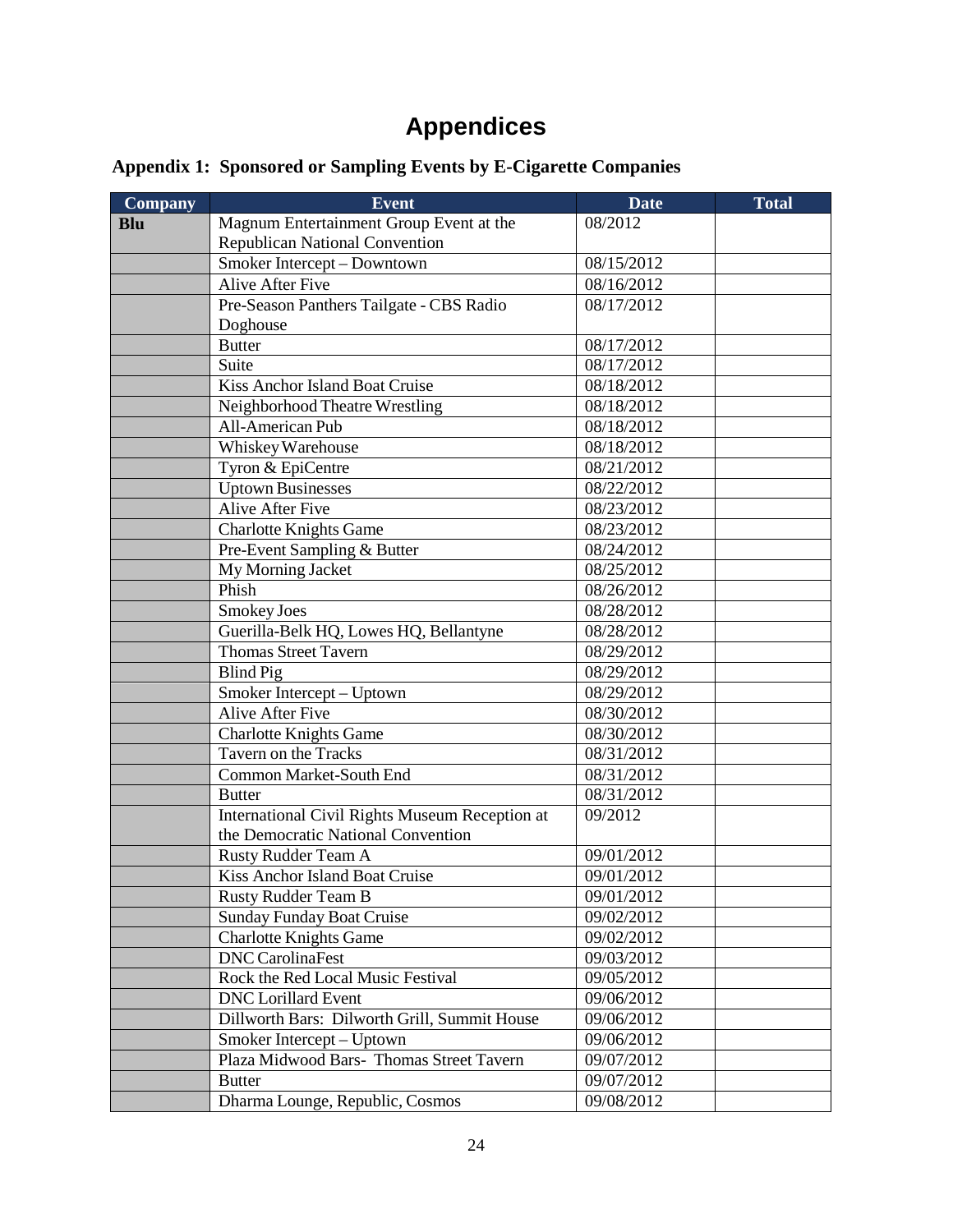| NFL game day                                      | 09/09/2012    |  |
|---------------------------------------------------|---------------|--|
| Smoker Intercept - Uptown                         | 09/11/2012    |  |
| Smoker Intercept-Uptown                           | 09/12/2012    |  |
| DJ Nova at Suite                                  | 09/12/2012    |  |
| Style Night Out                                   | 09/13/2012    |  |
| <b>Alive After Five</b>                           | 09/13/2012    |  |
| <b>Butter</b>                                     | 09/14/2012    |  |
| <b>Brad Paisley</b>                               | 09/15/2012    |  |
| Park Lanes                                        | 09/15/2012    |  |
| Epicenter Bars: Whiskey River, Suite, Strike City | 09/15/2012    |  |
| <b>Weenie Roast</b>                               | 09/16/2012    |  |
| <b>CBS Radio Doghouse</b>                         | 09/16/2012    |  |
| Smoker Intercept - Downtown                       | 09/17/2012    |  |
| Smoker Intercept - East Trade                     | 09/19/2012    |  |
| Bartender Beatdown Afterparty at Suite            | 09/19/2012    |  |
| <b>CBS Radio Doghouse</b>                         | 09/20/2012    |  |
| Oysterfest                                        | 09/21/2012    |  |
| <b>Butter</b>                                     | 09/21/2012    |  |
| Guerilla College Game Day Bars-American Pub,      | 09/22/2012    |  |
| <b>Tavern on the Tracks</b>                       |               |  |
| <b>Charlotte Fashion Week</b>                     | 09/22/2012    |  |
| Guerilla Bars Plaza Midwood-Snug Harbor,          | 09/24/2012    |  |
| Whisky Warehouse, Elizabeth Billiards and         |               |  |
| <b>Thomas Street Tavern</b>                       |               |  |
| Smoker Intercept - Downtown                       | 09/25/2012    |  |
| <b>Bars - Southend Area</b>                       | 09/25/2012    |  |
| <b>Butter College Night</b>                       | 09/25/2012    |  |
| Smoker Intercept - Downtown                       | 09/25/2012    |  |
| <b>CPCC</b> Sampling                              | 09/27/2012    |  |
| Plaza Midwood Bars- The Diamond, Elizabeth        | 09/27/2012    |  |
| Billiards, Thirsty Beaver                         |               |  |
| <b>Butter</b>                                     | 09/28/2012    |  |
| Food Truck Park, Tremont                          | 09/28/2012    |  |
| Oktoberfest                                       | 09/29/2012    |  |
| Guerilla Downtown Team                            | 09/30/2012    |  |
| NFL game day bars: Elizabeth Billiards, The       | 09/30/2012    |  |
| Diamond, Thirsty Beaver                           |               |  |
| Bar Sampling in University Area: Boardwalk        | 10/01/2012    |  |
| Billies, Bad Dog, Wine Vault                      |               |  |
| Tremont                                           | 10/02/2012    |  |
| Bar Sampling in Noda: Blind Pig, Noda 101, Cabo   | 10/03/2012    |  |
| Fish Taco and Muse                                |               |  |
| <b>Charlotte Best of Awards</b>                   | 10/03/2012    |  |
| Bar Sampling: Finz, Rack 'em, Boardwalk Billy's   | 10/04/2012    |  |
| NC Factory and Butter Nightclub                   | 10/05/2012    |  |
| Great Grapes Food and Wine Festival               | 10/06/2012    |  |
| Drop It! @ Neighborhood Theatre                   | 10/06/2012    |  |
| <b>CBS Radio Doghouse</b>                         | 10/07/2012    |  |
| <b>Charlotte Motor Speedway</b>                   | 10/11-14/2012 |  |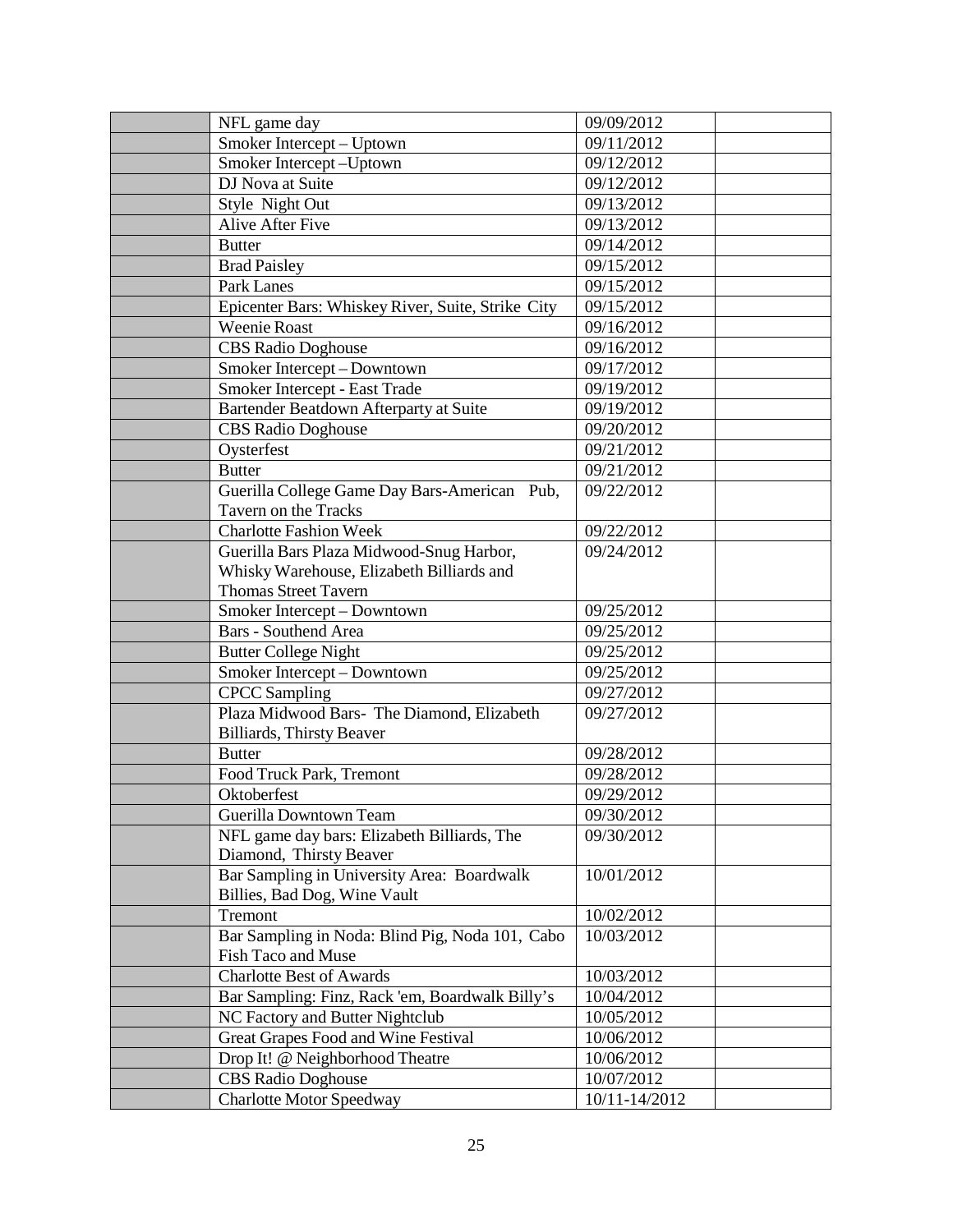| Pre-Grammys Party Hosted by Skrillex         | 01/2013    |  |
|----------------------------------------------|------------|--|
| blu Electronic Lounge at South by Southwest  | 03/2013    |  |
| Music Festival                               |            |  |
| Indy Car in Long Beach Indy Car Race         | 04/2013    |  |
| DC Sampling - Pour House                     | 04/09/2013 |  |
| <b>National's Baseball Game</b>              | 04/10/2013 |  |
| DC Sampling - Ugly Mug                       | 04/11/2013 |  |
| Taste of the South                           | 04/13/2013 |  |
| Capital's Hockey Game                        | 04/16/2013 |  |
| DC Sampling - Capitol Hill Smoking Areas     | 04/17/2013 |  |
| DC Sampling - Capitol Hill Smoking Areas     | 04/18/2013 |  |
| <b>Hangout Music Festival</b>                | 05/2013    |  |
| <b>Sasquatch Music Festival</b>              | 05/2013    |  |
| Indy Car in the San Paulo 300                | 05/2013    |  |
| Hollywood Sampling - Velvet Margarita        | 05/01/2013 |  |
| Downtown LA Sampling - Lucky Strike          | 05/02/2013 |  |
| Los Feliz Sampling                           | 05/03/2013 |  |
| <b>Culver City Sampling</b>                  | 05/04/2013 |  |
| Santa Monica Sampling - Cabo Cantina         | 05/08/2013 |  |
| Sawtelle Sampling - Karaoke Bleu             | 05/08/2013 |  |
| <b>ArtWalk Sampling</b>                      | 05/09/2013 |  |
| <b>Burbank Sampling</b>                      | 05/10/2013 |  |
| North Hollywood Sampling - Eclectic Wine Bar | 05/10/2013 |  |
| & Grille                                     |            |  |
| East Hollywood Sampling - El Prado           | 05/11/2013 |  |
| Ventura Blvd Sampling - House of Billiards   | 05/11/2013 |  |
| Santa Monica Sampling - Barney's Beanery     | 05/15/2013 |  |
| 3rd Street Sampling                          | 05/15/2013 |  |
| <b>West Hollywood Sampling</b>               | 05/16/2013 |  |
| Little Tokyo Sampling                        | 05/16/2013 |  |
| <b>Silver Lake Sampling</b>                  | 05/17/2013 |  |
| <b>Grand Street Sampling</b>                 | 05/17/2013 |  |
| Los Feliz Sampling                           | 05/18/2013 |  |
| Venice Sampling - The Blue Room              | 05/18/2013 |  |
| Acct Sampling - Echo park                    | 05/23/2013 |  |
| Acct Sampling - Los Feliz                    | 05/24/2013 |  |
| Acct Sampling - WeHo                         | 05/25/2013 |  |
| <b>Acct Sampling - Culver City</b>           | 05/30/2013 |  |
| Acct Sampling - EAHO - Gold Room             | 05/31/2013 |  |
| Governors Ball Music Festival                | 06/2013    |  |
| <b>Bonaroo Music Festival</b>                | 06/2013    |  |
| <b>Six Flags Sampling</b>                    | 06/01/2013 |  |
| Acct Sampling - Hollywood                    | 06/01/2013 |  |
| <b>Six Flags Sampling</b>                    | 06/02/2013 |  |
| PRIDE LA                                     | 06/08/2013 |  |
| PRIDE LA                                     | 06/09/2013 |  |
| ArtWalk - June                               | 06/13/2013 |  |
| Acct Sampling - Hollywood                    | 06/14/2013 |  |
| Acct Sampling - DTLA                         | 06/14/2013 |  |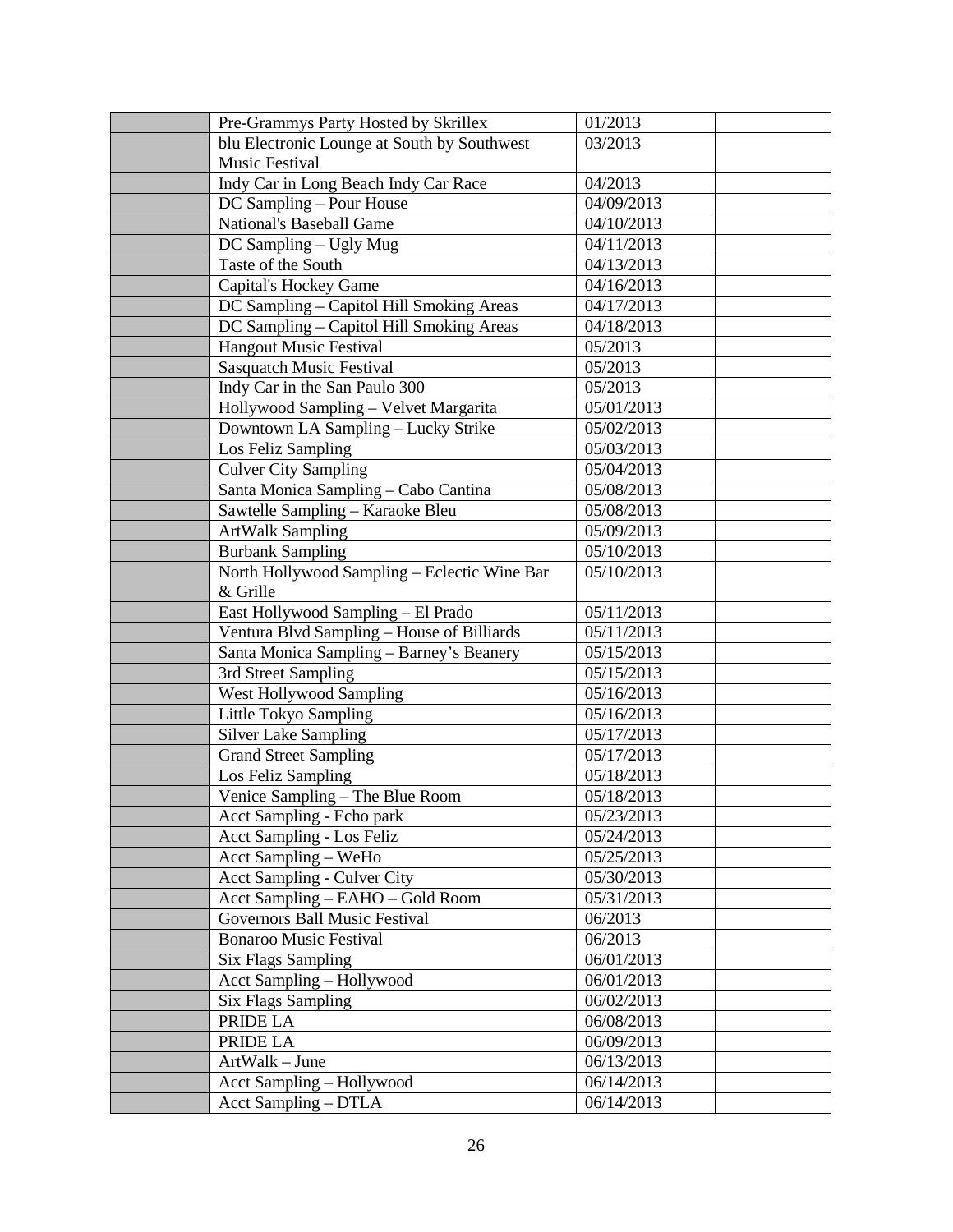| Rockstar Energy Drink Mayhem Festival                  | 06/29/2013      |  |
|--------------------------------------------------------|-----------------|--|
| Hard Summer Music Festival                             | 08/2013         |  |
| In Touch Weekly Magazine's Icons and Idols             | 08/2013         |  |
| Event                                                  |                 |  |
| Indy Car in the Baltimore Grand Prix                   | 08/2013         |  |
| <b>Washington Ave</b>                                  | 08/29/2013      |  |
| Washington Ave.                                        | 08/29/2013      |  |
| <b>Washington Ave</b>                                  | 08/29/2013      |  |
| Switch Office Sampling                                 | 08/30/2013      |  |
| <b>Big Muddy Blues Festival</b>                        | 08/31/2013      |  |
| Freedom Project <sup>TM</sup> in conjunction with Live | 09/2013-Present |  |
| Nation concerts                                        |                 |  |
| <b>Big Muddy Blues Festival</b>                        | 09/01/2013      |  |
| Miranda Lambert, Verizon Wireless Amp                  | 09/06/2013      |  |
| Festival de la Villita                                 | 09/06/2013      |  |
| Shinedown, Verizon Wireless Amp                        | 09/07/2013      |  |
| Maryland Seafood Festival                              | 09/07/2013      |  |
| Festival de la Villita                                 | 09/07/2013      |  |
| Iron Maiden, Verizon Wireless Amp                      | 09/08/2013      |  |
| Maryland Seafood Festival                              | 09/08/2013      |  |
| Festival de la Villita                                 | 09/08/2013      |  |
| Six Flags- St. Louis                                   | 09/08/2013      |  |
| Depeche Mode, Jiffy Lube Live                          | 09/10/2013      |  |
| <b>OC</b> Bikefest                                     | 09/12/2013      |  |
| Funny or Die Oddball Festival                          | 09/13/2013      |  |
| <b>OC</b> Bikefest                                     | 09/13/2013      |  |
| <b>Riot Fest</b>                                       | 09/13/2013      |  |
| VIP Party - Snowboard on the block                     | 09/13/2013      |  |
| Snowboard on the Block                                 | 09/14/2013      |  |
| OC Bikefest                                            | 09/14/2013      |  |
| OC Bikefest                                            | 09/15/2013      |  |
| Bike Beer and BBQ                                      | 09/18/2013      |  |
| Freedom Training, Switch HQ                            | 09/18/2013      |  |
| Bike Beer and BBQ                                      | 09/19/2013      |  |
| Downtown Bar Sampling - Progressive Field              | 09/19/2013      |  |
| Arena                                                  |                 |  |
| U-Street/Adams Morgan - Nellie's Sports Bar            | 09/19/2013      |  |
| Bike Beer and BBQ                                      | 09/20/2013      |  |
| Steely Dan, Jiffy Lube Live                            | 09/20/2013      |  |
| <b>Ingenuity Fest</b>                                  | 09/20/2013      |  |
| Bike Beer and BBQ                                      | 09/21/2013      |  |
| <b>Ingenuity Fest</b>                                  | 09/21/2013      |  |
| Beer, Bourbon, & BBQ                                   | 09/21/2013      |  |
| <b>Ingenuity Fest</b>                                  | 09/22/2013      |  |
| Bar Sampling - Cincinnati Bar District around          | 09/24/2013      |  |
| stadium                                                |                 |  |
| Bar Sampling - Cincinnati Bar District around          | 09/25/2013      |  |
| stadium                                                |                 |  |
| <b>NYC Street Activation</b>                           | 09/25/2013      |  |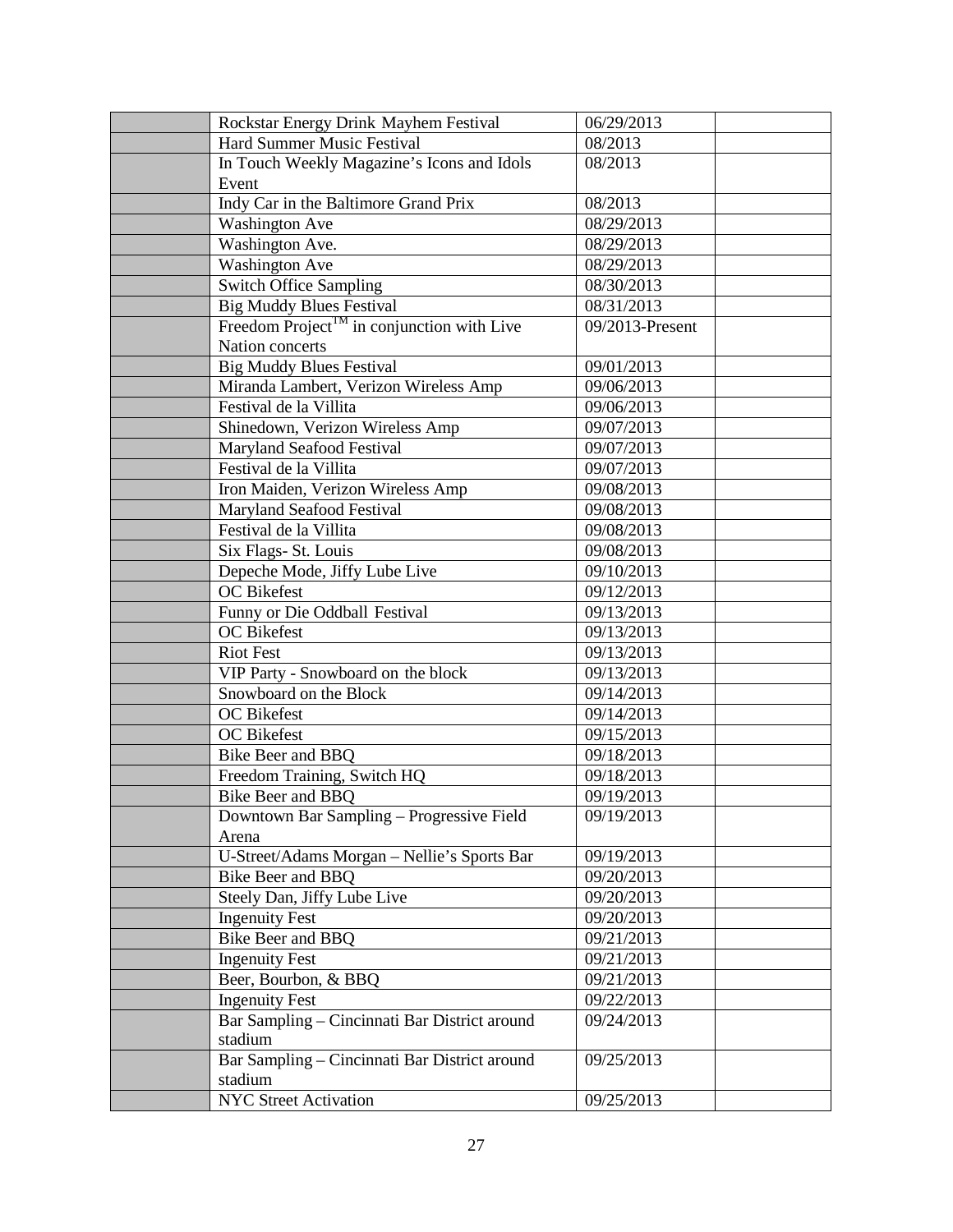| 6th Street Austin                                          | 09/25/2013 |  |
|------------------------------------------------------------|------------|--|
| 6th Street Austin                                          | 09/25/2013 |  |
| <b>Midpoint Music Fest</b>                                 | 09/26/2013 |  |
| New York Burlesque Festival                                | 09/26/2013 |  |
| Rainey Street Austin, TX Nightlife                         | 09/26/2013 |  |
| <b>Midpoint Music Fest</b>                                 | 09/27/2013 |  |
| <b>Grand Central Fall Festival</b>                         | 09/27/2013 |  |
| 6th Street Nightlife Downtown Austin, TX                   | 09/27/2013 |  |
| Old Pecan Street Festival                                  | 09/28/2013 |  |
| <b>Midpoint Music Fest</b>                                 | 09/28/2013 |  |
| New York Burlesque Festival                                | 09/28/2013 |  |
| New York Burlesque Festival                                | 09/29/2013 |  |
| <b>NYC</b> Octoberfest                                     | 09/29/2013 |  |
| Bar Sampling - Cincinnati Bar District around<br>stadium   | 09/29/2013 |  |
| Old Pecan Street Festival                                  | 09/29/2013 |  |
| New Orleans Sampling - Parish                              | 09/30/2013 |  |
| Indy Car in Grand Prix of Houston                          | 10/2013    |  |
| Indy Car-Reliant Park                                      | 10/04/2013 |  |
| International Festival of Raleigh                          | 10/04/2013 |  |
| North Carolina Seafood Festival                            | 10/04/2013 |  |
| Indy Car-Reliant Park                                      | 10/05/2013 |  |
| International Festival of Raleigh                          | 10/05/2013 |  |
| North Carolina Seafood Festival                            | 10/05/2013 |  |
| Indy Car-Reliant Park                                      | 10/06/2013 |  |
| International Festival of Raleigh                          | 10/06/2013 |  |
| North Carolina Seafood Festival                            | 10/06/2013 |  |
| <b>International Balloon Fiesta</b>                        | 10/10/2013 |  |
| Charlotte Bar Sampling - Dilworth Billiards                | 10/10/2013 |  |
| <b>International Balloon Fiesta</b>                        | 10/11/2013 |  |
| Soulard Oktoberfest                                        | 10/11/2013 |  |
| Zac Brown Band, Charlotte Verizon Wireless<br>Amphitheatre | 10/11/2013 |  |
| <b>International Balloon Fiesta</b>                        | 10/12/2013 |  |
| Soulard Oktoberfest                                        | 10/12/2013 |  |
| <b>International Balloon Fiesta</b>                        | 10/13/2013 |  |
| Soulard Oktoberfest                                        | 10/13/2013 |  |
| <b>NACS</b>                                                | 10/13/2013 |  |
| <b>NACS</b>                                                | 10/14/2013 |  |
| Avenged Sevenfold- Atlanta                                 | 10/15/2013 |  |
| <b>NACS</b>                                                | 10/15/2013 |  |
| Biketoberfest                                              | 10/17/2013 |  |
| Jason Aldean-PHX                                           | 10/17/2013 |  |
| Biketoberfest                                              | 10/18/2013 |  |
| <b>Playboy Party</b>                                       | 10/18/2013 |  |
| Arizona Taco Festival                                      | 10/19/2013 |  |
| Biketoberfest                                              | 10/19/2013 |  |
| <b>Playboy Party</b>                                       | 10/19/2013 |  |
| Arizona Taco Festival                                      | 10/20/2013 |  |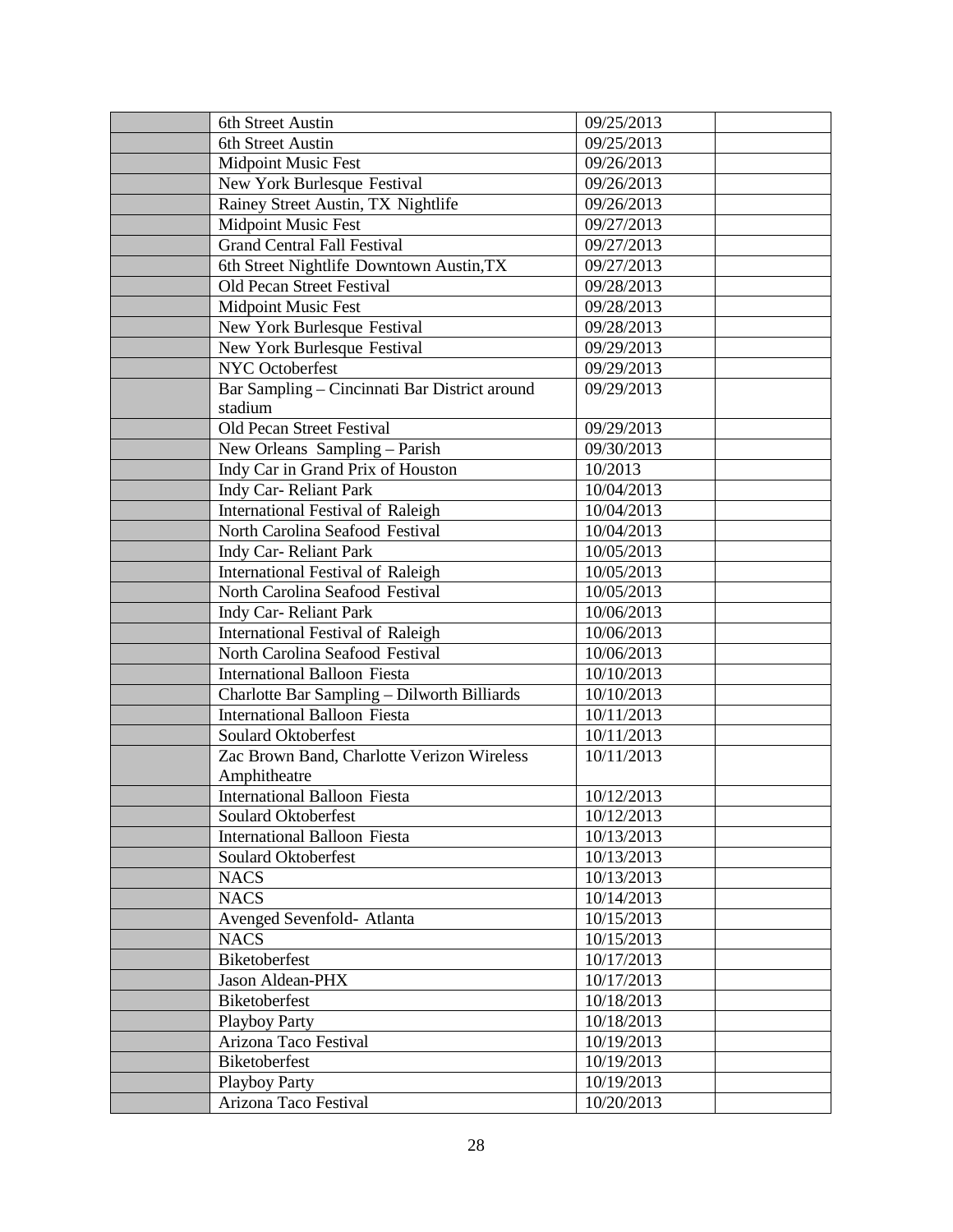|                              | Biketoberfest                                   | 10/20/2013    |                |
|------------------------------|-------------------------------------------------|---------------|----------------|
|                              | Luke Bryan, Mid-Florida Credit Union            | 10/24/2013    |                |
|                              | Amphitheatre                                    |               |                |
|                              | <b>River Arts Fest</b>                          | 10/25/2013    |                |
|                              | Luke Bryan, Mid-Florida Credit Union            | 10/25/2013    |                |
|                              | Amphitheatre                                    |               |                |
|                              | <b>River Arts Fest</b>                          | 10/26/2013    |                |
|                              | Halloweenie Roast                               | 10/26/2013    |                |
|                              | <b>River Arts Fest</b>                          | 10/27/2013    |                |
|                              | Jupiter Bar Sampling - Uncle Mick's Bar & Grill | 10/31/2013    |                |
|                              | Lone Star Rally                                 | 10/31/2013    |                |
|                              | Feast of Little Italy                           | 11/01/2013    |                |
|                              | Lone Star Rally                                 | 11/01/2013    |                |
|                              | Greater Palm Springs Pride Festival             | 11/02/2013    |                |
|                              | Feast of Little Italy                           | 11/02/2013    |                |
|                              | Lone Star Rally                                 | 11/02/2013    |                |
|                              | Greater Palm Springs Pride Festival             | 11/03/2013    |                |
|                              | Feast of Little Italy                           | 11/03/2013    |                |
|                              | Lone Star Rally                                 | 11/03/2013    |                |
|                              | <b>Fountain Hills Festival</b>                  | 11/08/2013    |                |
|                              | <b>Fountain Hills Festival</b>                  | 11/09/2013    |                |
|                              | <b>Coastline Music Fest-WPB</b>                 | 11/10/2013    |                |
|                              | <b>Fountain Hills Festival</b>                  | 11/10/2013    |                |
|                              |                                                 |               | 242            |
| <b>Green</b><br><b>Smoke</b> | Emmy Awards Gift Lounge                         | 09/2011       |                |
|                              | Nascar Event                                    | Spring 2012   |                |
|                              | <b>Nascar Event</b>                             | Summer 2012   |                |
|                              | Nascar Event                                    | Fall 2012     |                |
|                              | Malibu House Sampling Event                     | Summer 2012   |                |
|                              | New York Fashion Week                           | N/A           |                |
|                              |                                                 |               | 6              |
| <b>LOGIC</b>                 | Oak Night Club Private Party                    | 02/04/2013    |                |
|                              | Summer Jam                                      | 06/02/2013    |                |
|                              | KTUphoria                                       | 06/08/2013    |                |
|                              | Beekman Beer Garden Beach Club                  | 08/06/2013    |                |
|                              | iHeartRadio Music Festival                      | 09/21/2013    |                |
|                              |                                                 |               | 5 <sup>5</sup> |
| <b>NJOY</b>                  | Coachella Music Festival                        | 04/2013       |                |
|                              | Mercedes Benz Fashion Week                      | 02/2013       |                |
|                              | Mercedes Benz Fashion Week                      | 09/2013       |                |
|                              | <b>Hollister Motorcycle Rally</b>               | 07/2013       |                |
|                              |                                                 |               | 4              |
| <b>Vuse</b>                  | Rocky Mountain Music Festival                   | 08/11/2013    |                |
|                              | Downtown Denver PR Event                        | 08/14/2013    |                |
|                              | Rock Jam                                        | 08/23-24/2013 |                |
|                              | Telluride Blues & Brews Festival                | 09/13-15/2013 |                |
|                              | <b>Westword Dish</b>                            | 09/22/2013    |                |
|                              | Oktoberfest                                     | 09/27-29/2013 |                |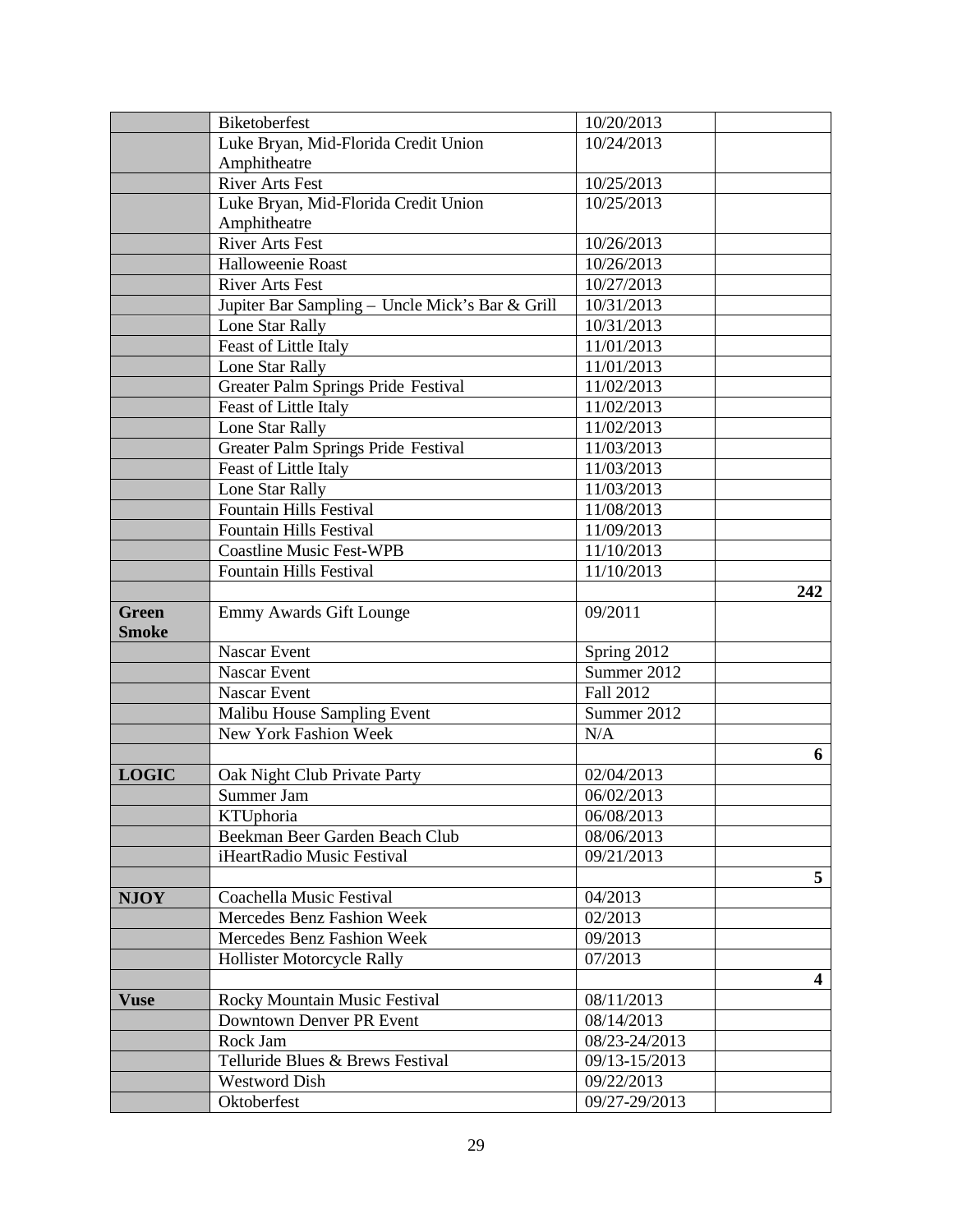| Oktoberfest                                 | 10/04-06/2013 |  |
|---------------------------------------------|---------------|--|
| <b>IUP</b> Bar Sampling Event               |               |  |
| 2UP Sampling Event                          |               |  |
| 7-11 #13209 - Sampling Event                |               |  |
| 7-11 #22537 - Sampling Event                |               |  |
| 7-11 #23172 - Sampling Event                |               |  |
| $7-11$ #26933 – Sampling Event              |               |  |
| $7-11$ #27067 – Sampling Event              |               |  |
| $7-11$ #27620 - Sampling Event              |               |  |
| $7-11$ #29420 - Sampling Event              |               |  |
| $7-11$ #33630 - Sampling Event              |               |  |
| 7-11 #34357 - Sampling Event                |               |  |
| 7-11 #34526 - Sampling Event                |               |  |
| 7-11 #34570 - Sampling Event                |               |  |
| 7-11 #35503 - Sampling Event                |               |  |
| $7-11$ #35506 – Sampling Event              |               |  |
| <b>Armoury Denver Sampling Event</b>        |               |  |
| <b>Atomic Cowboy Sampling Event</b>         |               |  |
| Badger's Pub Sampling Event                 |               |  |
| Barricuda's Sampling Event                  |               |  |
| <b>BETA Sampling Event</b>                  |               |  |
| <b>BFG Office Sampling Event</b>            |               |  |
| <b>Blind Pig Pub Sampling Event</b>         |               |  |
| <b>Blondies Sampling Event</b>              |               |  |
| Brendan's Pub Sampling Event                |               |  |
| <b>Capitol Convenience Sampling Event</b>   |               |  |
| Carioca Sampling Event                      |               |  |
| Circle K #8006492 Sampling Event            |               |  |
| Circle K 3290 Sampling Event                |               |  |
| Circle K 9900 Sampling Event                |               |  |
| Conoco #6547 Sampling Event                 |               |  |
| D U Conoco Sampling Event                   |               |  |
| Delany's Sampling Event                     |               |  |
| Don's Club Tavern Sampling Event            |               |  |
| El Churrito Sampling Event                  |               |  |
| Falling Rock Tap House Sampling Event       |               |  |
| Gary Lee's Motor Club & Grub Sampling Event |               |  |
| GI Jodi's Sampling Event                    |               |  |
| <b>Giggling Grizzly Sampling Event</b>      |               |  |
| <b>Gin Mill Sampling Event</b>              |               |  |
| <b>Goosetown Tavern Sampling Event</b>      |               |  |
| <b>Grizzly Rose Sampling Event</b>          |               |  |
| Hayters & Co Sampling Event                 |               |  |
| Herbs Hideout Sampling Event                |               |  |
| Historians Ale House Sampling Event         |               |  |
| Horseshoe Lounge Sampling Event             |               |  |
| In the Zone Sampling Event                  |               |  |
| Jackson's Sports Rock Sampling Event        |               |  |
| Lakewood Grill Sampling Event               |               |  |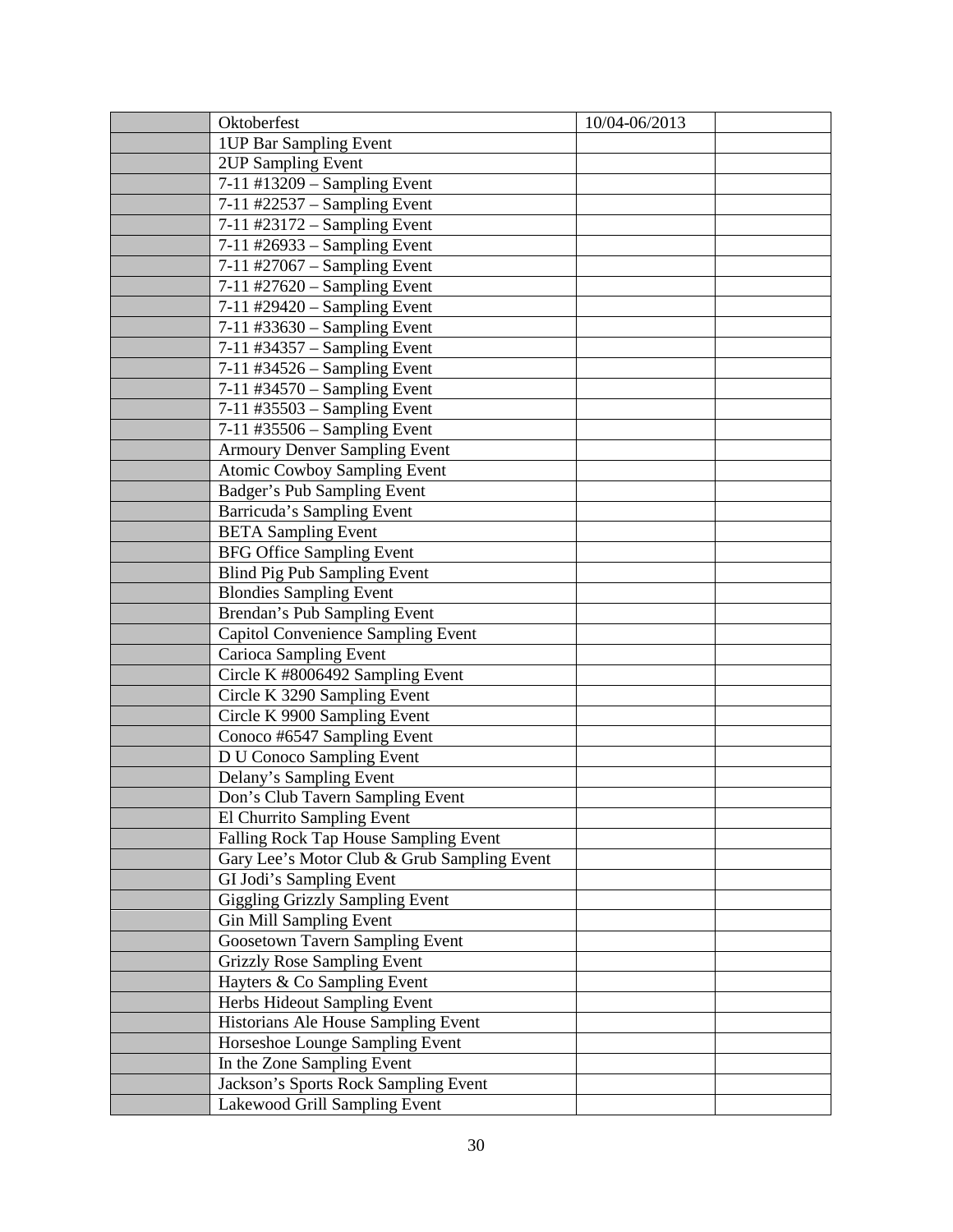|                | LOAF N JUG #19 Sampling Event                     |                   |              |
|----------------|---------------------------------------------------|-------------------|--------------|
|                | Lodo's Bar & Grill Sampling Event                 |                   |              |
|                | Lost Lake Lounge Sampling Event                   |                   |              |
|                | MOAF @ Ginn Mill Parking Lot Sampling Event       |                   |              |
|                | MOAF @ Market and 20 <sup>th</sup> Sampling Event |                   |              |
|                | MOAF @ Market b/w $14th$ and $15th$ Sampling      |                   |              |
|                | Event                                             |                   |              |
|                | Match Ups Pool Hall Sampling Event                |                   |              |
|                | Murphy Express #8587 Sampling Event               |                   |              |
|                | Murphy Express #8697 Sampling Event               |                   |              |
|                | Nallen's Sampling Event                           |                   |              |
|                | Quixotes True Blue Sampling Event                 |                   |              |
|                | <b>Retro Room Sampling Event</b>                  |                   |              |
|                | <b>Rock Rest Lounge Sampling Event</b>            |                   |              |
|                | Sancho's Broken Arrow Sampling Event              |                   |              |
|                | <b>Satellite Bar Sampling Event</b>               |                   |              |
|                | Scruffy Murphy's Sampling Event                   |                   |              |
|                | <b>Skylark Lounge Sampling Event</b>              |                   |              |
|                | Sobo 151 Sampling Event                           |                   |              |
|                | Solids & Stripes Billiards Sampling Event         |                   |              |
|                | <b>Sports Column Sampling Event</b>               |                   |              |
|                | <b>Star Bar Sampling Event</b>                    |                   |              |
|                | <b>Streets of London Sampling Event</b>           |                   |              |
|                | Surfside 7 Sampling Event                         |                   |              |
|                | Swanky's Sampling Event                           |                   |              |
|                | The Astoria Bar Sampling Event                    |                   |              |
|                | The Matchbox Sampling Event                       |                   |              |
|                | Three Kings Tavern Sampling Event                 |                   |              |
|                | Tony's Bar and Rooftop Sampling Event             |                   |              |
|                | Tooey's Sampling Event                            |                   |              |
|                | <b>Trailhead Tavern Sampling Event</b>            |                   |              |
|                | W Studio Sampling Event                           |                   |              |
|                | Washington's Bar and Grill Sampling Event         |                   |              |
|                | Western Conv #111 Sampling Event                  |                   |              |
|                | Whiskey Bar Sampling Event                        |                   |              |
|                | X Bar Sampling Event                              |                   |              |
|                |                                                   |                   | 90           |
| V <sub>2</sub> | Venice Beach Event to Set Record for Number of    |                   |              |
|                | People Vaping E-Cigarettes at One Time            | 06/08/2012        |              |
|                | Little Lighthouse Foundation's Nightmare on the   | 10/27/2012        |              |
|                | Beach                                             |                   |              |
|                | <b>WKIS Radio Chili Cook-off</b>                  | 01/27/2013        |              |
|                |                                                   |                   | $\mathbf{3}$ |
| <b>White</b>   | <b>Operation Comedy Ha Ha Events</b>              | 03/2014 - Present |              |
| <b>Cloud</b>   |                                                   |                   |              |
|                |                                                   |                   |              |
| Altria         | Did not provide a list of sampling events.        | N/A               | N/A          |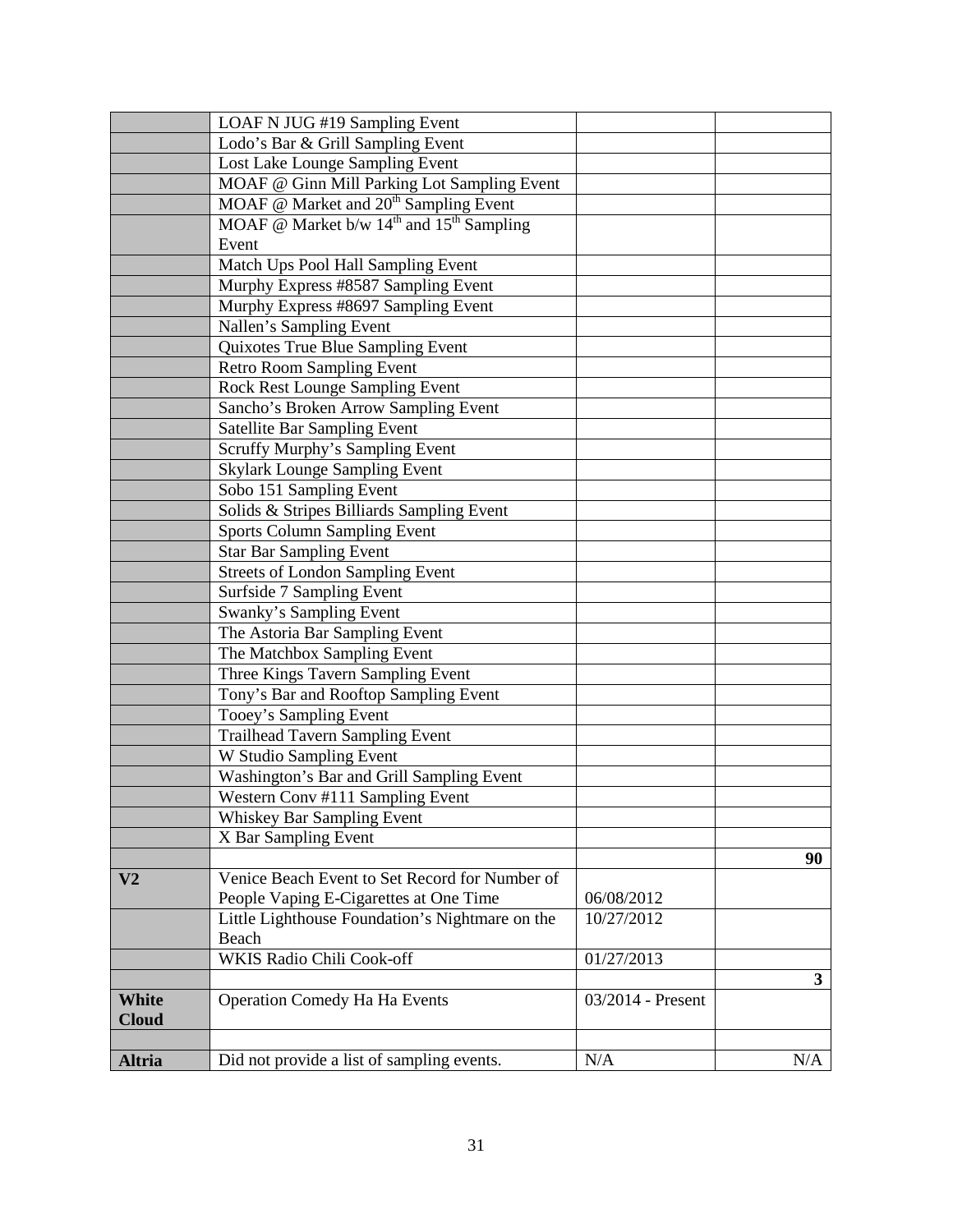|  |  | Appendix 2: Types of Marketing by E-Cigarette Manufacturers |
|--|--|-------------------------------------------------------------|
|--|--|-------------------------------------------------------------|

| <b>Manufacturer</b>                             | <b>Reported Forms of Marketing</b>                                                                                                                                                                                                                                                                                                                                            |
|-------------------------------------------------|-------------------------------------------------------------------------------------------------------------------------------------------------------------------------------------------------------------------------------------------------------------------------------------------------------------------------------------------------------------------------------|
| <b>Altria</b>                                   | Sampling events; print advertising in magazines where less than 15% of<br>readers are under 18 and less than 2 million readers are under 18                                                                                                                                                                                                                                   |
| R.J. Reynolds<br><b>Vapor</b><br><b>Company</b> | Sponsored and sampling events; television advertising on programs where<br>more than 85% of viewers are 18+; print advertising in publications with at<br>least 85% of readership 18+ OR median readership age of 23+                                                                                                                                                         |
| <b>NJOY</b>                                     | Sponsored or sampling events; television, radio, and print advertising targeted<br>at adult smokers between 25 and 54 in publications/programs where less than<br>15% of audience is under 18; celebrity spokesperson; social media                                                                                                                                           |
| <b>Eonsmoke</b>                                 | Radio advertising intending to target 18+ audience; product placement; social<br>media                                                                                                                                                                                                                                                                                        |
| <b>LOGIC</b>                                    | Sponsored or sampling events; radio advertising where 70% of the audience is<br>21+; product placement; social media                                                                                                                                                                                                                                                          |
| <b>VMR</b>                                      | Sponsored or sampling events; television and radio advertising targeting adult<br>smokers; print advertising in the Miami Herald; social media                                                                                                                                                                                                                                |
| Lorillard                                       | Sponsored and sampling events; radio advertising where 85% of listening<br>audience is $21+$ , television advertising where at least 85% of target audience<br>was 18+; print advertising in magazines where less than 15% and/or less than 2<br>million readers are under 18; celebrity spokespeople; product placement in<br>movies with at least an R rating; social media |
| <b>Green Smoke</b>                              | Sponsored or sampling events; radio, television, and print advertising targeted<br>at 35 to 65 age group, celebrity spokesperson; social media                                                                                                                                                                                                                                |
| <b>Lead by Sales</b>                            | N/A                                                                                                                                                                                                                                                                                                                                                                           |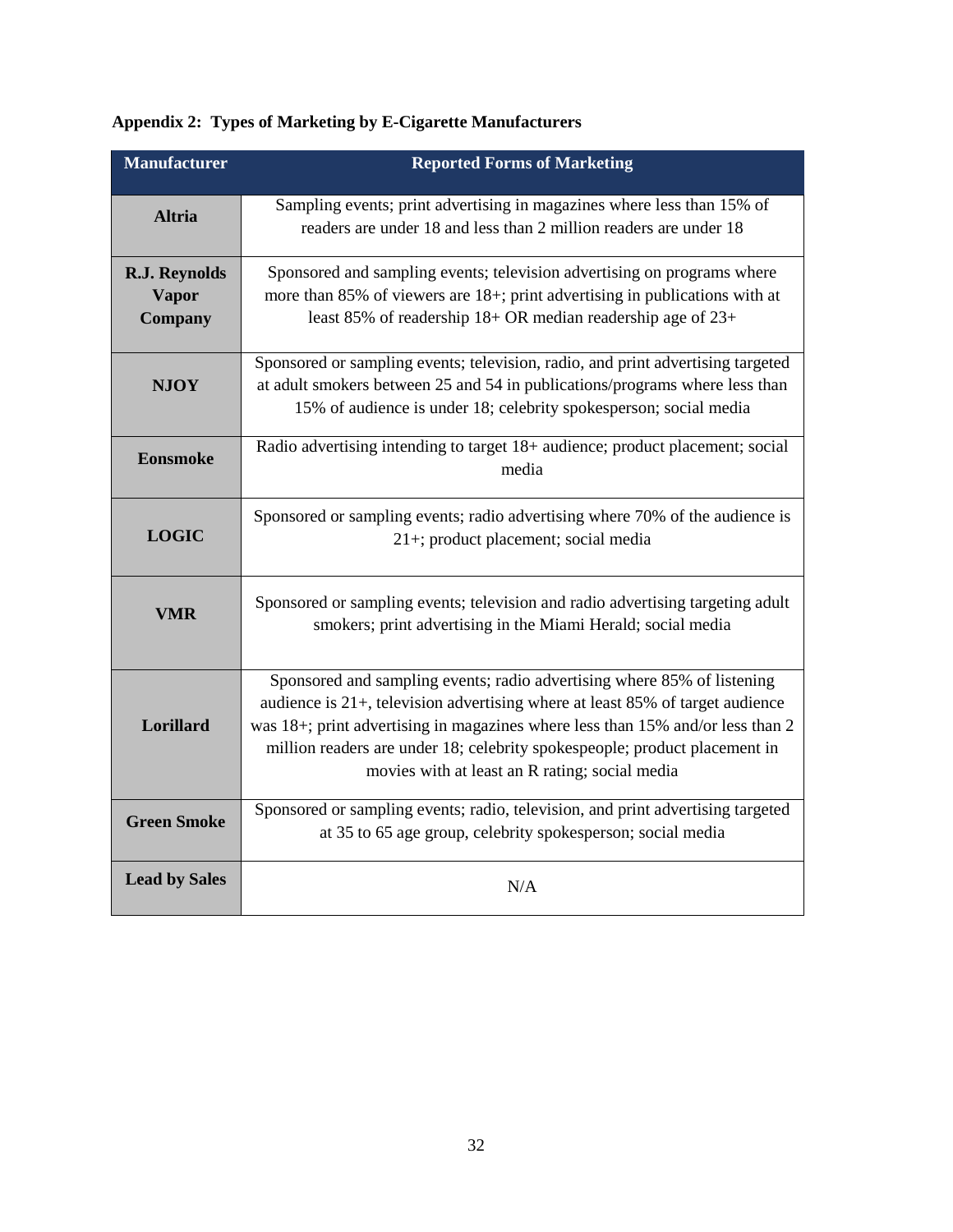#### **Appendix 3: E-Cigarette Manufacturers' Event Sponsorship, Advertising, Celebrity Sponsors, and Social Media Use**

| <b>Manufacturer</b>                             | <b>Brand(s)</b>              | <b>Target</b><br>Age      | Sponsor/<br><b>Sample</b><br><b>Events</b> | <b>TV/Radio</b><br>Ads | <b>Media</b><br><b>Restrictions</b> | <b>Social</b><br><b>Media</b> | <b>Celebrity</b><br><b>Spokesperson</b> |
|-------------------------------------------------|------------------------------|---------------------------|--------------------------------------------|------------------------|-------------------------------------|-------------------------------|-----------------------------------------|
| <b>Altria</b>                                   | Mark-Ten                     | $18+$                     | $\bullet$                                  |                        | $\bullet$                           |                               |                                         |
| R.J. Reynolds<br><b>Vapor</b><br><b>Company</b> | Vuse                         | adult<br>tobacco<br>users | $\bullet$                                  | $\bullet$              | ٠                                   |                               |                                         |
| <b>NJOY</b>                                     | <b>NJOY</b><br>King          | 25 to 54                  | $\bullet$                                  | $\bullet$              | ٠                                   | ٠                             | $\bullet$                               |
| <b>Eonsmoke</b>                                 | Eonsmoke                     | adult<br>tobacco<br>users |                                            | $\bullet$              | $\bullet$                           | $\bullet$                     |                                         |
| <b>LOGIC</b>                                    | <b>LOGIC</b>                 | $18+$                     | $\bullet$                                  | $\bullet$              | $\bullet$                           | $\bullet$                     |                                         |
| <b>VMR</b>                                      | V2, Vapor<br>Couture         | adult<br>tobacco<br>users | $\bullet$                                  | $\bullet$              | $\bullet$                           | $\bullet$                     |                                         |
| Lorillard                                       | blu                          | $18+$                     | $\bullet$                                  | $\bullet$              | $\bullet$                           | $\bullet$                     |                                         |
| <b>Green Smoke</b>                              | Green<br>Smoke               | 35 to 65                  | ٠                                          | $\bullet$              | ٠                                   | ٠                             | $\bullet$                               |
| <b>Lead by Sales</b>                            | White<br>Cloud<br>Cigarettes | N/A                       | N/A                                        | N/A                    | N/A                                 | $\bullet$                     | $\bullet$                               |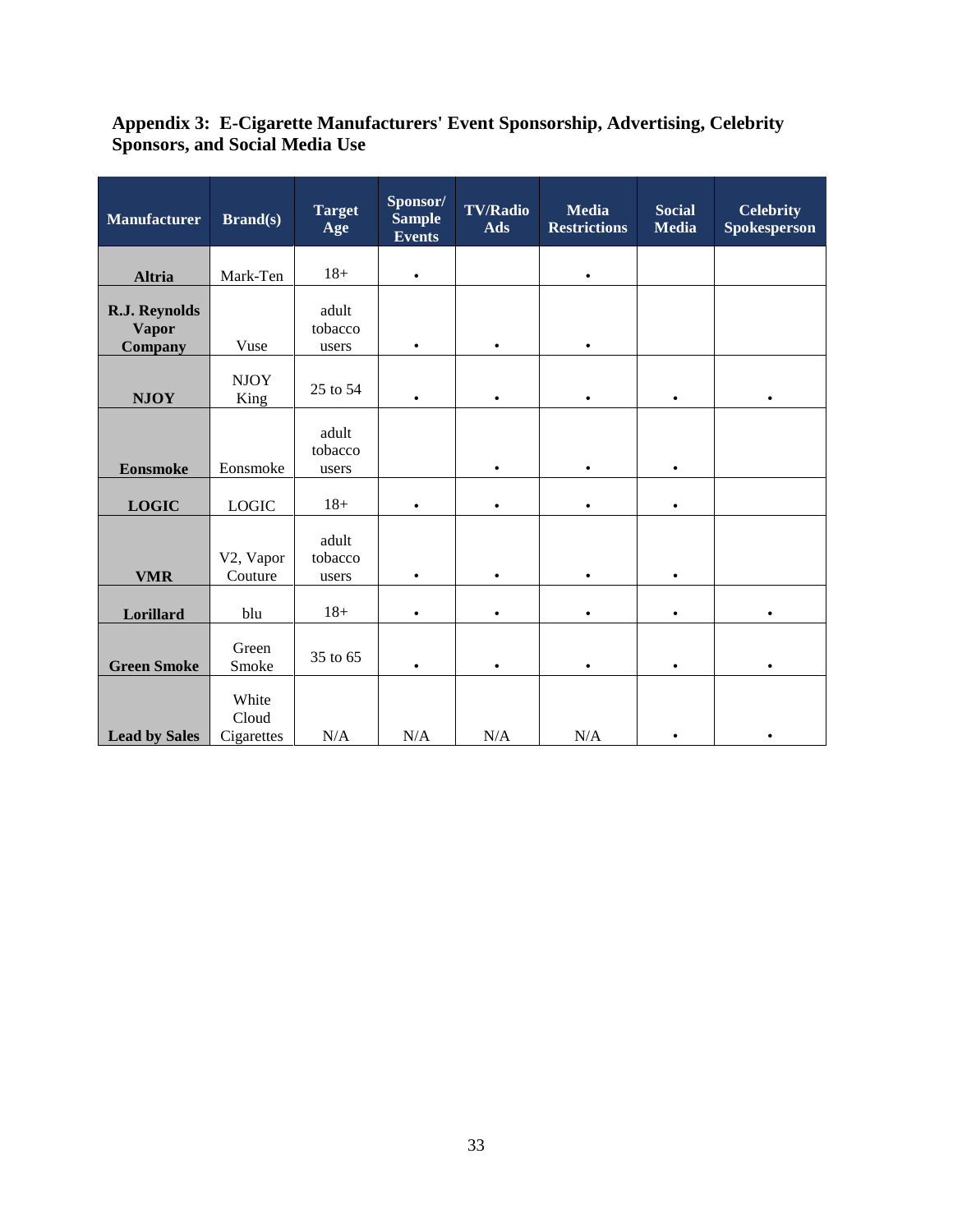| <b>Manufacturer</b>        | <b>Warning Labels</b>                                                                                                                                                                                                                                                                                                                                                                                                                                                                                                                                                                                                                                                                                                                                                                                                                                                                                                                  |
|----------------------------|----------------------------------------------------------------------------------------------------------------------------------------------------------------------------------------------------------------------------------------------------------------------------------------------------------------------------------------------------------------------------------------------------------------------------------------------------------------------------------------------------------------------------------------------------------------------------------------------------------------------------------------------------------------------------------------------------------------------------------------------------------------------------------------------------------------------------------------------------------------------------------------------------------------------------------------|
| <b>Altria</b>              | This product is not a smoking cessation product and has not been tested as such. This product is<br>intended for use by persons of legal age or older, and not by children, women who are pregnant<br>or breast feeding, or persons with or at risk of heart disease, high blood pressure, diabetes, or<br>taking medicine for depression or asthma. Nicotine is addictive and habit forming, and it is very<br>toxic by inhalation, in contact with the skin, or of swallowed. Nicotine can increase your heart<br>rate and blood pressure and cause dizziness, nausea, and stomach pain. Inhalation of this product<br>may aggravate existing respiratory conditions. Ingestion of the non-vaporized concentrated<br>ingredients in the cartridges can be poisonous.<br>CA Proposition 65 Warning: This product contains nicotine, a chemical known to the state of<br>California to cause birth defects or other reproductive harm. |
| <b>R.J. Reynolds Vapor</b> | This is a tobacco product. No tobacco product has been shown to be safe and without risks. This<br>tobacco product contains nicotine which is addictive. This product is intended for use only by adult<br>tobacco consumers and is not intended for persons who are pregnant or breast feeding; persons who<br>have an unstable heart condition, high blood pressure, or diabetes; or persons who are at risk for heart<br>disease or are taking medication for depression or asthma. Keep out of reach of children.<br>Vuse reusable warning:                                                                                                                                                                                                                                                                                                                                                                                        |
| Company                    | VUSE is a tobacco product because the nicotine used in this product is extracted from the tobacco<br>plant. No tobacco product has been shown to be safe and without risks. This tobacco product<br>contains nicotine which is addictive. This product is intended for use only by adult tobacco<br>consumers and is not intended for persons who are pregnant or breast feeding; persons who have an<br>unstable heart condition, high blood pressure, or diabetes; or persons who are at risk for heart disease<br>or are taking medication for depression or asthma. Keep out of reach of children.<br>WARNING: This product contains nicotine, a chemical known to the State of California to cause<br>birth defects or other reproductive harm.                                                                                                                                                                                   |
| <b>NJOY</b>                | Warning: NJOY products are not smoking cessation products and have not been tested as such.<br>The U.S. FDA has not approved NJOY products for any other use and they are not intended to<br>diagnose, cure, mitigate, treat, or prevent any disorder, disease, or physical or mental condition.<br>NJOY products contain nicotine, a chemical known to the state of California to cause birth<br>defects or other reproductive harm. Nicotine is addictive and habit forming and it is very toxic by<br>inhalation, in contact with the skin, or if swallowed. Ingestion of the non-vaporized concentrated<br>ingredients in the cartridges can be poisonous. Physical effects of nicotine may include<br>accelerated heart rate and increased blood pressure. If the cartridge is swallowed, seek medical<br>assistance immediately. NJOY products are intended for use by adults of legal smoking age (18)                          |

#### **Appendix 4: E-Cigarette Manufacturer Warning Labels**

assistance immediately. NJOY products are intended for use by adults of legal smoking age (18 or older in California), and not be children, women who are pregnant or breastfeeding, or persons with or at risk of heart disease, high blood pressure, diabetes or taking medicine for depression or asthma. NJOY products may not be sold to minors. Identification of all persons under 26 will be required before purchase. Keep out of reach of children.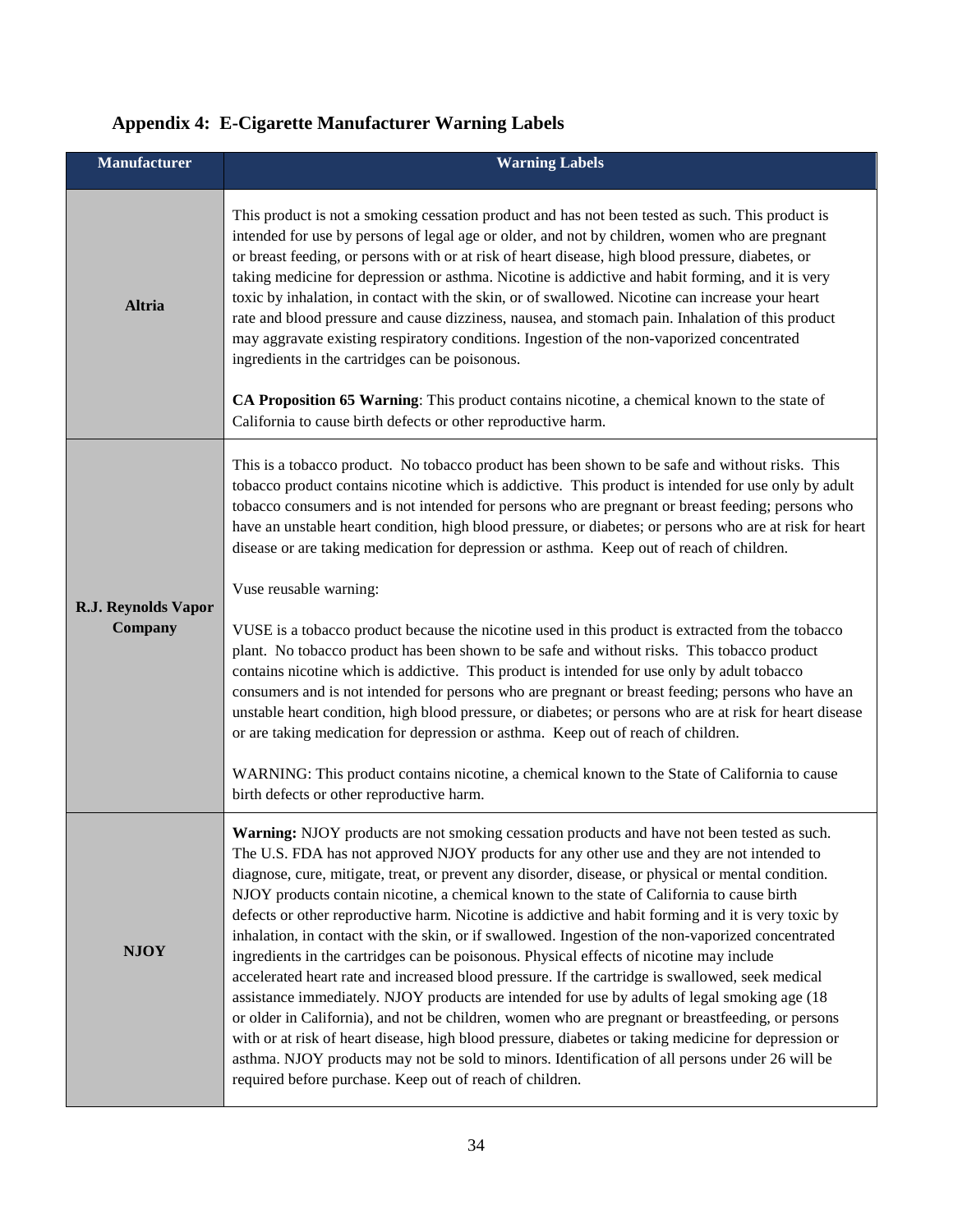| <b>Eonsmoke</b> | SURGEON GENERAL'S WARNING: Quitting Smoking Now Greatly Reduces Serious Risks to<br>Your Health.<br>18+ Only   CALIFORNIA PROPOSITION 65 - Warning: This product contains nicotine, a chemical<br>known to the state of California to cause birth defects or other reproductive harm.<br>Eonsmoke, LLC products are not a smoking cessation product and have not been evaluated by the<br>Food and Drug Administration, nor are they intended to treat, prevent or cure any disease or<br>condition. For their protection, please keep out of reach of children and pets.<br>NOT TO BE SOLD TO MINORS<br>NOT FOR SALE TO MINORS                                                                                                                                                                                                                                                                                                                                                                                                                                                                                                                                                                                                                                                                                                                                                                                                                                                                                                                                                                                                                                                                                                                                                                                                                                                                                                                                                                                                                                                                                                      |
|-----------------|--------------------------------------------------------------------------------------------------------------------------------------------------------------------------------------------------------------------------------------------------------------------------------------------------------------------------------------------------------------------------------------------------------------------------------------------------------------------------------------------------------------------------------------------------------------------------------------------------------------------------------------------------------------------------------------------------------------------------------------------------------------------------------------------------------------------------------------------------------------------------------------------------------------------------------------------------------------------------------------------------------------------------------------------------------------------------------------------------------------------------------------------------------------------------------------------------------------------------------------------------------------------------------------------------------------------------------------------------------------------------------------------------------------------------------------------------------------------------------------------------------------------------------------------------------------------------------------------------------------------------------------------------------------------------------------------------------------------------------------------------------------------------------------------------------------------------------------------------------------------------------------------------------------------------------------------------------------------------------------------------------------------------------------------------------------------------------------------------------------------------------------|
| <b>LOGIC</b>    | (Disposables) Warning: This product is an electronic cigarette and should not be used by non-<br>smokers, women who are pregnant or breast feeding, those sensitive to nicotine, or persons with<br>or at risk of heart disease, high blood pressure, diabetes, or taking medicine for depression or<br>asthma. LOGIC products contain nicotine, a highly addictive drug. LOGIC products are not for<br>smoking cessation, and no way claim to assist in lessening the frequency or quitting of smoking<br>tobacco products. They are not intended to be drug products that diagnose, treat, cure or mitigate<br>any disease or condition.<br>THE FDA DOES<br>NOT APPROVE TOBACCO CIGARETTES AND ELECTRIC CIGARETTES AT THIS TIME.<br>KEEP OUT OF THE REACH OF CHILDREN. Choking and ingestion hazard.<br>NO ANIMAL TESTING. 1X USE/RECYCLE<br>CA Proposition 65 Warning: This product contains nicotine, a chemical known to the state of<br>California to cause birth defects or other reproductive harm.<br>(Rechargeables) Warning: This product contains nicotine and should not be used by non-<br>smokers, women who are pregnant or breast feeding, those sensitive to nicotine, or persons with<br>or at risk of heart disease, high blood pressure, diabetes, or taking medicine for asthma or<br>depression. Underage sale prohibited. Keep out of reach of children. This product is not a<br>smoking cessation device and no way claims to assist in lessening the frequency or quitting of<br>smoking tobacco products. They are not intended to be drug products that diagnose, treat, cure<br>or mitigate any disease or condition. This product is not regulated by the U.S. Food and Drug<br>Administration.<br>Logic Products are intended for use by adults of legal smoking age 18 years or older according to<br>each state law. Identification of all persons under 26 will be required before purchase.<br>NO ANIMAL TESTING. 1X USE/RECYCLE<br>CA Proposition 65 Warning: This product contains nicotine, a chemical known to the state of<br>California to cause birth defects or other reproductive harm. |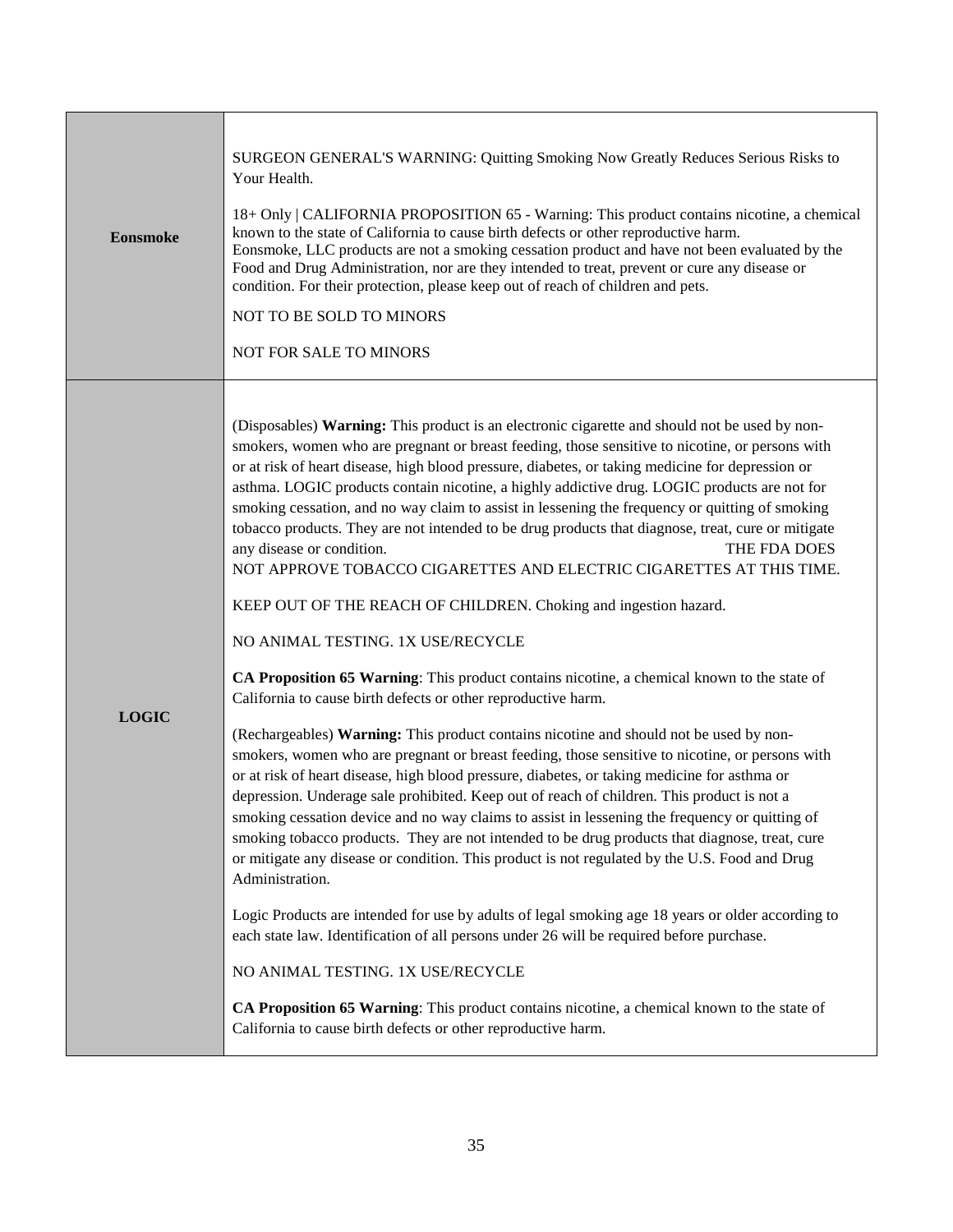| <b>VMR</b>           | YOU MUST BE OF LEGAL SMOKING AGE TO BUY AND/OR USE ANY V2 CIGS<br>PRODUCT. This product contains nicotine and is not for use by persons under legal smoking<br>age. Keep out of reach of children and pets. If swallowed, this product can present a choking<br>hazard. Nicotine is addictive and can be toxic if inhaled or ingested and may cause irritation if it<br>comes into contact with your eyes or skin. Wash immediately with soap and water upon contact.<br>Like other products with nicotine, you should not use this product of you are pregnant or<br>breastfeeding, have or are at risk of heart disease, high blood pressure, diabetes, if you are taking<br>medicines for depression or asthma or if you are allergic to nicotine, propylene glycol, or any<br>combination of inhalants. Discontinue use and consult a physician if you experience symptoms of<br>nicotine misuse such as nausea, vomiting, dizziness, diarrhea, weakness or rapid heartbeat. This<br>product does not treat, diagnose or cure any disease, physical ailment or condition. This product<br>is not marketed for use as a smoking cessation product and the statements made herein have not<br>been evaluated by the FDA, or any other health or regulatory authority.<br>"WARNING: This product contains a chemical known to the state of California to cause birth defects<br>or other reproductive harm."<br>"Keep out of reach of children. Underage sale prohibited." |
|----------------------|-----------------------------------------------------------------------------------------------------------------------------------------------------------------------------------------------------------------------------------------------------------------------------------------------------------------------------------------------------------------------------------------------------------------------------------------------------------------------------------------------------------------------------------------------------------------------------------------------------------------------------------------------------------------------------------------------------------------------------------------------------------------------------------------------------------------------------------------------------------------------------------------------------------------------------------------------------------------------------------------------------------------------------------------------------------------------------------------------------------------------------------------------------------------------------------------------------------------------------------------------------------------------------------------------------------------------------------------------------------------------------------------------------------------------------------------------------------------------------|
| Lorillard            | NOT FOR SALE TO MINORS<br>blu eCigs® electronic cigarettes are not a smoking cessation product and have not been evaluated<br>by the Food and Drug Administration, nor are they intended to treat, prevent or cure any disease<br>or co-condition.<br>For their protection, please keep out of reach of children and pets.<br>CA Proposition 65 Warning: This product contains nicotine, a chemical known to the state of<br>California to cause birth defects or other reproductive harm.                                                                                                                                                                                                                                                                                                                                                                                                                                                                                                                                                                                                                                                                                                                                                                                                                                                                                                                                                                                  |
| <b>Green Smoke</b>   | Nicotine is highly addictive. Use only if above legal age. Do no use this product to treat any<br>medical condition or habit. Consult a doctor prior to use if pregnant, breast-feeding or suffer<br>from any medical condition. Stop use if you show any sensitivity to this product. This product<br>contains nicotine, a chemical known to the State of California to cause birth defects or other<br>reproductive harm.                                                                                                                                                                                                                                                                                                                                                                                                                                                                                                                                                                                                                                                                                                                                                                                                                                                                                                                                                                                                                                                 |
| <b>Lead by Sales</b> | N/A                                                                                                                                                                                                                                                                                                                                                                                                                                                                                                                                                                                                                                                                                                                                                                                                                                                                                                                                                                                                                                                                                                                                                                                                                                                                                                                                                                                                                                                                         |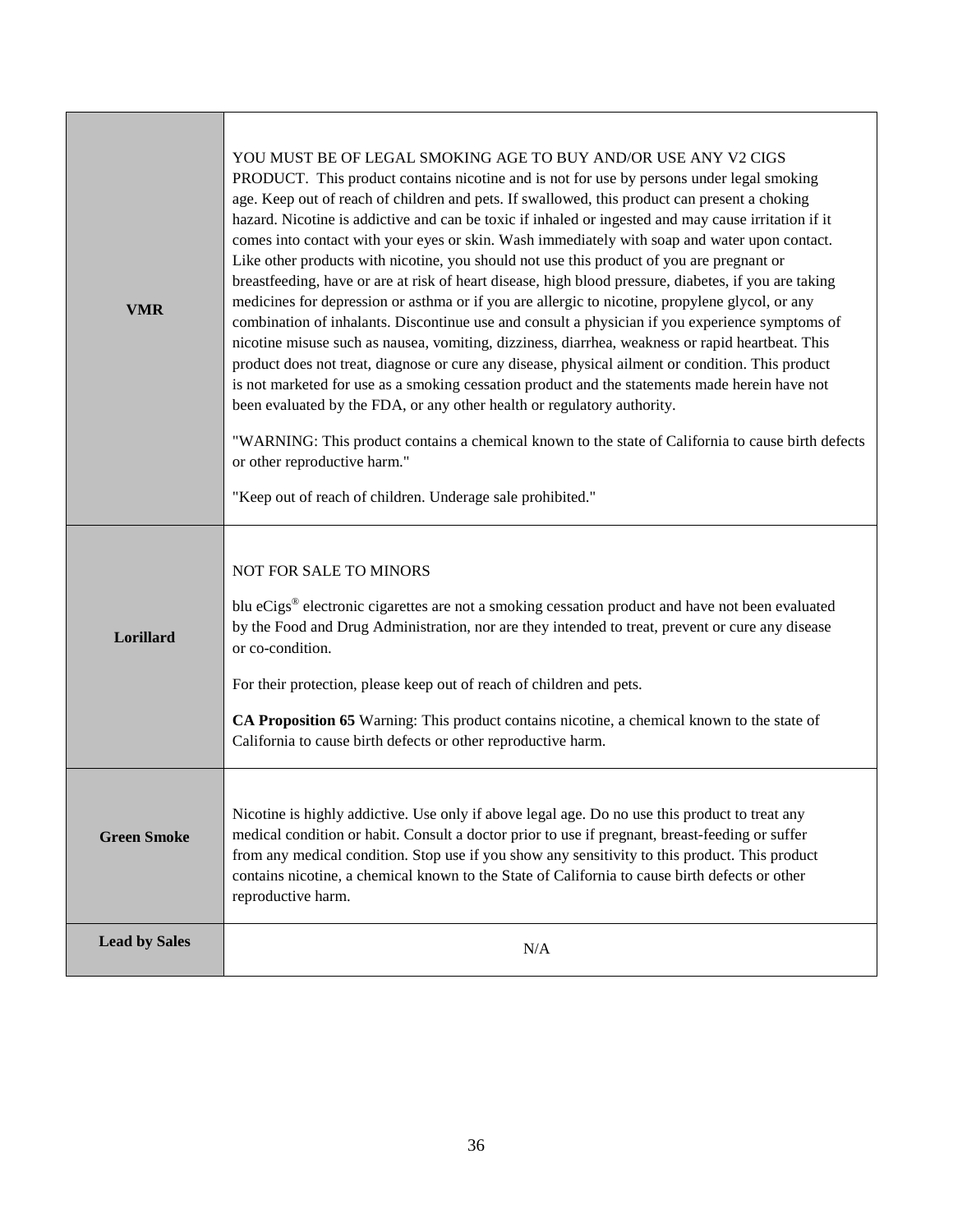#### **Citations**

<span id="page-39-0"></span><sup>1</sup>Food and Drug Administration, *Electronic Cigarettes* (Jan. 10, 2014) (online at www.fda.gov/newsevents/publichealthfocus/ucm172906.htm).

 $\overline{\phantom{a}}$ 

<span id="page-39-1"></span>2 Legacy Foundation, *E-cigarette policy: the FDA should promptly exercise regulatory authority over ecigarettes* (January 2014).

<span id="page-39-2"></span>3 Centers for Disease Control and Prevention, *Notes from the Field: Electronic Cigarette Use Among Middle and High School Students – United States, 2011-2012* (Sept. 6, 2013) (online at www.cdc.gov/mmwr/preview/mmwrhtml/mm6235a6.htm).

<span id="page-39-3"></span><sup>4</sup>Altria has held sampling events but declined to provide an itemized list; R.J. Reynolds provided a list of all locations where sampling events were held through October 31, 2013. The total number of events in 2012 and 2013 is based on the conservative assumption that one event was held at each of the R.J. Reynolds' sampling locations.

5 Food and Drug Administration, *Electronic Cigarettes* (Jan. 10, 2014) (online at www.fda.gov/newsevents/publichealthfocus/ucm172906.htm).

6 E-cigarettes can also be known by a variety of different names, such as hookah pens, e-hookahs, or vape pipes.

7 Legacy Foundation, *E-cigarette policy: the FDA should promptly exercise regulatory authority over ecigarettes* (Jan. 2014).

8 King BA, Alam S, Promoff G, Arrazola R, Dube SR. *Awareness and ever-use of electronic cigarettes among U.S. adults, 2010-2011.* Nicotine Tobacco Research. September 2013; 15(9):1623-7.

<sup>9</sup> Centers for Disease Control and Prevention, *MMWR*, Vol.62 No.35 (Sept. 6, 2013), pp.729-528.

<sup>10</sup>Legacy Foundation, *E-cigarette policy: the FDA should promptly exercise regulatory authority over ecigarettes* (Jan. 2014).

11Herzog B, Gerberi J., Wells Fargo Securities. *Equity Research: E-Cigs Revolutionizing the Tobacco Industry*. June 12, 2013.

12National Conference of State Legislatures, *Alternative Nicotine Products, E-Cigarettes* (April 3, 2014) (online at www.ncsl.org/research/health/alternative-nicotine-products-e-cigarettes.aspx).

13Department of Health and Human Services, *The Health Consequences of Smoking – 50 Years of Progress: A Report of the Surgeon General* (Jan. 2014) (online at www.surgeongeneral.gov/library/reports/50-yearsof-progress/full-report.pdf).

14Department of Health and Human Services, *The Health Consequences of Smoking – Nicotine Addiction: A Report of the Surgeon General* (May 1988) (online at [http://profiles.nlm.nih.gov/ps/access/NNBBZD.pdf\)](http://profiles.nlm.nih.gov/ps/access/NNBBZD.pdf).

<sup>15</sup>DiFranza JR, Savageau JA, Fletcher K, et al. "Symptoms of Tobacco Dependence After Brief Intermittent Use: The Development and Assessment of Nicotine Dependence in Youth–2 Study." *Arch Pediatr Adolesc Med.* 161(7) *(*2007): 704-710

<sup>16</sup>Food and Drug Administration, *Electronic Cigarettes (e-Cigarettes)* (Jan. 10, 2014) (online at www.fda.gov/NewsEvents/PublicHealthFocus/ucm172906.htm).

<sup>17</sup>Eissenberg, T, "Electronic 'cigarettes': ineffective nicotine delivery and craving suppression after acute administration," *Tobacco Control* 19(1):87-88, February 2010. Vansickel, AR, et al., "A clinical laboratory model for evaluating the acute effects of electronic "cigarettes": nicotine delivery profile and cardiovascular and subjective effects," *Cancer Epidemiol Biomarkers Prev* 19(8):1945-1953, August 2010. Goniewicz, ML, et al "Nicotine content of electronic cigarettes, its release in vapour, and its consistency across batches: Regulatory implications," *Addiction* 109(3):500-7, March 2014. Vansickel, AR, Eissenberg, T, "Electronic Cigarettes: Effective Nicotine Delivery After Acute Administration," *Nicotine & Tobacco Research* 15(1):267-270, January 2013. Etter, JF, "Levels of saliva cotinine in electronic cigarette users," *Addiction* (epub ahead of print), January 2014.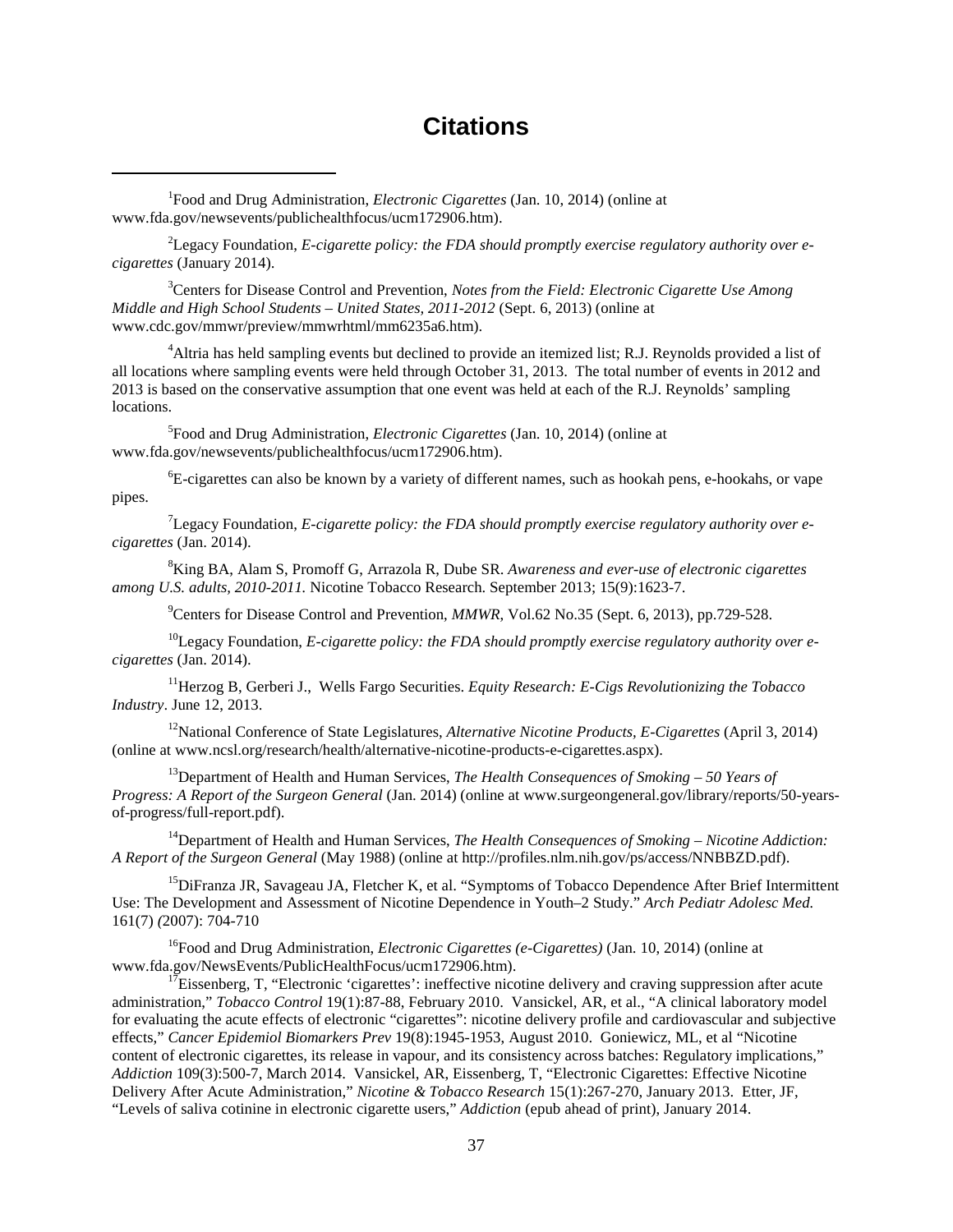<sup>18</sup>Goniewicz, ML, et al., "Levels of selected carcinogens and toxicants in vapour from electronic cigarettes," *Tobacco Control* 23(2):133-9, March 6, 2013. Williams, M., et al., "Metal and Silicate Particles Including Nanoparticles Are Present in Electronic Cigarette CArtomizer Fluid and Aerosol," *PlosOne,* 8(3), March 2013. See also Williams, M., "Electronic Cigarette Liquids and Vapors: Is It Harmless Water Vapor," presented October 3, 2013 at TRDRP Electronic Cigarette Webinar (online at http://www.trdrp.org/docs/Williams%20e-cig%20vapor%20this%20time%20slides%202013.pdf.)

 $^{19}$ Goniewicz, et al., "Levels of selected carcinogens and toxicants in vapour from electronic cigarettes," *Tobacco Control* 23(2):133-9, March 6, 2013. Williams, M, et al., "Metal and Silicate Particles Including Nanoparticles Are Present in Electronic Cigarette CArtomizer Fluid and Aerosol," *PlosOne,* 8(3), March 2013. See also FDA, "Harmful and Potentially Harmful Constituents in Tobacco Products and Tobacco Smoke: Established List," (March 2012)(online at

[http://www.fda.gov/TobaccoProducts/GuidanceComplianceRegulatoryInformation/ucm297786.htm.](http://www.fda.gov/TobaccoProducts/GuidanceComplianceRegulatoryInformation/ucm297786.htm))

**.** 

20Department of Health and Human Services, *The Health Consequences of Smoking – 50 Years of Progress: A Report of the Surgeon General* (Jan. 2014) (online at www.surgeongeneral.gov/library/reports/50-yearsof-progress/full-report.pdf).

 $^{21}$ Family Smoking Prevention and Tobacco Control Act, Pub. L. No. 111-31.

<span id="page-40-1"></span><span id="page-40-0"></span> $^{22}$ The Tobacco Control Act expanded FDA's authority to regulate tobacco products, such as e-cigarettes, cigars, and pipe tobacco. The Act defines the term "tobacco product," in part, as any product "made or derived from tobacco" that is not a "drug," "device," or combination product under the Food, Drug, and Cosmetic Act. Before FDA can regulate these tobacco products, the agency must issue deeming regulations that have to complete the rulemaking process. On December 31, 2013, FDA submitted to the White House Office of Management and Budget (OMB) a set of proposed deeming regulations. OMB has yet to complete the review of the deeming regulations.

<span id="page-40-3"></span><span id="page-40-2"></span>23Food and Drug Administration, *Regulation of E-Cigarettes and Other Tobacco Products* (Apr. 25, 2011) (online at www.fda.gov/newsevents/publichealthfocus/ucm252360.htm).

<span id="page-40-4"></span><sup>24</sup>While outside the scope of this report, considerable evidence also exists that e-cigarette cartridge manufacturers are also engaging in the marketing of their products to youth audiences.

<span id="page-40-5"></span> $^{25}$ An example of the letters sent to the companies can be found here: www.durbin.senate.gov/public/index.cfm/pressreleases?ID=fafe1d70-0a2c-429c-9372-c5ca201cb261.

<span id="page-40-6"></span><sup>26</sup>Altria declined to provide information relating to marketing expenditures and sampling events; Green Smoke declined to provide information relating to marketing expenditures.

<span id="page-40-7"></span> $^{27}$ In the instance where the company did not respond to questions, supplemental information was gathered from company websites or through reviewing other publically available information, including social media sites and product labels.

 $^{28}$ Family Smoking Prevention and Tobacco Control Act, Pub. L. No. 111-31.

 $^{29}$ A 1997 study by the Cancer Research Campaign found that tobacco sponsorship of Formula One motor racing events was associated with boys who were racing fans being almost twice as likely to become regular smokers compared to boys who were not motor racing fans. Charlton, A, While, D, Kelly, S,. *Boys' smoking and cigarette-brand-sponsored motor racing*. CRC Education and Child Studies Research Group, School of Epidemiology and Health Sciences, University of Manchester. 1997.

<sup>30</sup>Family Smoking Prevention and Tobacco Control Act, Pub. L. No. 111-31.<br><sup>31</sup>Research shows that attending promotional events where free cigarette samples are dispensed is associated with becoming a smoker. See, e.g. Rigott, N, Moran, S, and Wechsler, H, "U.S. College Students Exposure to Tobacco Promotions: Prevalence and Association with Tobacco Use," *American Journal of Public Health*, 94(12); 1-7, 2004.

 $32$ The number of sponsored events and cases of distributing samples is based on self-reporting from six surveyed companies. During the investigation, unreported events were identified that are not included in this report. Altria has held sampling events but declined to provide an itemized list; R.J. Reynolds provided a list of all locations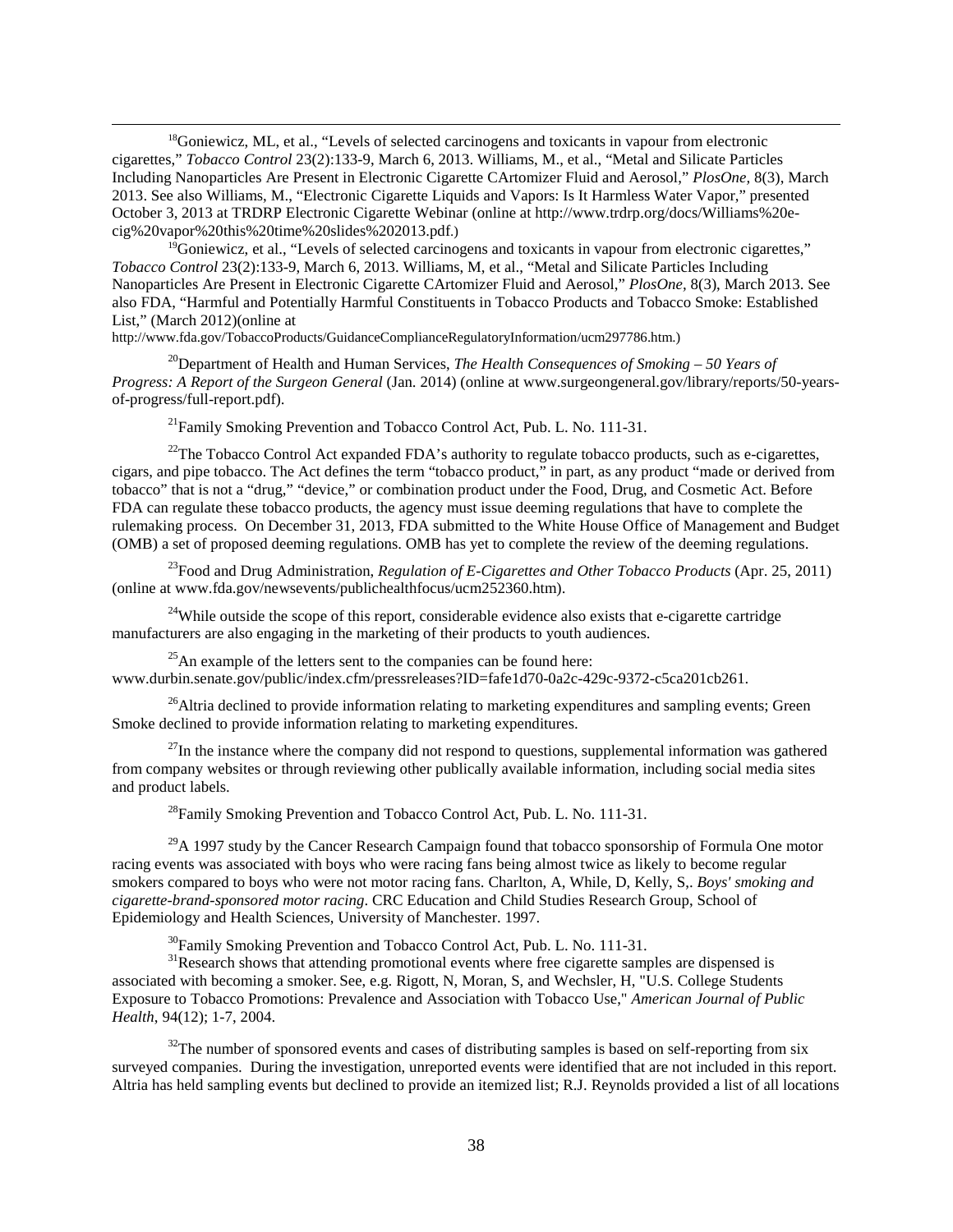<span id="page-41-5"></span>where sampling events were held through October 31, 2013. The total number of events in 2012 and 2013 is based on the conservative assumption that one event was held at each of the R.J. Reynolds' sampling locations. 33Stanford School of Medicine. *Electronic Cigarette Ad Gallery. Stanford Research into the Impact of* 

*Tobacco Advertising*. (Accessed April 9, 2014) (online at

[http://tobacco.stanford.edu/tobacco\\_main/main\\_ecigs.php\)](http://tobacco.stanford.edu/tobacco_main/main_ecigs.php).

**.** 

<span id="page-41-6"></span><sup>34</sup>*blu eCigs Encourages Fans Nationwide To Express Their Freedom In Cross-Country Tour*." The Wall Street Journal. (Published online October 2, 2013) (online at http://online.wsj.com/article/PR-CO-20131002- 910167.html).

35White Cloud Cigarettes, *White Cloud Announces Operation Comedy Ha Ha* (March 8, 2014) (online at [www.whitecloudelectroniccigarettes.com/blog/white-cloud-announces-operation-comedy-ha-ha/\)](http://www.whitecloudelectroniccigarettes.com/blog/white-cloud-announces-operation-comedy-ha-ha/).

36White Cloud Cigarettes, *White Cloud Announces Operation Comedy Ha Ha* (March 8, 2014) (online at www.whitecloudelectroniccigarettes.com/blog/white-cloud-announces-operation-comedy-ha-ha/).

 $37$ Numerous studies have demonstrated an association between flavored tobacco products and increased likelihood of use by youth. See American Legacy Foundation, *First Look Report 17: Cigarette Preferences Among Youth--Results from the 2006 Legacy Media Tracking Online (LMTO),* (June 5, 2007) (online at americanlegacy.org/PDFPublications/fl\_17.pdf).

<sup>38</sup>One company, LOGIC, reported that as of 2013 the company ceased to manufacture non-menthol flavored e-cigarettes.

 $39$ Menthol cigarettes are much more likely to be used by youth and young adult smokers than older smokers and are undermining efforts to reduce smoking in the United States. Menthol cigarettes increase overall youth smoking by increasing the number of children who experiment with cigarettes and the number of children who become regular smokers. Giovino, et al., "Differential trends in cigarette smoking the USA: is menthol slowing progress?" T*obacco Control* (051159) August 30, 2013.; Tobacco-Free Kids, *FDA Advisory Committee Concludes Removal of Menthol Cigarettes Would Benefit Public Health*, (March 18, 20111) (online at [https://www.tobaccofreekids.org/press\\_releases/post/fda\\_advisory\\_committee\\_concludes\\_removal\\_of\\_menthol\\_cig](https://www.tobaccofreekids.org/press_releases/post/fda_advisory_committee_concludes_removal_of_menthol_cigarettes_would_benefi) [arettes\\_would\\_benefi\)](https://www.tobaccofreekids.org/press_releases/post/fda_advisory_committee_concludes_removal_of_menthol_cigarettes_would_benefi) .  $^{40}$ Other surveyed companies may also use a third-party verification system to confirm the purchasers' age,

but only Lorillard, NJOY, LOGIC, and VMR disclosed use of one for online purchases.

41Department of Health and Human Services, *The Health Consequences of Smoking – 50 Years of Progress: A Report of the Surgeon General* (Jan. 2014) (online at www.surgeongeneral.gov/library/reports/50-yearsof-progress/full-report.pdf), 827.

<span id="page-41-0"></span><sup>42</sup>*Holy Smokes: E-Cigarette Ads Debut on TV*, Wall Street Journal (Dec. 26, 2013) (online at [online.wsj.com/news/articles/SB10001424052702304753504579282752217648562\)](http://online.wsj.com/news/articles/SB10001424052702304753504579282752217648562); *NJOY TV Spot, 'Met Your Match,'* iSpot tv (online at [www.ispot.tv/ad/7AlB/njoy-met-your-match\)](http://www.ispot.tv/ad/7AlB/njoy-met-your-match); *NJoy: Cigarette Advertising is Back, Baby! (Plus It's Still Addictive!),* Ann Arbor Review of Books (Feb. 27, 2013) (online at [www.a2review.net/2013/02/27/njoy-cigarette-advertising-is-back-baby-plus-its-still-addictive/\)](http://www.a2review.net/2013/02/27/njoy-cigarette-advertising-is-back-baby-plus-its-still-addictive/).

<span id="page-41-2"></span><span id="page-41-1"></span><sup>43</sup>*Holy Smokes: E-Cigarette Ads Debut on TV*, Wall Street Journal (Dec. 26, 2013) (online at [online.wsj.com/news/articles/SB10001424052702304753504579282752217648562\)](http://online.wsj.com/news/articles/SB10001424052702304753504579282752217648562). <sup>44</sup>*Super Bowl TV ratings: Fast Facts at a Glance,* CNBC (Jan. 28, 2014).

<span id="page-41-3"></span><sup>45</sup>*In the Tastes of Young Men, Humor is Most Prized, a Survey Finds*, New York Times (Feb. 19, 2012) (online at www.nytimes.com/2012/02/20/business/media/comedy-central-survey-says-young-men-see-humor-asessential.html).

<span id="page-41-4"></span> $46$ The Age Restrictions column is noted as "Yes" if at least one of the manufacturer's social media sites employs restrictions.

47https://www.facebook.com/V2Cigs/info

48https://www.facebook.com/Eonsmoke/info

49Campaign for Tobacco-Free Kids, *FDA Regulation of Tobacco Products: A Common Sense Law To Protect Kids and Save Lives* (June 16, 2010) (online at [www.tobaccofreekids.org/research/factsheets/pdf/0352.pdf\)](https://www.tobaccofreekids.org/research/factsheets/pdf/0352.pdf).